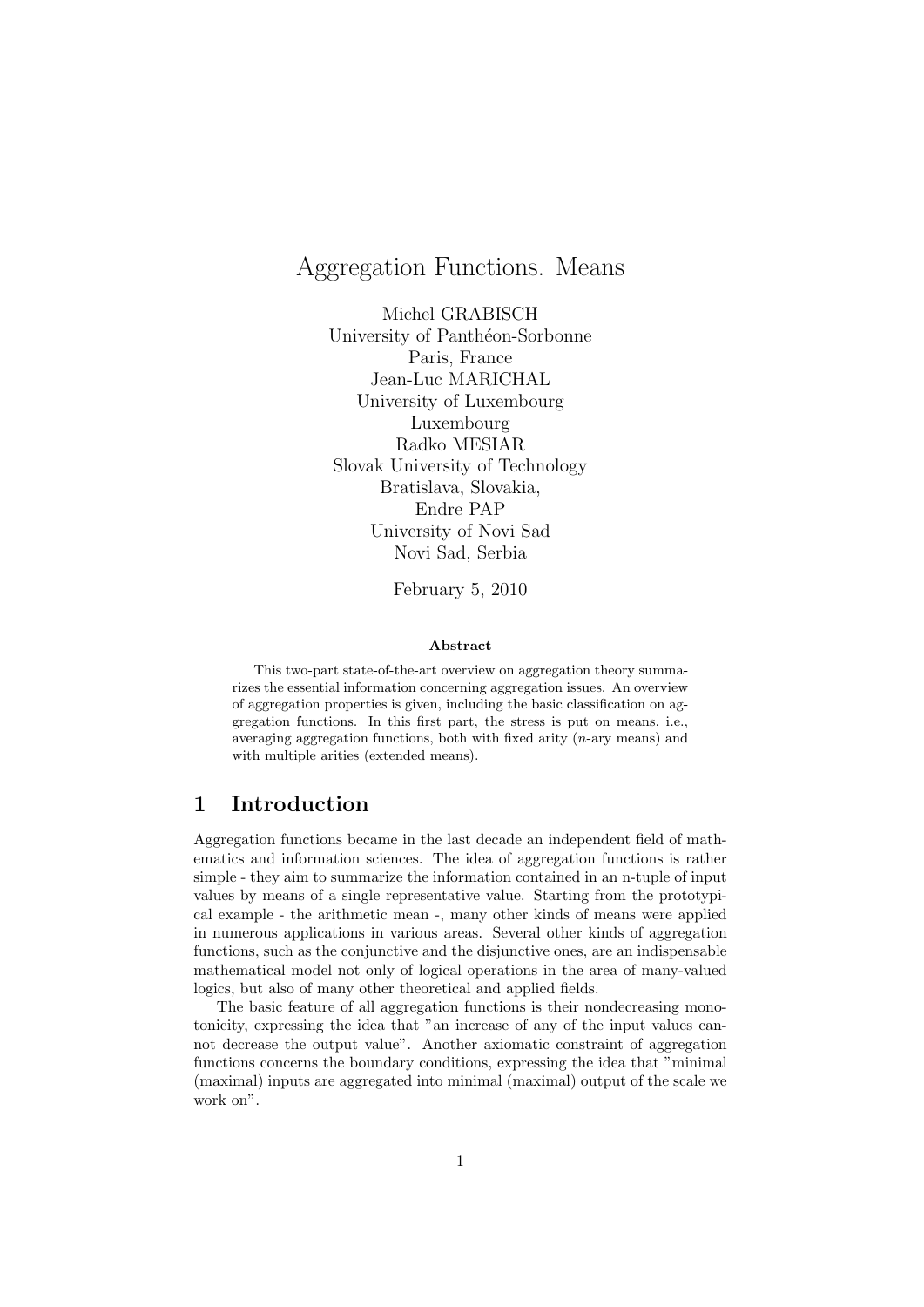Thus defined, the class of aggregation functions is huge, making the problem of choosing the right function (or family) for a given application a difficult one. Besides this practical consideration, the study of the main classes of aggregation functions, their properties and their relationships, is so complex and rich that it becomes a mathematical topic of its own.

A solid mathematical analysis of aggregation functions, able to answer both mathematical and practical concerns, was the main motivation for us to prepare a monograph [38]. From the recent related monographs, recall the handbook [7] and the application-oriented book [86]. The aim of this two-part invited state-of-the-art overview is to summarize the essential information about aggregation functions for Information Sciences readers, to open them the door to the rich world of important tools for information fusion. Recall that the field of aggregation theory and application was discussed in recent Information Sciences issues in many papers, for example [27, 28, 41, 48, 66, 67, 70, 87, 92, 93, 98, 97]. With the kind permission of the publisher, some parts of [38] were used in this manuscript. Moreover, to increase the transparency, proofs of several introduced results are omitted (or sketched only), however, for interested readers, always an indication where the full proofs can be found is given.

The paper is organized as follows. In the next section, basic properties of aggregation functions and several illustrative examples are given. Section 3 is devoted to means related to the arithmetic mean and means with some special properties. In Section 4, non-additive integral-based aggregation functions are discussed, stressing a prominent role of the Choquet and Sugeno integrals. The paper ends with some concluding remarks.

# **2 Basic definitions and examples**

### **2.1 Aggregation functions**

Aggregation functions are special real functions with inputs from a subdomain of the extended real line  $\overline{\mathbb{R}} = [-\infty, \infty]$ . We will deal with interval I domains, independently of their type (open, closed, ...). The framework of aggregation functions we deal with is constrained by the next definition, see also [7, 15, 47, 86] for the case of closed domain I*.*

**Definition 1.** An aggregation function in  $\mathbb{I}^n$  is a function  $A^{(n)} : \mathbb{I}^n \to \mathbb{I}$  that

- (i) is nondecreasing (in each variable)
- (ii) fulfills the boundary conditions

$$
\inf_{\mathbf{x}\in\mathbb{I}^n} A^{(n)}(\mathbf{x}) = \inf \mathbb{I} \quad \text{and} \quad \sup_{\mathbf{x}\in\mathbb{I}^n} A^{(n)}(\mathbf{x}) = \sup \mathbb{I}. \tag{1}
$$

(iii)  $A^{(1)}(x) = x$  for all  $x \in \mathbb{I}$ .

An extended aggregation function in  $\cup_{n\in\mathbb{N}}\mathbb{I}^n$  is a mapping  $A:\bigcup_{n\in\mathbb{N}}\mathbb{I}^n\to\mathbb{I}$ whose restriction  $A^{(n)} := A_{\vert \mathbb{I}^n}$  to  $\mathbb{I}^n$  is an aggregation function in  $\mathbb{I}^n$  for any *n ∈* N.

The integer *n* represents the arity of the aggregation function, that is, the number of its variables. When no confusion can arise, the aggregation functions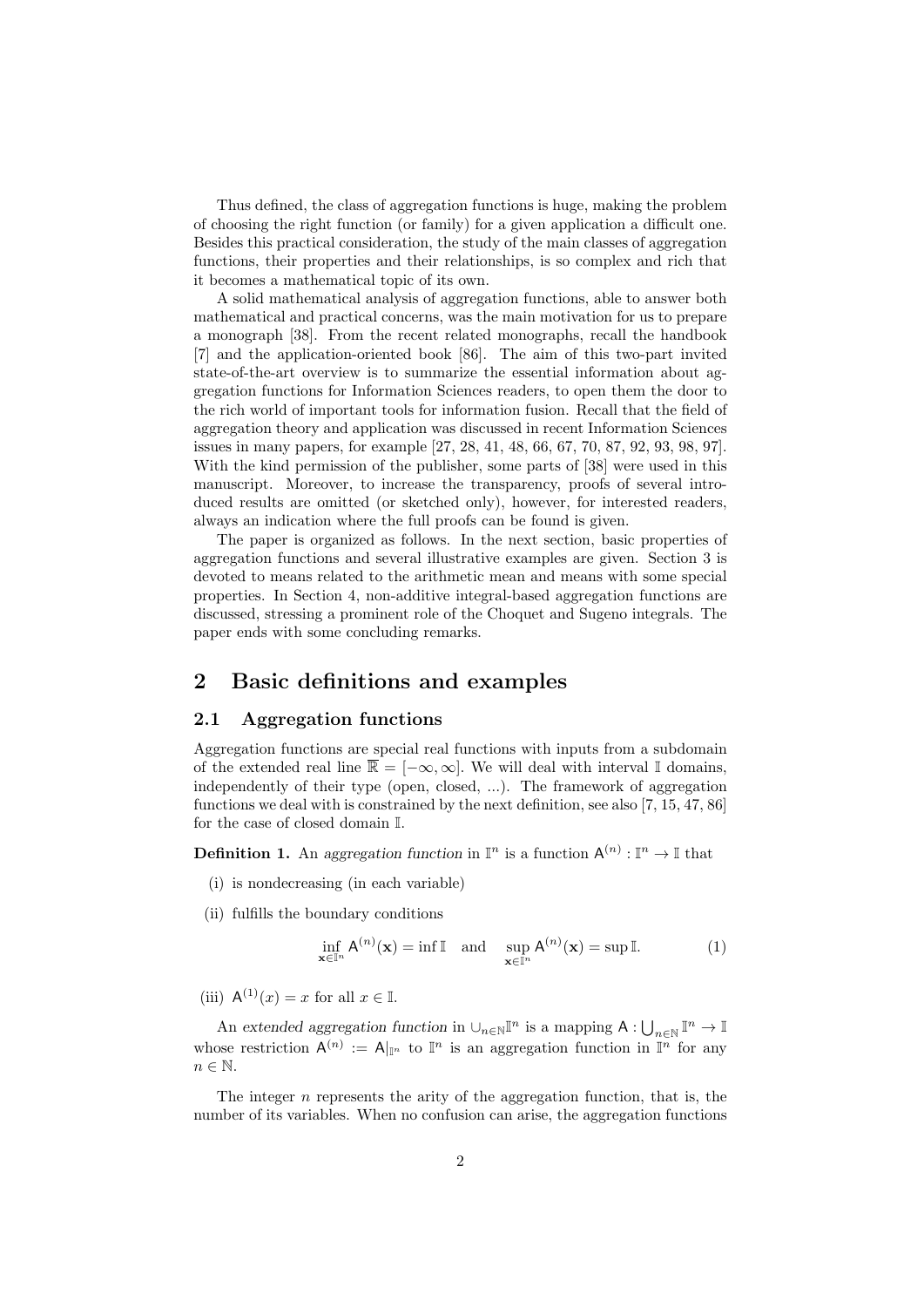will simply be written A instead of  $A^{(n)}$ . Observe that if  $\mathbb{I} = [a, b]$ , then the boundary conditions (1) can be rewritten into  $A^{(n)}(a) = a$  and  $A^{(n)}(b) = b$  for each  $n \in \mathbb{N}$ , where  $\mathbf{a} = (a, \ldots, a)$  and  $\mathbf{b} = (b, \ldots, b)$ .

Now we introduce some basic aggregation functions.

(i) the arithmetic mean AM*,* defined by

$$
AM(\mathbf{x}) := \frac{1}{n} \sum_{i=1}^{n} x_i , \qquad (2)
$$

is an aggregation function in any domain  $\mathbb{I}^n$  (if  $\mathbb{I} = \overline{\mathbb{R}}$ , the convention  $+\infty + (-\infty) = -\infty$  is often considered).

- (ii) the product  $\Pi(\mathbf{x}) = \prod_{i=1}^{n} x_i$  ( $\mathbb{I} \in \{ [0, 1], [0, \infty], [1, \infty] \}$ , where  $|a, b|$  means any of the four kinds of intervals, with boundary points *a* and *b,* and with the convention  $0 \cdot \infty = 0$ ;
- (iii) the geometric mean  $GM(x) = (\prod_{i=1}^{n} x_i)^{1/n}$  ( $\mathbb{I} \subset [0, \infty], 0 \cdot \infty = 0$ );
- (iv) the minimum function  $\text{Min}(\mathbf{x}) = \min\{x_1, \dots, x_n\}$  (arbitrary I);
- (v) the maximum function  $\text{Max}(\mathbf{x}) = \max\{x_1, \ldots, x_n\}$  (arbitrary I);
- (vi) the sum function  $\Sigma(\mathbf{x}) = \sum_{i=1}^{n} x_i \ (\mathbb{I} \in \{ |0, \infty|, |-\infty, 0|, |-\infty, \infty| \}, +\infty +$  $(-\infty) = -\infty);$
- (vii) *k*-order statistics  $OS_k : \mathbb{I}^n \to \mathbb{I}$  is defined for any interval  $\mathbb{I}$  and  $k \in$  $\{1, \ldots, n\}$  as the *k*-th smallest input value, i.e.,  $\mathsf{OS}_k(\mathbf{x}) = x_i$  so that the cardinalities  $|\{i \mid x_i \leq x_j\}| \geq k$  and  $|\{i \mid x_i > x_j\}| < n - k$ . Note that  $OS_1 =$  Min and  $OS_n =$  Max;
- (viii) *k*-th projection  $P_k : \mathbb{I}^n \to \mathbb{I}$  is defined for any interval  $\mathbb{I}$  as the *k*-th argument,  $P_k(\mathbf{x}) = x_k$ .

Based on many valued logics connectives [35, 40] we have the next classification of aggregation functions.

**Definition 2.** Consider an (extended) aggregation function  $A : \mathbb{I}^n \to \mathbb{I}$  (A:  $\cup_{n \in \mathbb{N}} \mathbb{I}^n$  →  $\mathbb{I}$ ). Then

- (i) A is called conjunctive whenever  $A \leq M$ in, i.e.,  $A(x) \leq M$ in(**x**) for all  $\mathbf{x} \in \mathbb{I}^n \ (\mathbf{x} \in \bigcup_{n \in \mathbb{N}} \mathbb{I}^n).$
- (ii) A is called disjunctive whenever  $A \geq M$ ax.
- (iii) A is called internal whenever  $Min \leq A \leq Max$ .
- (iv) A is called mixed if it is neither conjunctive nor disjunctive nor internal.

In the particular case  $\mathbb{I} = [0,1]$  (or  $\mathbb{I} = [a,b] \subset \mathbb{R}$ ), the standard duality of aggregation functions is introduced.

**Definition 3.** Let  $A : [0,1]^n \rightarrow [0,1]$  be an aggregation function. Then the function  $A^d$ :  $[0, 1]^n \rightarrow [0, 1]$  given by

$$
A^{d}(\mathbf{x}) = 1 - A(1 - x_1, \dots, 1 - x_n)
$$
 (3)

is called the dual aggregation function of A.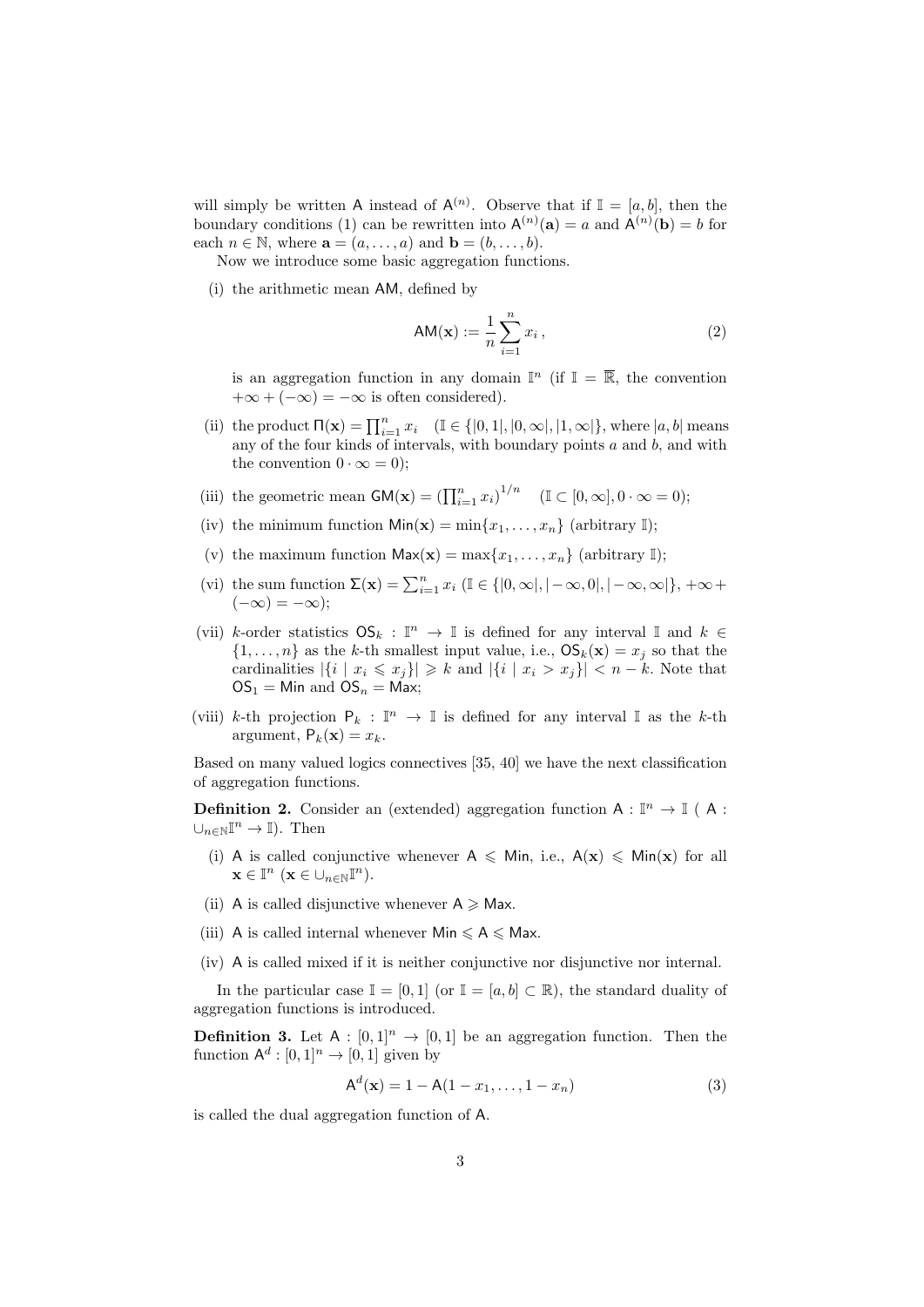Evidently,  $A^d$  given by (3) is an aggregation function on [0, 1]. Similarly, the dual extended aggregation function  $A^d$  to A acting on [0, 1] can be introduced. If  $\mathbb{I} = [a, b] \subset \mathbb{R}$ , then (3) should be modified into

$$
A^{d}(x) = a + b - A(a + b - x_1, ..., a + b - x_n).
$$

It is evident that the dual aggregation function for a conjunctive (respectively disjunctive, mixed) aggregation function is a disjunctive (respectively conjunctive, mixed) aggregation function.

Note that many properties defined for *n*-ary functions can be naturally adapted to extended functions. For example, the extended aggregation function A : *∪<sup>n</sup>∈*NI *<sup>n</sup> →* I is said to be continuous if, for any *n ∈* N*,* the corresponding *n*-ary aggregation function  $A^{(n)} : \mathbb{I}^n \to \mathbb{I}$  is continuous. These adaptations are implicitly assumed throughout, for example in Sections 2.2 and 2.3. Properties defined for extended aggregation functions will only be stressed explicitly (note that these properties make an important link between aggregation functions with fixed but different arities).

#### **2.2 Monotonicity properties**

**Definition 4.** The aggregation function  $A : \mathbb{I}^n \to \mathbb{I}$  is *strictly increasing* (in each argument) if, for any  $\mathbf{x}, \mathbf{x}' \in \mathbb{I}^n$ , if  $\mathbf{x} \leq \mathbf{x}'$  and  $\mathbf{x} \neq \mathbf{x}'$  (in short, if  $\mathbf{x} < \mathbf{x}'$ ) then  $A(\mathbf{x}) < A(\mathbf{x}')$ .

Thus an aggregation function is strictly increasing if it presents a positive reaction to any increase of at least one input value.

If an aggregation function  $A^{(n)} : \mathbb{I}^n \to \mathbb{I}$  presents a positive reaction in the case when all input values strictly increase, we have the next intermediate kind of monotonicity.

**Definition 5.** The aggregation function  $A: \mathbb{I}^n \to \mathbb{I}$  is jointly strictly increasing (unanimously increasing) if, for any  $\mathbf{x}, \mathbf{x}' \in \mathbb{I}^n$ ,

$$
x_i < x_i', \ \forall i \in \{1, \dots, n\} \quad \Rightarrow \quad \mathsf{A}(\mathbf{x}) < \mathsf{A}(\mathbf{x}').
$$

For extended aggregation function  $A: \bigcup_{n \in \mathbb{N}} \mathbb{I}^n \to \mathbb{I}$ , both introduced kinds of monotonicity mean that each *n*-ary aggregation function  $A^{(n)}$ ,  $n \in \mathbb{N}$ , possesses the relevant kind of monotonicity. Any strictly increasing aggregation function is necessarily also jointly strictly increasing, but not vice-versa. For example, the product Π on ]0*,* 1] is strictly increasing and thus also jointly strictly increasing. However, the product Π on [0*,* 1] is only jointly strictly increasing but not strictly increasing. The *bounded sum*  $S_{L}(\mathbf{x}) = \text{Min}(\sum_{i=1}^{n} x_i, 1)$  on  $[0, 1]^n, n > 1$ , is an example of an aggregation function which is not jointly strictly monotone.

## **2.3 Continuity properties**

As already mentioned, the continuity of an extended aggregation function A means the classical continuity of *n*-ary functions  $A^{(n)}$ . The same holds for the other kinds of continuity which are therefore introduced for *n*-ary functions only. We recall only a few of them, more details can be found in [38], Section 2.2.2.

The continuity property can be strengthened into the well-known Lipschitz condition [51]; see Zygmund [99].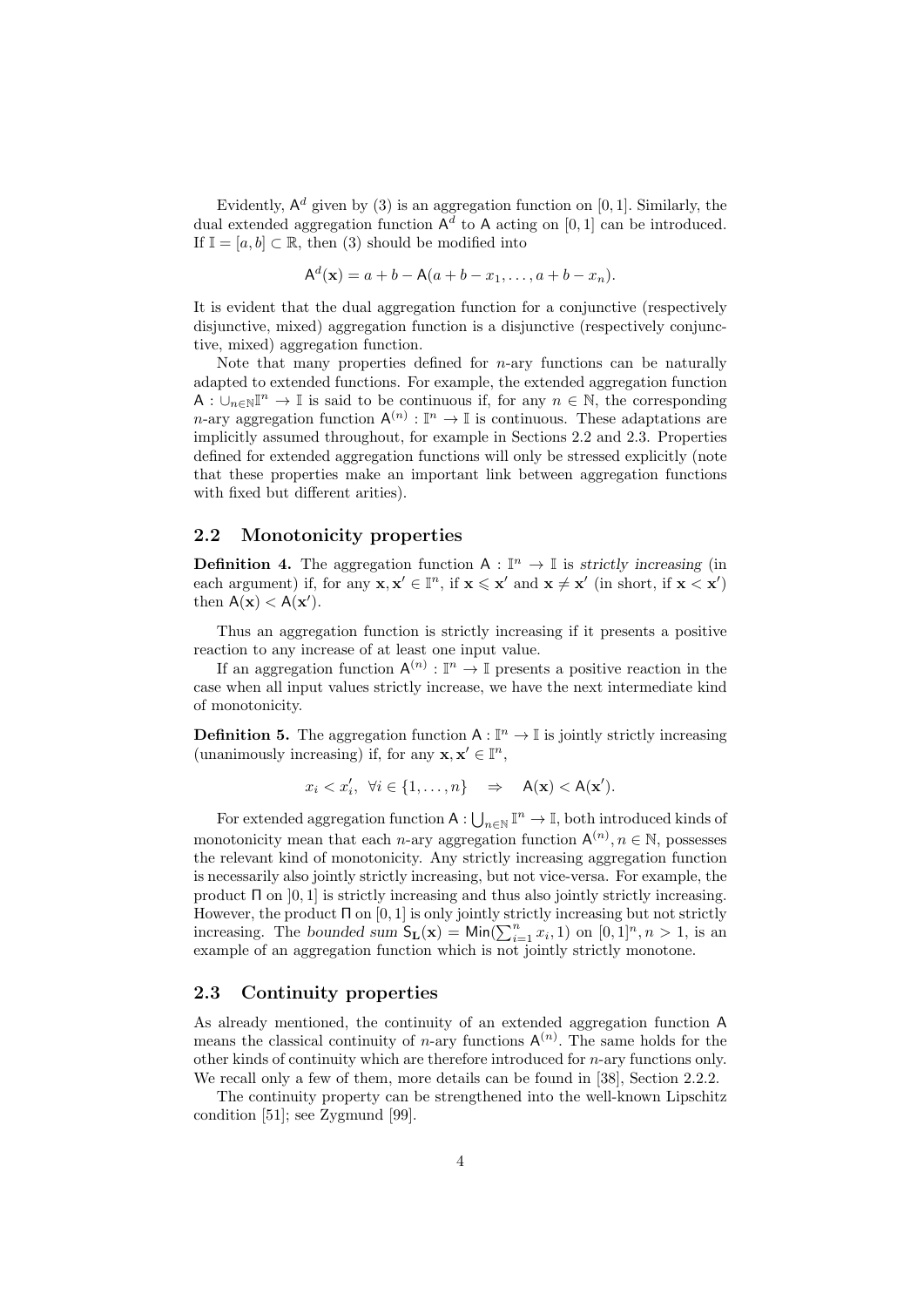**Definition 6.** Let  $\|\cdot\|$ :  $\mathbb{R}^n \to [0, \infty]$  be a norm. If an aggregation function  $A: \mathbb{I}^n \to \mathbb{I}$  satisfies the inequality

$$
|\mathsf{A}(\mathbf{x}) - \mathsf{A}(\mathbf{y})| \leq c \|\mathbf{x} - \mathbf{y}\| \qquad (\mathbf{x}, \mathbf{y} \in \mathbb{I}^n), \tag{4}
$$

for some constant  $c \in [0, \infty)$ , then we say that A satisfies the *Lipschitz condition* or is *Lipschitzian* (with respect to *∥·∥*). More precisely, any aggregation function  $A: \mathbb{I}^n \to \mathbb{I}$  satisfying (4) is said to be *c*-*Lipschitzian*. The greatest lower bound *d* of constants  $c > 0$  in (4) is called the *best Lipschitz constant* (which means that A is *d*-Lipschitzian but, for any  $u \in [0, d]$ . F is not *u*-Lipschitzian).

Important examples of norms are given by the Minkowski norm of order  $p \in [1, \infty]$ , namely

$$
\|\mathbf{x}\|_{p} := \left(\sum_{i=1}^{n} |x_i|^p\right)^{1/p},\,
$$

also called the  $L_p$ -norm, and its limiting case  $||\mathbf{x}||_{\infty} := \max_i |x_i|$ , which is the Chebyshev norm. Evidently, each *d*-Chebyshev aggregation function (*d*-Lipschitz for the  $L_{\infty}$  norm) is also *d*-Lipschitz (for any  $p \in [1, \infty)$ ), but not vice-versa. Min*,* Max*,*AM are 1-Chebyshev aggregation functions. The product Π on [0*,* 1] is 1-Lipschitz with respect to *L*1-norm but *n*-Chebyshev (*n* is the best possible constant in this case). The geometric mean GM on [0*,* 1] is not Lipschitz (for any norm on  $\mathbb{R}^n$ ).

We have also the next two weaker forms of continuity (using the lattice notation *∨* for supremum and *∧* for infimum.

**Definition 7.** An aggregation function  $A: \mathbb{I}^n \to \mathbb{I}$  is called *lower semi-continuous* or *left-continuous* if, for all  $(\mathbf{x}^{(k)})_{k \in \mathbb{N}} \subset (\mathbb{I}^n)^{\mathbb{N}}$  such that  $\vee_k \mathbf{x}^{(k)} \in \mathbb{I}^n$ ,

$$
\bigvee_{k \in \mathbb{N}} \mathsf{A}(\mathbf{x}^{(k)}) = \mathsf{A}\Big(\bigvee_{k \in \mathbb{N}} \mathbf{x}^{(k)}\Big).
$$

**Definition 8.** An aggregation function  $A : \mathbb{I}^n \to \mathbb{I}$  is called *upper semicontinuous* or *right-continuous* if, for all  $(\mathbf{x}^{(k)})_{k \in \mathbb{N}} \subset (\mathbb{I}^n)^{\mathbb{N}}$  such that  $\wedge_k \mathbf{x}^{(k)} \in$  $\mathbb{I}^n$ ,

$$
\bigwedge_{k \in \mathbb{N}} \mathsf{A}(\mathbf{x}^{(k)}) = \mathsf{A}\Big(\bigwedge_{k \in \mathbb{N}} \mathbf{x}^{(k)}\Big).
$$

Recall that an aggregation function  $A : \mathbb{I}^n \to \mathbb{R}$  is lower semi-continuous (respectively, upper semi-continuous) if and only if A is lower semi-continuous (respectively, upper semi-continuous) in each variable (for more details see, e.g., Klement et al. [45, Proposition 1.22]). Moreover, an aggregation function A :  $\mathbb{I}^n \to \mathbb{R}$  is continuous if and only if it is both lower and upper semi-continuous.

**Example 1.** (i) An important example of a left-continuous (lower semi-continuous) but noncontinuous aggregation function is the nilpotent minimum  $T^{nM}$ :  $[0, 1]^2 \rightarrow [0, 1],$ 

$$
\mathsf{T}^{\mathbf{nM}}(x_1, x_2) := \begin{cases} \text{Min}(x_1, x_2) & \text{if } x_1 + x_2 > 1 \\ 0 & \text{otherwise.} \end{cases}
$$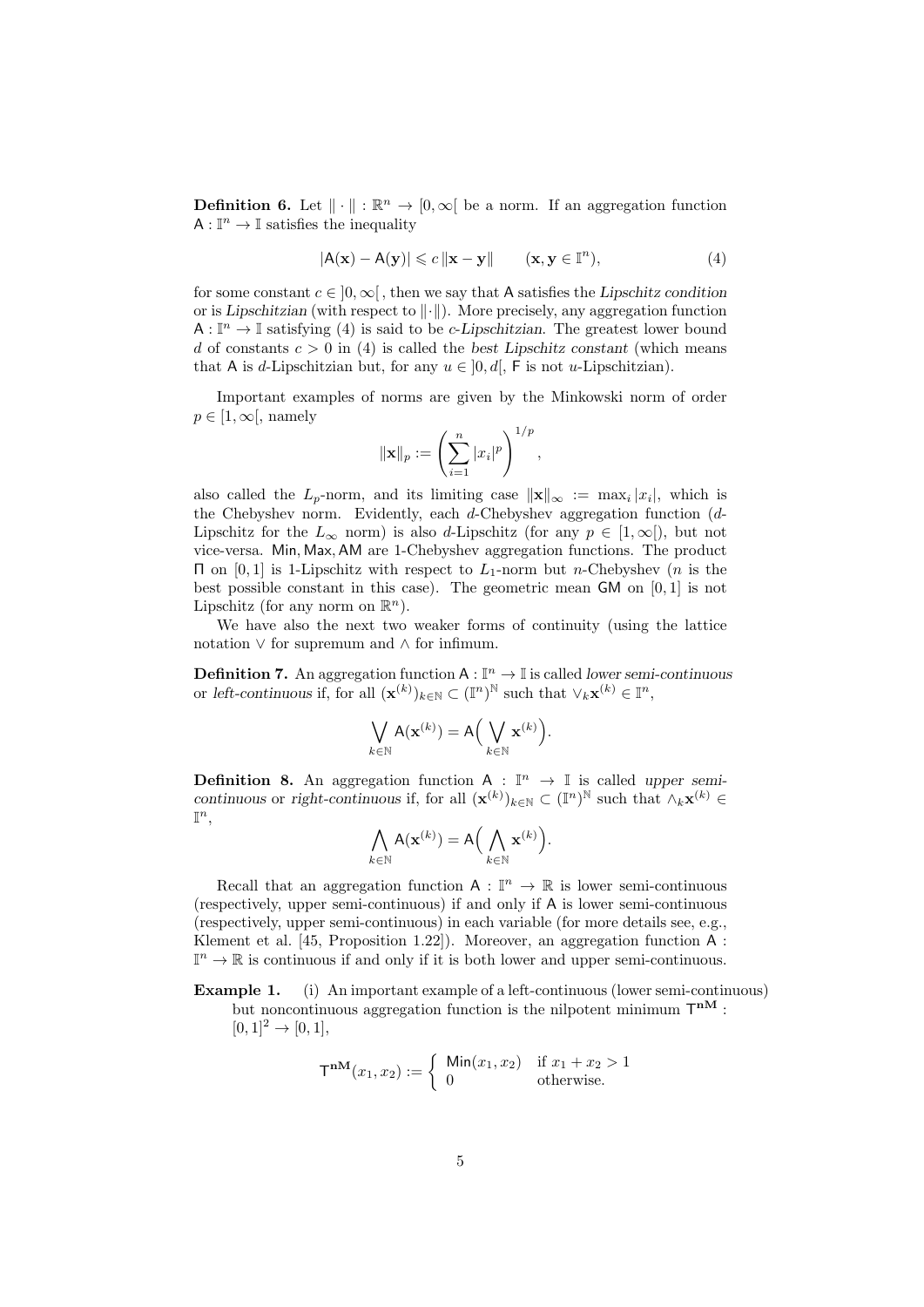(ii) The drastic product  $\mathsf{T}_{\mathbf{D}} : [0,1]^n \to [0,1]$ , given by

$$
\mathsf{T}_{\mathbf{D}}(\mathbf{x}) := \left\{ \begin{array}{ll} \mathsf{Min}(\mathbf{x}) & \text{if } |\{i \in \{1, \dots, n\} \mid x_i < 1\}| < 2 \\ 0 & \text{otherwise,} \end{array} \right.
$$

is a noncontinuous but upper semi-continuous aggregation function.

#### **2.4 Symmetry**

The next property we consider is *symmetry*, also called *commutativity*, *neutrality*, or anonymity. The standard commutativity of binary operations  $x * y = y * x$ , well known in algebra, can be easily generalized to *n*-ary functions, with  $n \geq 2$ , as follows.

**Definition 9.** A :  $\mathbb{I}^n \to \mathbb{I}$  is a *symmetric* aggregation function if

$$
A(\mathbf{x}) = A(\sigma(\mathbf{x}))
$$

for any  $\mathbf{x} \in \mathbb{I}^n$  and for any permutation  $\sigma$  of  $(1, \ldots, n)$ , where  $\sigma(\mathbf{x}) = (x_{\sigma(1)}, \ldots, x_{\sigma(n)})$ .

The symmetry property essentially means that the aggregated value does not depend on the order of the arguments. This is required when combining criteria of equal importance or anonymous experts' opinions.

Up to the projections  $P_k$ , all aggregation functions introduced so far are symmetric. For example, Σ, AM, GM, S*L*, T*L*, Π, Min, Max are symmetric functions. A prominent example of non-symmetric aggregation functions is the weighted arithmetic mean  $WAM_w(x_1, \ldots, x_n) = \sum_{i=1}^n w_i x_i$ , where the nonnegative weights  $w_i$  are constrained by  $\sum_{i=1}^n w_i = 1$  (and at least one weight  $w_i \neq \frac{1}{n}$ , otherwise  $WAM_w = AM$  is symmetric).

The following result, well-known in group theory, shows that the symmetry property can be checked with only two equalities; see for instance Rotman [78, Exercise 2.9 p. 24].

**Proposition 1.** A :  $\mathbb{I}^n \to \mathbb{I}$  is a symmetric aggregation function if and only if, for all  $\mathbf{x} \in \mathbb{I}^n$ , we have

- (i)  $A(x_2, x_1, x_3, \ldots, x_n) = A(x_1, x_2, x_3, \ldots, x_n).$
- (ii)  $A(x_2, x_3, \ldots, x_n, x_1) = A(x_1, x_2, x_3, \ldots, x_n).$

*.*

This simple test is very efficient, especially when symmetry does not appear immediately, like in the 4-variable expression

 $(x_1 \wedge x_2 \wedge x_3) \vee (x_1 \wedge x_2 \wedge x_4) \vee (x_1 \wedge x_3 \wedge x_4) \vee (x_2 \wedge x_3 \wedge x_4).$ 

which is nothing other than the 4-ary order statistic  $x_{(2)}$ .

#### **2.5 Idempotency**

**Definition 10.** A :  $\mathbb{I}^n \to \mathbb{I}$  is an *idempotent* aggregation function if  $\delta_A = id$ (see Definition 12), that is,

$$
\delta_{A}(x) = A(n \cdot x) = x \qquad (x \in \mathbb{I}),
$$

where  $n \cdot x = x, \ldots, x$  $\sum_{n}$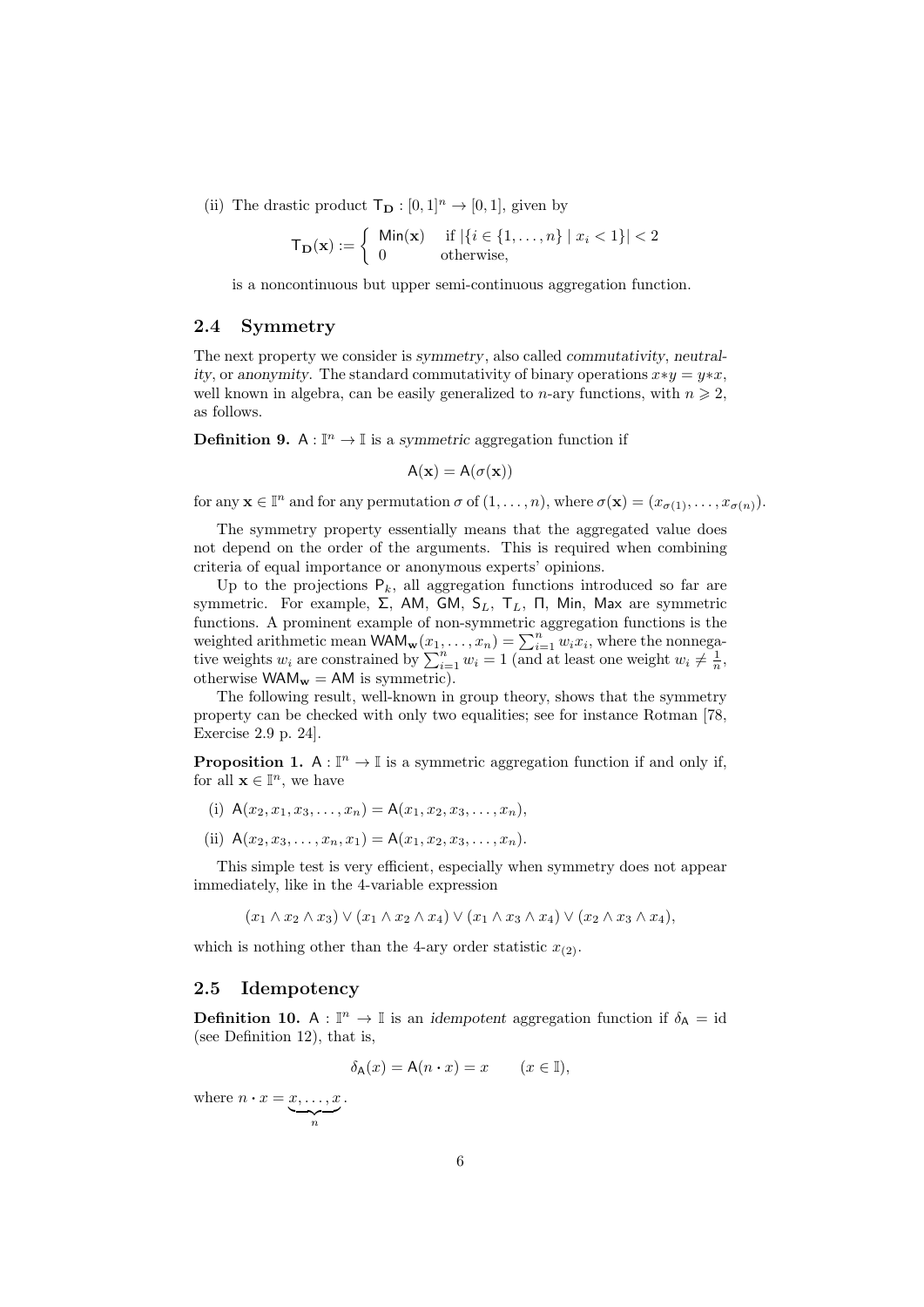Idempotency is in some areas supposed to be a natural property of aggregation functions, e.g., in multicriteria decision making (see for instance Fodor and Roubens [31]), where it is commonly accepted that if all criteria are satisfied at the same degree  $x$ , implicitly assuming the commensurateness of criteria, then also the overall score should be *x*.

It is evident that  $OS_k$ ,  $P_k$ , , AM, GM, WAM<sub>w</sub>, Min, Max, and Med are idempotent aggregation functions, where the *median* of an odd number of values  $(x_1, \ldots, x_{2k-1})$  is defined by

$$
\mathsf{Med}(x_1,\ldots,x_{2k-1}) := x_{(k)},
$$

and for an even number of values  $(x_1, \ldots, x_{2k})$ , the median is defined by

$$
\mathsf{Med}(x_1,\ldots,x_{2k}) := \mathsf{AM}(x_{(k)},x_{(k+1)}) = \frac{x_{(k)} + x_{(k+1)}}{2}.
$$

 $Σ$  and  $Π$  are not idempotent aggregation functions. Recall also that any nondecreasing and idempotent function  $\mathsf{F} : \mathbb{I}^n \to \mathbb{R}$  is an aggregation function.

#### **2.5.1 Idempotent elements**

**Definition 11.** An element  $x \in \mathbb{I}$  is *idempotent* for  $A: \mathbb{I}^n \to \mathbb{I}$  if  $\delta_A(x) = x$ .

In  $[0, 1]^n$  the product  $\Pi$  has no idempotent elements other than the extreme elements 0 and 1. As an example of an aggregation function in  $[0, 1]^n$  which is not idempotent but has a non-extreme idempotent element, take an arbitrarily chosen element  $c \in ]0,1[$  and define the aggregation function  $A_{\{c\}} : [0,1]^n \to$ [0*,* 1] as follows:

$$
\mathsf{A}_{\{c\}}(\mathbf{x}) := \mathsf{Med}\Big(0, c + \sum_{i=1}^{n} (x_i - c), 1\Big),\tag{5}
$$

where Med is the standard median function (i.e., in ternary case the "middle" input, between the smallest one and the greatest one). It is easy to see that the only idempotent elements for  $A_{\{c\}}$  are 0, 1, and *c*.

Under some constraints, also non-idempotent aggregation functions can be transformed into idempotent one.

**Definition 12.** Let  $A^{(n)} : \mathbb{I}^n \to \mathbb{I}$  be an aggregation function such that the diagonal section  $\delta_{\mathsf{A}^{(n)}} : \mathbb{I} \to \mathbb{I}$ ,  $\delta_{\mathsf{A}^{(n)}}(\mathbf{x}) = \mathsf{A}^{(n)}(x, \dots, x)$ , is strictly increasing, and

$$
\text{ran}(\delta_{\mathsf{A}^{(n)}}) = \{ \delta_{\mathsf{A}^{(n)}}(x) \mid x \in \mathbb{I} \} = \text{ran}(\mathsf{A}^{(n)}) = \{ \mathsf{A}^{(n)}(\mathbf{x}) \mid x \in \mathbb{I}^n \},
$$

is called idempotizable, and the idempotent aggregation function  $AI^{(n)} : \mathbb{I}^n \to \mathbb{I}$ given by  $AI^{(n)}(x) = \delta_{\mathsf{A}^{(n)}}^{-1}(\mathsf{A}^{(n)}(x))$  is called idempotized  $\mathsf{A}^{(n)}$ .

Note that this idempotization process preserves some properties of the original aggregation function  $A^{(n)}$ , such as the symmetry and continuity. A typical example of an idempotized aggregation function is the arithmetic mean AM (geometric mean GM) which is the idempotized sum  $\Sigma$  (idempotized product Π).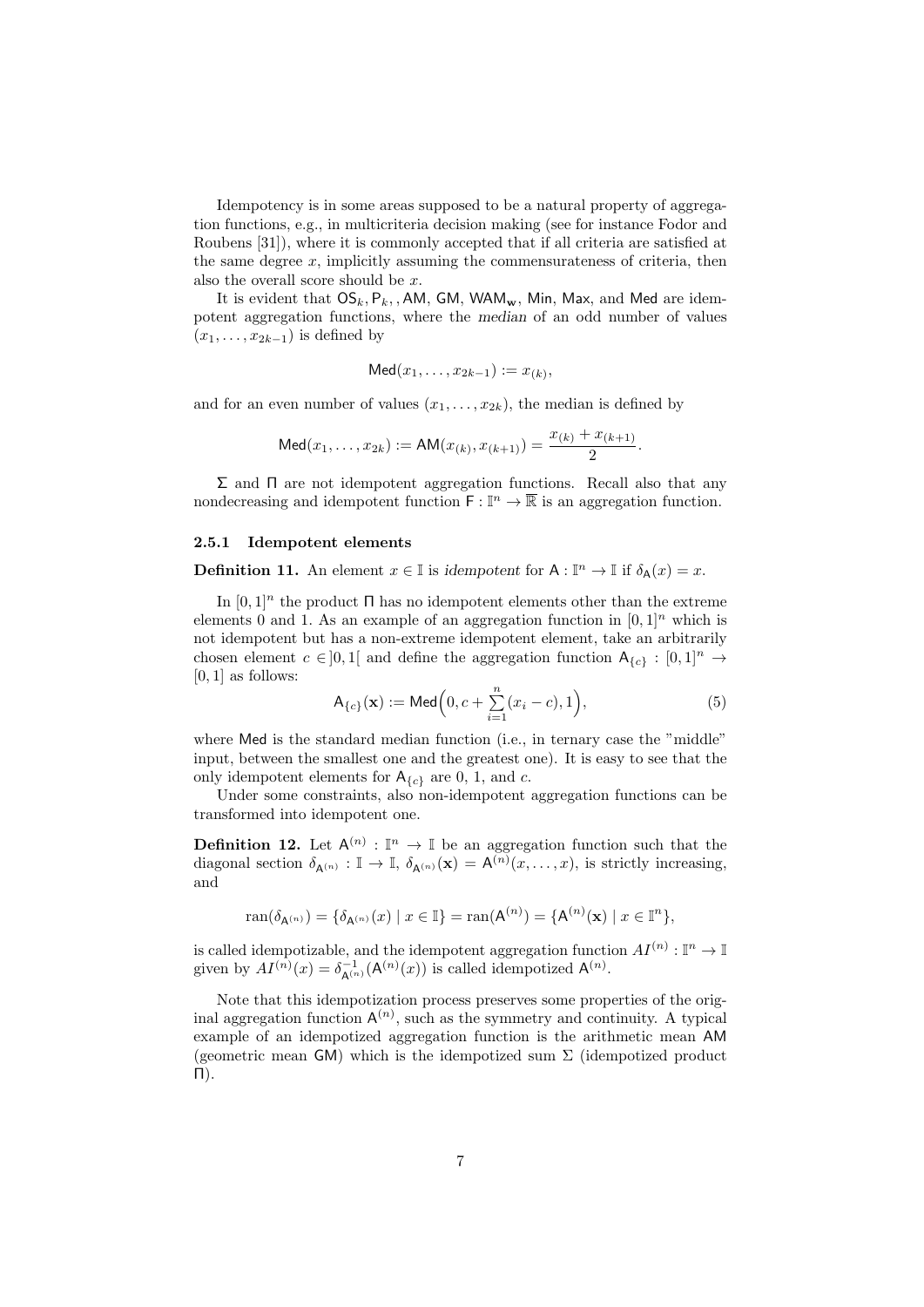#### **2.5.2 Strong idempotency**

The idempotency property has been generalized to extended functions as follows; see Calvo et al. [16].

**Definition 13.** A :  $\cup_{n\in\mathbb{N}}\mathbb{I}^n \to \mathbb{I}$  is *strongly idempotent* if, for any  $m \in \mathbb{N}$ ,

$$
\mathsf{A}(m \cdot \mathbf{x}) = \mathsf{A}(\mathbf{x}) \qquad (\mathbf{x} \in \cup_{n \in \mathbb{N}} \mathbb{I}^n).
$$

For instance, if  $A: \cup_{n\in\mathbb{N}}\mathbb{I}^n \to \mathbb{I}$  is strongly idempotent then we have

$$
A(x_1, x_2, x_1, x_2) = A(x_1, x_2).
$$

**Proposition 2.** Suppose  $A: \bigcup_{n\in\mathbb{N}}\mathbb{I}^n \to \mathbb{I}$  is strongly idempotent. Then A is idempotent if and only if  $A(x) = x$  for all  $x \in \mathbb{I}$ .

According to our convention on unary aggregation functions, namely  $A(x) =$ *x* for all  $x \in \mathbb{I}$ , it follows immediately from the previous proposition that any strongly idempotent extended aggregation function is idempotent. Typical examples of symmetric strongly idempotent extended aggregation functions are AM,  $GM$ , Min and Max.  $P_1$  is a strongly idempotent extended aggregation function which is not symmetric. As an example of an extended aggregation function A which is idempotent, symmetric but not strongly idempotent, define an extended aggregation function  $A: \bigcup_{n \in \mathbb{N}} \mathbb{I}^n \to \mathbb{I}$  by

$$
A(\mathbf{x}) = \begin{cases} \text{Min}(\mathbf{x}) & \text{if } n \text{ is odd,} \\ \text{Max}(\mathbf{x}) & \text{if } n \text{ is even.} \end{cases}
$$
 (6)

## **2.6 Associativity**

**Definition 14.** A :  $\mathbb{I}^2 \to \mathbb{I}$  is associative if, for all  $(x_1, x_2, x_3) \in \mathbb{I}^3$ , we have

$$
A(A(x_1, x_2), x_3) = A(x_1, A(x_2, x_3)).
$$
\n(7)

Basically, associativity concerns binary aggregation functions. Min, Max, Π, Σ,  $S_L$ , Τ<sub>L</sub>, Τ<sup>nM</sup>, Τ<sub>D</sub> are examples of binary associative aggregation functions. On the other side, AM and GM are not associative. Nevertheless, the associativity can be extended to any finite number of arguments, both for *n*ary aggregation functions and for extended aggregation functions. Recall that, for an extended aggregation function  $A : \bigcup_{n \in \mathbb{N}} \mathbb{I}^n \to \mathbb{I}$ , and for two vectors  $\mathbf{x} = (x_1, \ldots, x_n) \in \mathbb{I}^n$  and  $\mathbf{x}' = (x'_1, \ldots, x'_m) \in \mathbb{I}^m$ , we use the convenient notation  $A(\mathbf{x}, \mathbf{x}')$  to represent  $A(x_1, \ldots, x_n, x'_1, \ldots, x'_m)$ , and similarly for more than two vectors. Also, if  $\mathbf{x} \in \mathbb{I}^0$  is an empty vector then it is simply dropped from the function. For instance,  $A(\mathbf{x}, \mathbf{x}') = A(\mathbf{x}')$  and  $A(A(\mathbf{x}), A(\mathbf{x}')) = A(A(\mathbf{x}'))$ .

**Definition 15.** A :  $\cup_{n\in\mathbb{N}}\mathbb{I}^n \to \mathbb{I}$  is associative if  $A(x) = x$  for all  $x \in \mathbb{I}$  and if

$$
A(\mathbf{x},\mathbf{x}')=A(A(\mathbf{x}),A(\mathbf{x}'))
$$

for all  $\mathbf{x}, \mathbf{x}' \in \bigcup_{n \in \mathbb{N}_0} \mathbb{I}^n$ .

As the next proposition shows, associativity means that each subset of consecutive arguments can be replaced with their partial aggregation without changing the overall aggregation.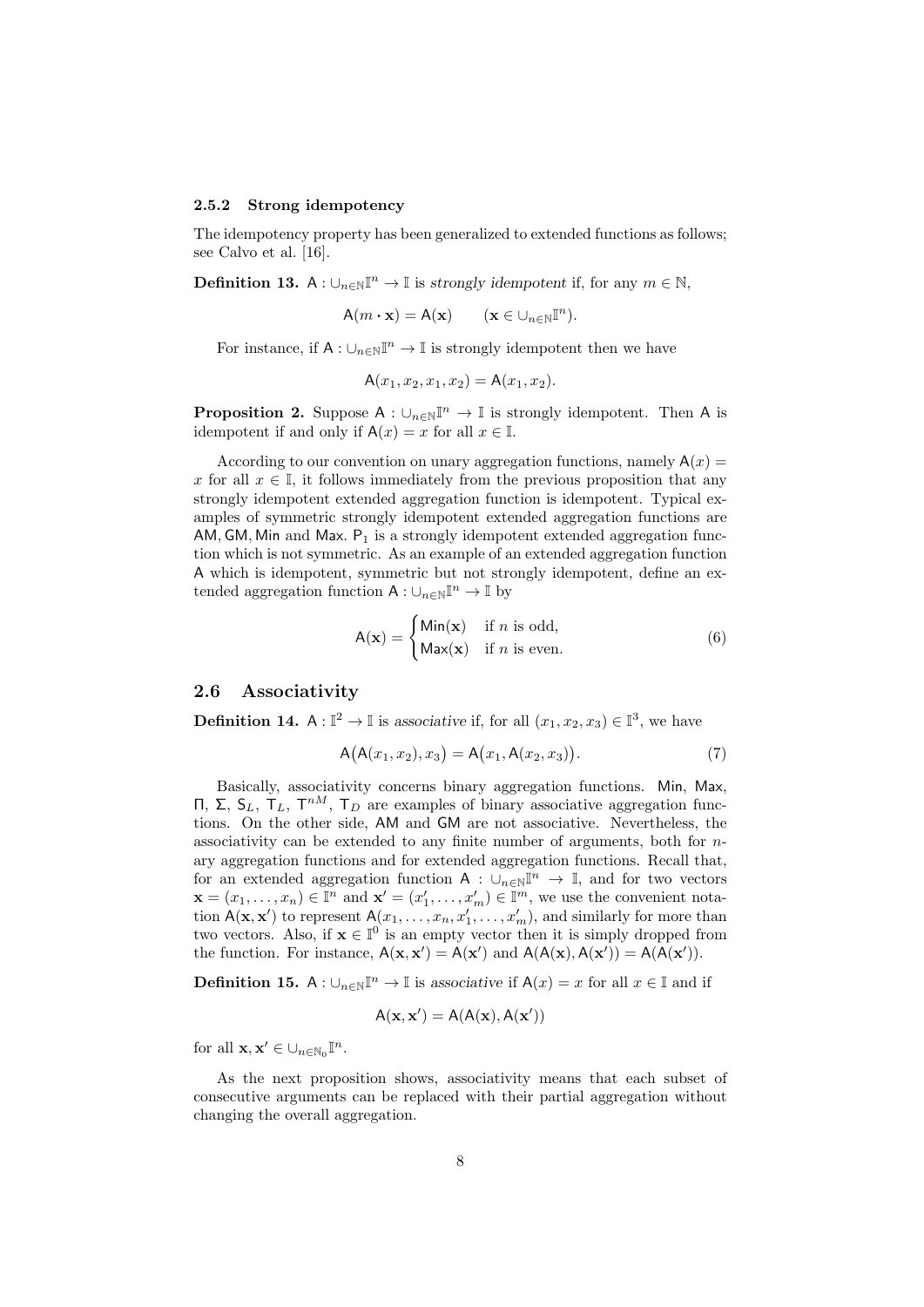**Proposition 3.** An extended aggregation function  $A: \bigcup_{n\in\mathbb{N}}\mathbb{I}^n \to \mathbb{I}$  is associative if and only if  $A(x) = x$  for all  $x \in \mathbb{I}$  and

$$
A(\mathbf{x}, A(\mathbf{x}'), \mathbf{x}'') = A(\mathbf{x}, \mathbf{x}', \mathbf{x}'')
$$

for all  $\mathbf{x}, \mathbf{x}', \mathbf{x}'' \in \bigcup_{n \in \mathbb{N}_0} \mathbb{I}^n$ .

Associativity is also a well-known algebraic property which allows one to omit "parentheses" in an aggregation of at least three elements. Implicit in the assumption of associativity is a consistent way of going unambiguously from the aggregation of *n* elements to  $n + 1$  elements, which implies that any associative extended aggregation function A is completely determined by its binary aggregation function  $A^{(2)}$ . Indeed, by associativity, we clearly have

$$
A(x_1,...,x_{n+1}) = A(A(x_1,...,x_n),x_{n+1}).
$$

For practical purpose we can start with the aggregation procedure before knowing all inputs to be aggregated. Additional input data are then simply aggregated with the current aggregated output.

Each associative idempotent extended aggregation function is necessary strongly idempotent. For a fixed arity  $n > 2$ , we can introduce the associativity as follows.

**Definition 16.** Let  $A : \mathbb{I}^n \to \mathbb{I}$  be an *n*-ary aggregation function. Then it is associative if, for all  $x_1, \ldots, x_{2n-1} \in \mathbb{I}$ , we have

$$
A(A(x_1,...,x_n),x_{n+1},...,x_{2n-1}) = A(x_1,A(x_2,...,x_{n+1}),x_{n+2},...,x_{2n-1})
$$
  
=  $A(x_1,...,x_{n-1},A(x_n,...,x_{2n-1})).$ 

## **2.7 Decomposability**

Introduced first in Bemporad [8, p. 87] in a characterization of the arithmetic mean, associativity of means has been used by Kolmogoroff [49] and Nagumo [71] to characterize the so-called mean values. More recently, Marichal and Roubens [62] proposed to call this property "decomposability" in order not to confuse it with classical associativity. Alternative names, such as *associativity with repetitions* or *weighted associativity*, could be naturally considered as well.

When symmetry is not assumed, it is necessary to rewrite this property in such a way that the first variables are not privileged. To abbreviate notations, for nonnegative integers  $m, n$ , we write  $A(m \cdot x, n \cdot y)$  what means the repetition of arguments, i.e., A(*x, . . . , x*  $\frac{1}{m}$ *, y, . . . , y*  $\sum_{n}$ )*.* We then consider the following definition.

**Definition 17.** An extended aggregation function  $A: \bigcup_{n\in\mathbb{N}}\mathbb{I}^n \to \mathbb{I}$  is *decomposable* if  $A(x) = x$  for all  $x \in I$  and if

$$
A(\mathbf{x}, \mathbf{x}') = A(k \cdot A(\mathbf{x}), k' \cdot A(\mathbf{x}')) \tag{8}
$$

for all  $k, k' \in \mathbb{N}_0$ , all  $\mathbf{x} \in \mathbb{I}^k$ , and all  $\mathbf{x}' \in \mathbb{I}^{k'}$ .

As the following proposition shows, decomposability means that each element of any subset of consecutive arguments can be replaced with their partial aggregation without changing the overall aggregation.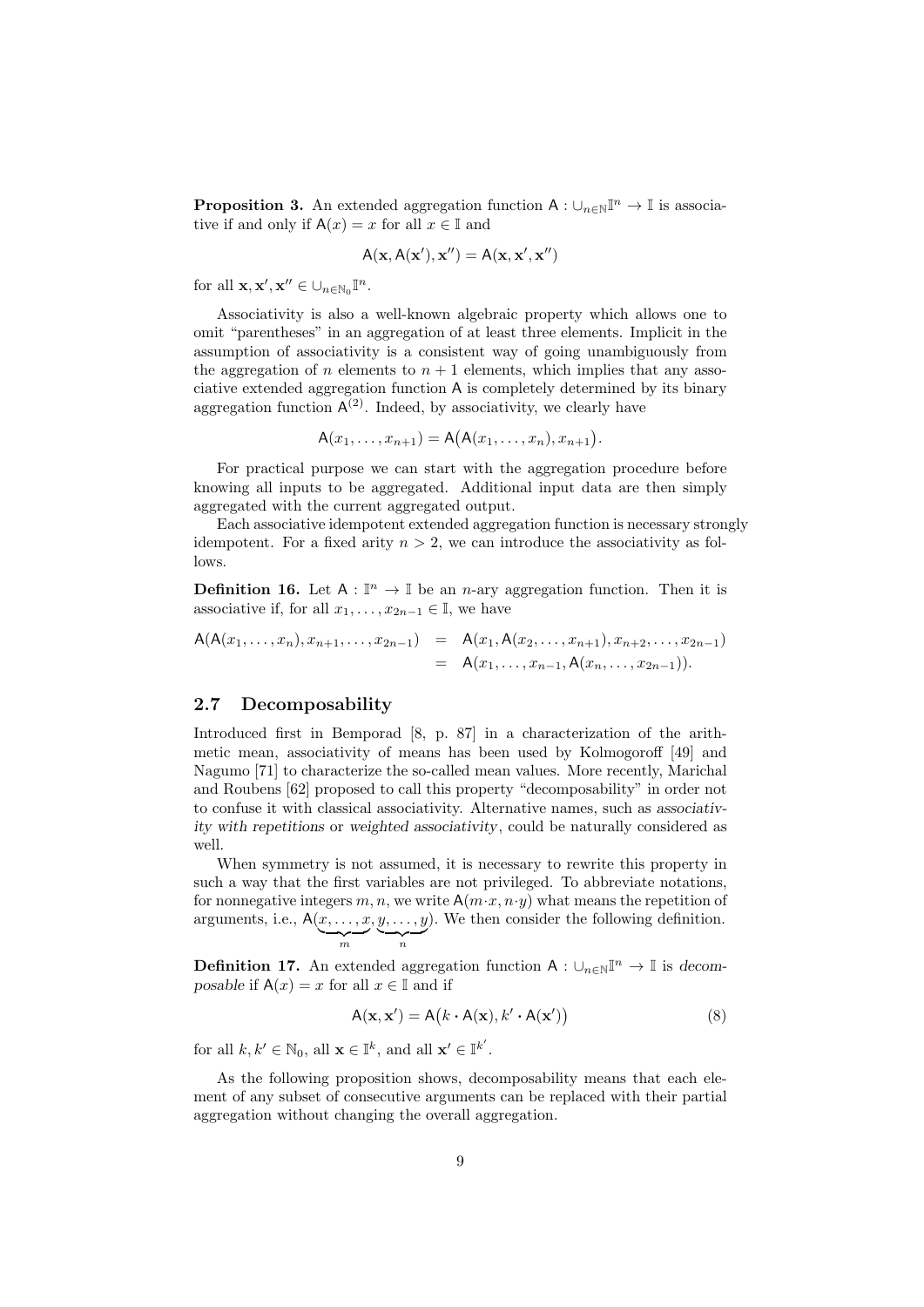**Proposition 4.** An extended aggregation function  $A: \bigcup_{n \in \mathbb{N}} \mathbb{I}^n \to \mathbb{I}$  is decomposable if and only if

$$
\mathsf{A}\big(\mathbf{x},k'\boldsymbol{\cdot}\mathsf{A}(\mathbf{x}'),\mathbf{x}''\big)=\mathsf{A}(\mathbf{x},\mathbf{x}',\mathbf{x}'')
$$

for all  $k' \in \mathbb{N}_0$ , all  $\mathbf{x}' \in \mathbb{I}^{k'}$ , and all  $\mathbf{x}, \mathbf{x}'' \in \bigcup_{n \in \mathbb{N}_0} \mathbb{I}^n$ .

Among till now introduced extended aggregation functions, AM*,* GM*,* Min*,* Max,  $P_1$  are decomposable, and  $\Sigma$ ,  $\Pi$ ,  $S_L$  are not decomposable.

#### **2.8 Bisymmetry**

Another grouping property is the bisymmetry.

**Definition 18.** An aggregation function  $A: \mathbb{I}^2 \to \mathbb{I}$  is *bisymmetric* if for all  $(x_1, x_2, x_3, x_4) \in \mathbb{I}^4$ , we have

$$
A(A(x_1, x_2), A(x_3, x_4)) = A(A(x_1, x_3), A(x_2, x_4)).
$$

The bisymmetry property is very easy to handle and has been investigated from the algebraic point of view by using it mostly in structures without the property of associativity. For a list of references see Aczél  $[2,$  Section 6.4] (see also Aczél and Dhombres [3, Chapter 17], and Soublin [82]).

For *n* arguments, bisymmetry takes the following form (see Aczél [1]).

**Definition 19.** An aggregation function  $A: \mathbb{I}^n \to \mathbb{I}$  is *bisymmetric* if

$$
A(A(x_{11},\ldots,x_{1n}),\ldots,A(x_{n1},\ldots,x_{nn}))
$$
  
=  $A(A(x_{11},\ldots,x_{n1}),\ldots,A(x_{1n},\ldots,x_{nn}))$ 

for all square matrices

$$
\begin{pmatrix} x_{11} & \cdots & x_{1n} \\ \vdots & & \vdots \\ x_{n1} & \cdots & x_{nn} \end{pmatrix} \in \mathbb{I}^{n \times n}.
$$

Bisymmetry expresses the condition that aggregation of all the elements of any square matrix can be performed first on the rows, then on the columns, or conversely. However, since only square matrices are involved, this property seems not to have a good interpretation in terms of aggregation. Its usefulness remains theoretical. We then consider it for extended functions as follows; see Marichal et al. [61].

**Definition 20.** An extended aggregation function  $A: \bigcup_{n \in \mathbb{N}} \mathbb{I}^n \to \mathbb{I}$  is *strongly bisymmetric* if  $A(x) = x$  for all  $x \in I$ , and if, for any  $n, p \in N$ , we have

$$
A(A(x_{11},\ldots,x_{1n}),\ldots,A(x_{p1},\ldots,x_{pn}))
$$
  
=  $A(A(x_{11},\ldots,x_{p1}),\ldots,A(x_{1n},\ldots,x_{pn}))$ 

for all matrices

$$
\begin{pmatrix} x_{11} & \cdots & x_{1n} \\ \vdots & & \vdots \\ x_{p1} & \cdots & x_{pn} \end{pmatrix} \in \mathbb{I}^{p \times n}.
$$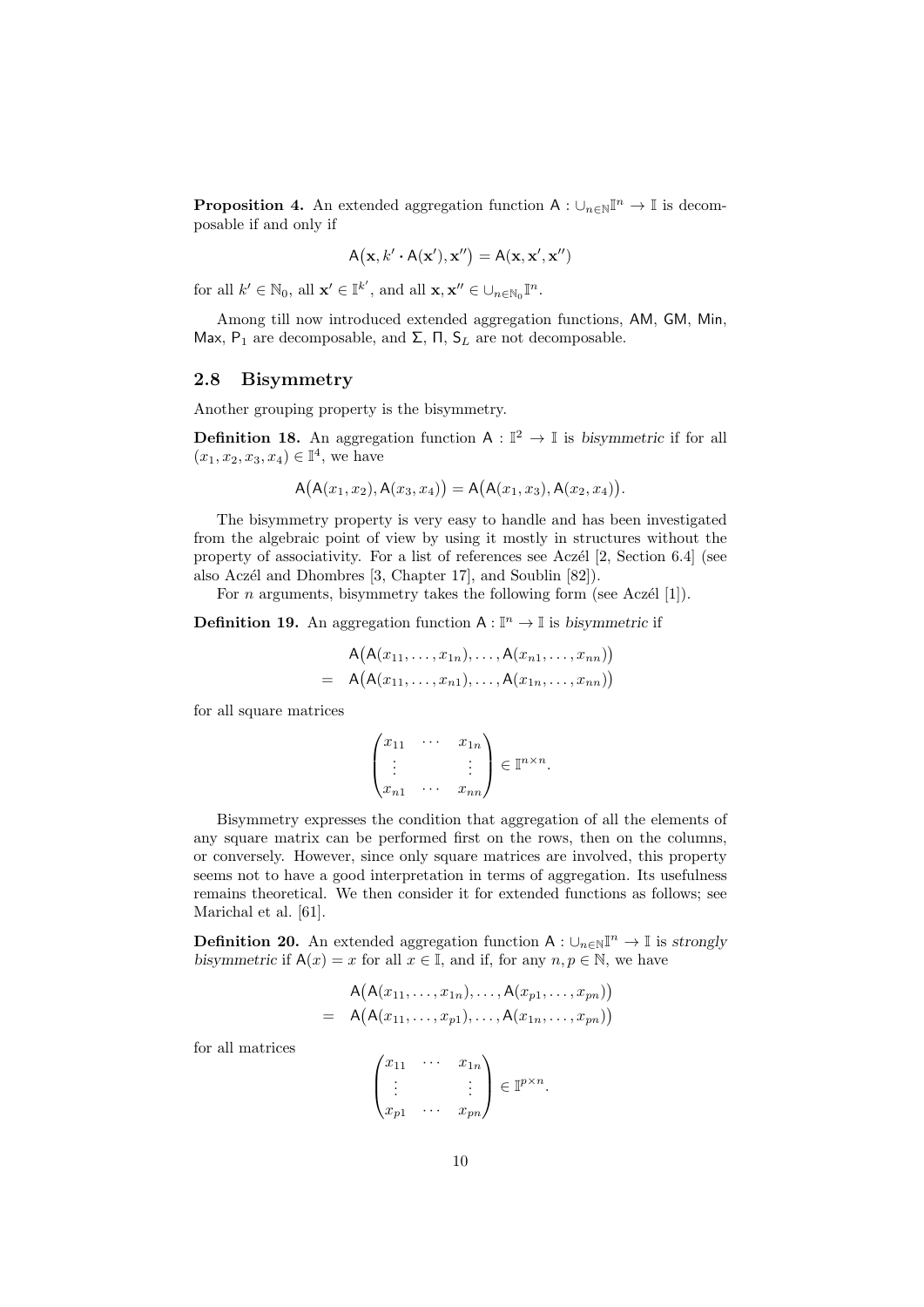**Remark 1.** Contrary to bisymmetry, the strong bisymmetry property can be justified rather easily. Consider *n* judges (or criteria, attributes, etc.) giving a numerical score to each of *p* candidates. These scores, assumed to be defined on the same scale, can be put in a  $p \times n$  matrix like

$$
C_1 \begin{pmatrix} J_1 & \cdots & J_n \\ x_{11} & \cdots & x_{1n} \\ \vdots & & \vdots \\ C_p & x_{p1} & \cdots & x_{pn} \end{pmatrix}
$$

Suppose now that we want to aggregate all the entries (scores) of the matrix in order to obtain an overall score of the *p* candidates. A reasonable way to proceed could be the following. First aggregate the scores of each candidate (aggregation over the rows of the matrix), and then aggregate these overall values. An alternative way to proceed would be to first aggregate the scores given by each judge (aggregation over the columns of the matrix), and then aggregate these values. The strong bisymmetry property means that these two ways to aggregate must lead to the same overall score, which is a natural property. Of course, we could as well consider only one candidate, *n* judges, and *p* criteria (assuming commensurateness of the scores along the criteria). In this latter setting, strong bisymmetry seems very natural as well.

Note that AM*,* GM*,* Min*,* Max*,* Π*,* Σ are strongly bisymmetric. The extended aggregation function A given by (6) is bisymmetric but not strongly bisymmetric. *n*-ary aggregation function  $A_c$ , see (5), is not bisymmetric whenever  $c \in [0,1[$ .

### **2.9 Some other properties**

The neutral element is again a well-known notion coming from the area of binary operations. Recall that for a binary operation *∗* defined on a domain *X*, an element  $e \in X$  is called a *neutral element* (of the operation  $*$ ) if

$$
x * e = e * x = x \qquad (x \in X).
$$

Clearly, any binary operation *∗* can have at most one neutral element. From the previous equalities we can see that the action of the neutral element of a binary operation has the same effect as its omission. This idea is the background of the general definition.

**Definition 21.** Let  $A: \bigcup_{n \in \mathbb{N}} \mathbb{I}^n \to \mathbb{I}$  be an extended aggregation function. An element  $e \in \mathbb{I}$  is called an *extended neutral element* of A if, for any  $i \in \{1, \ldots, n\}$ and any  $\mathbf{x} \in \mathbb{I}^n$  such that  $x_i = e$ , then

$$
A(x_1,\ldots,x_n)=A(x_1,\ldots,x_{i-1},x_{i+1},\ldots,x_n).
$$

So the extended neutral element can be omitted from the input values without influencing the aggregated value. In multicriteria decision making, assigning a score equal to the extended neutral element (if it exists) to some criterion means that only the other criteria fulfillments are decisive for the overall evaluation.

For *n*-ary functions, there is an alternative approach, given in the following definition: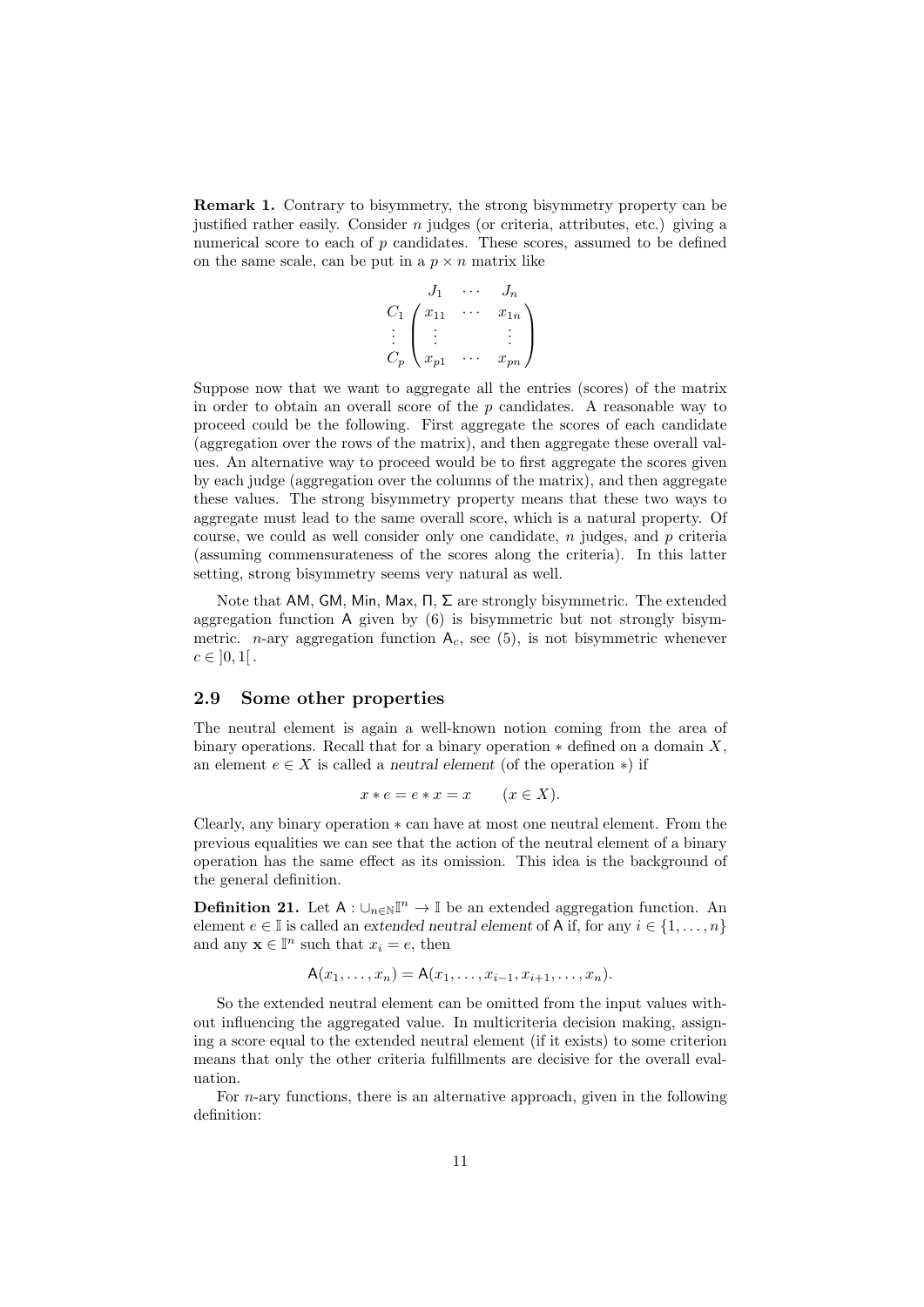**Definition 22.** An element  $e \in \mathbb{I}$  is called a *neutral element* of an aggregation function  $A: \mathbb{I}^n \to \mathbb{I}$  if, for any  $i \in \{1, \ldots, n\}$  and any  $x \in \mathbb{I}$ , we have  $A(x_{\{i\}}e) =$ x, where  $x_{i,i}e$  means that all coordinates are  $e$  except the *i*th which is  $\overline{x}$ .

Clearly, if  $e \in \mathbb{I}$  is an extended neutral element of an extended aggregation function  $A: \bigcup_{n\in\mathbb{N}}\mathbb{I}^n \to \mathbb{I}$ , with  $A^{(1)}(x) = x$ , then *e* is a neutral element of all  $A^{(n)}$ ,  $n \in \mathbb{N}$ . For instance,  $e = 0$  is an extended neutral element for the extended sum function Σ.

**Definition 23.** An element  $a \in \mathbb{I}$  is called an *annihilator element* of an aggregation function  $A: \mathbb{I}^n \to \mathbb{I}$  if, for any  $\mathbf{x} \in \mathbb{I}^n$  such that  $a \in \{x_1, \ldots, x_n\}$ , we have  $A(\mathbf{x}) = a$ .

**Proposition 5.** Consider an aggregation function  $A : \mathbb{I}^n \to \mathbb{I}$ . If A is conjunctive and  $a := \inf \mathbb{I} \in \mathbb{I}$  then  $a$  is an annihilator element. Dually, if A is disjunctive and  $b := \sup \mathbb{I} \in \mathbb{I}$  then *b* is an annihilator element.

The converse of Proposition 5 is false. For instance, in  $[0, 1]^n$ , 0 is an annihilator of the geometric mean **GM**, which is not conjunctive.

The previously discussed properties of aggregation functions were mostly algebraic ones (up to the continuity). From several analytical properties of aggregation functions, we recall some properties related to additivity.

**Definition 24.** An aggregation function  $A^{(n)} : \mathbb{I}^n \to \mathbb{I}$  is called

(i) additive, if for any  $\mathbf{x}, \mathbf{y} \in \mathbb{I}^n$  such that also  $\mathbf{x} + \mathbf{y} \in \mathbb{I}^n$ , we have

$$
A^{(n)}(x + y) = A^{(n)}(x) + A^{(n)}(y);
$$

(ii) modular, if for any  $\mathbf{x}, \mathbf{y} \in \mathbb{I}^n$ , we have

$$
\mathsf{A}^{(n)}(\mathbf{x} \vee \mathbf{y}) + \mathsf{A}^{(n)}(\mathbf{x} \wedge \mathbf{y}) = \mathsf{A}^{(n)}(\mathbf{x}) + \mathsf{A}^{(n)}(\mathbf{y});
$$

(iii) superadditive, if for any  $\mathbf{x}, \mathbf{y} \in \mathbb{I}^n$  such that also  $\mathbf{x} + \mathbf{y} \in \mathbb{I}^n$ , we have

$$
A^{(n)}(x + y) \ge A^{(n)}(x) + A^{(n)}(y);
$$

(iv) supermodular, if for any  $\mathbf{x}, \mathbf{y} \in \mathbb{I}^n$ , we have

$$
A^{(n)}(\mathbf{x} \vee \mathbf{y}) + A^{(n)}(\mathbf{x} \wedge \mathbf{y}) \geqslant A^{(n)}(\mathbf{x}) + A^{(n)}(\mathbf{y}).
$$

Note that additivity implies modularity, and the last implies supermodularity and additivity implies superadditivity. Arithmetic mean AM is an example of an aggregation function satisfying all properties mentioned in Definition 24. The product Π on [0*,* 1] is supermodular and superadditive but not modular (and thus neither additive).

For more specific properties of aggregation functions we recommend to consider [38], Chapter 2.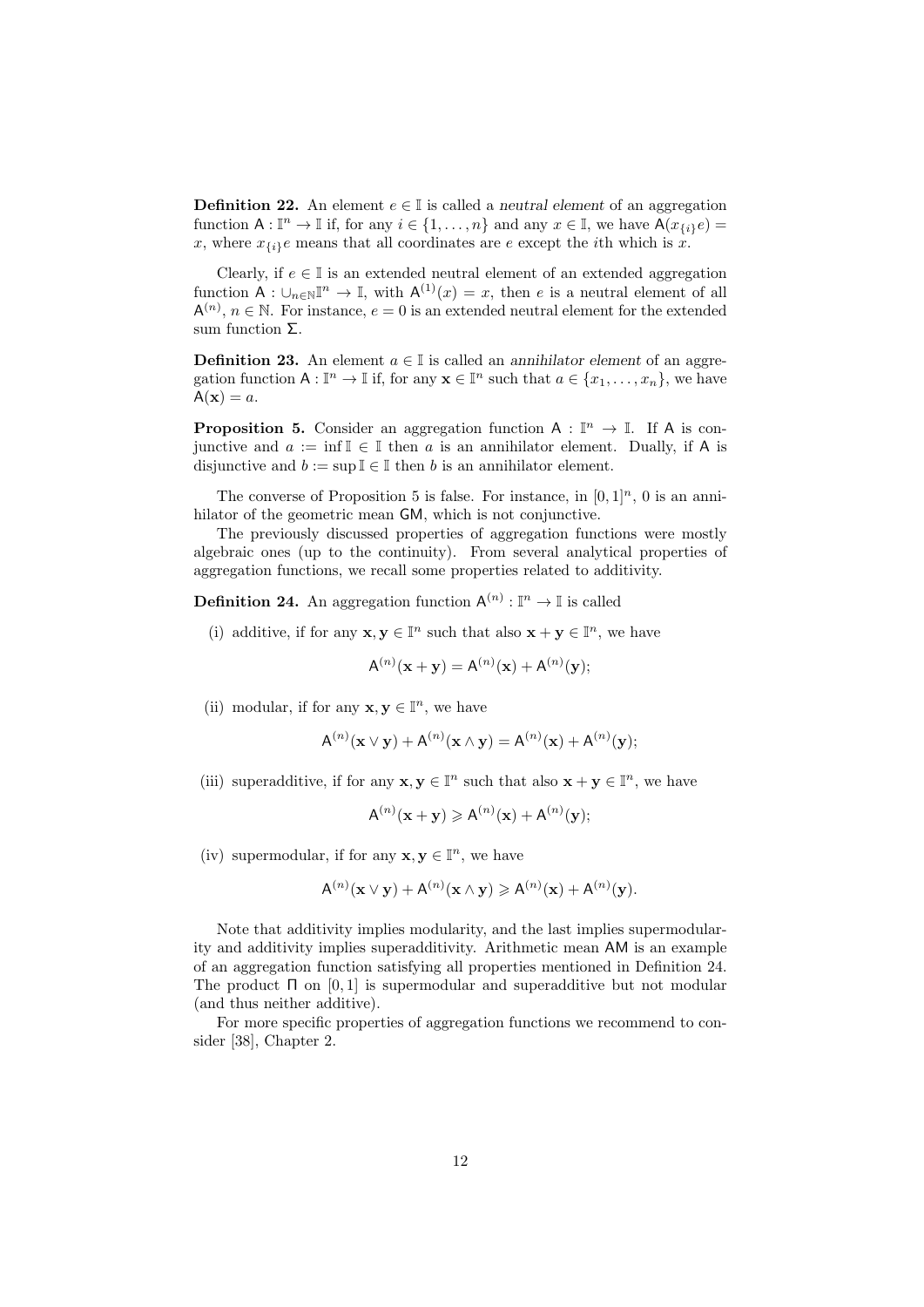## **3 Means and averages**

Means and averaging functions seem to be from the historical point of view the first aggregation functions (not bearing the name "aggregation function" in the time of their birth) exploited in many areas. Already discovered and studied by the ancient Greeks, see Antoine [5, Chapter 3] for a historical discussion of the various Greek notions of "mean", the concept of mean has given rise today to a very wide field of investigation with a huge variety of applications. Actually, a tremendous amount of literature on the properties of several means (such as the arithmetic mean, the geometric mean, etc.) has already been produced, especially since the 19th century, and is still developing today. For a good overview, see the expository paper by Frosini [32] and the remarkable monograph by Bullen [13].

The first modern definition of mean was probably due to Cauchy [17] who considered in 1821 a *mean* as an internal function  $M : \mathbb{I}^n \to \mathbb{I}$ , i.e., Min  $\leq$  $M \leq$  Max. We adopt this approach and assume further that a mean should be a nondecreasing function.

As usual, I represents a nonempty real interval, bounded or not. The more general cases where I includes *−∞* and/or *∞* will always be mentioned explicitly.

**Definition 25.** An *n*-ary *mean* in  $\mathbb{I}^n$  is an internal aggregation function M :  $\mathbb{I}^n$  →  $\mathbb{I}$ . An *extended mean* in  $\cup_{n\in\mathbb{N}}\mathbb{I}^n$  is an extended function  $\mathsf{M}: \cup_{n\in\mathbb{N}}\mathbb{I}^n$  →  $\mathbb{I}$ whose restriction to each  $\mathbb{I}^n$  is a mean.

It follows that a mean is nothing other than an idempotent aggregation function. Moreover, if  $M : \mathbb{I}^n \to \mathbb{I}$  is a mean in  $\mathbb{I}^n$ , then it is also a mean in  $\mathbb{J}^n$ , for any subinterval J *⊆* I.

The concept of mean as an *average* or *numerical equalizer* is usually ascribed to Chisini [20, p. 108], who gave in 1929 the following definition:

Let  $y = F(x_1, \ldots, x_n)$  be a function of *n* independent variables  $x_1, \ldots, x_n$ . A mean of  $x_1, \ldots, x_n$  with respect to the function F is a number *M* such that, if each of  $x_1, \ldots, x_n$  is replaced by *M*, the function value is unchanged, that is,

$$
\mathsf{F}(M,\ldots,M)=\mathsf{F}(x_1,\ldots,x_n).
$$

When  $F$  is considered as the sum, the product, the sum of squares, the sum of inverses, or the sum of exponentials, the solution of Chisini's equation corresponds respectively to the arithmetic mean, the geometric mean, the quadratic mean, the harmonic mean, and the exponential mean.

Unfortunately, as noted by de Finetti [25, p. 378] in 1931, Chisini's definition is so general that it does not even imply that the "mean" (provided there exists a real and unique solution to Chisini's equation) fulfills Cauchy's internality property.

To ensure existence, uniqueness, and internality of the solution of Chisini's equation, we assume that F is nondecreasing and idempotizable. Therefore we propose the following definition:

**Definition 26.** A function  $M : \mathbb{I}^n \to \mathbb{I}$  is an *average* in  $\mathbb{I}^n$  if there exists a nondecreasing and idempotizable function  $F : \mathbb{I}^n \to \mathbb{R}$  such that  $F = \delta_F \circ M$ . In this case, we say that M is an *average associated with*  $\mathsf{F}$  in  $\mathbb{I}^n$ .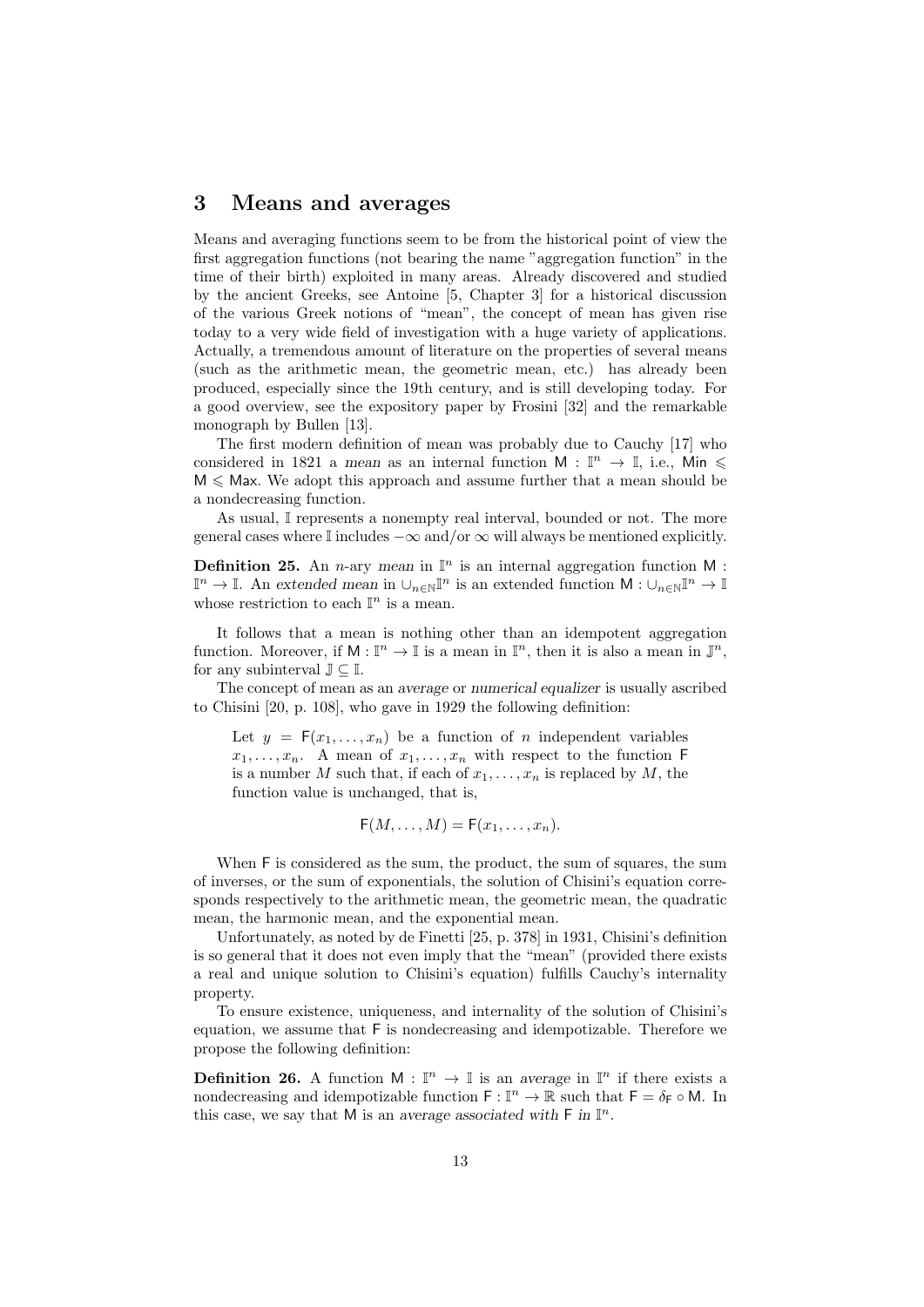Averages are also known as *Chisini means* or *level surface means*. The average associated with F is also called the F*-level mean* (see Bullen [13, VI.4.1]). The following result shows that, thus defined, the concepts of mean and average coincide.

**Proposition 6.** The following assertions hold:

- (i) Any average is a mean.
- (ii) Any mean is the average associated with itself.
- (iii) Let M be the average associated with a function  $\mathsf{F} : \mathbb{I}^n \to \mathbb{R}$ . Then M is the average associated with a function  $\mathsf{G} : \mathbb{I}^n \to \mathbb{R}$  if and only if there exists an increasing bijection  $\varphi : \text{ran}(\mathsf{F}) \to \text{ran}(\mathsf{G})$  such that  $\mathsf{G} = \varphi \circ \mathsf{F}$ .

Proposition 6 shows that, thus defined, the concepts of mean and average are identical and, in a sense, rather general. Note that some authors (see for instance Bullen [13, p. xxvi], Sahoo and Riedel [79, Section 7.2], and Bhatia [12, Chapter 4]) define the concept of mean by adding conditions such as continuity, symmetry, and homogeneity, which is  $M(r x) = r M(x)$  for all admissible  $r \in \mathbb{R}$ .

#### **3.1 Quasi-arithmetic means**

A well-studied class of means is the class of *quasi-arithmetic means* (see for instance Bullen [13, Chapter IV]), introduced as extended aggregation functions as early as 1930 by Kolmogoroff [49], Nagumo [71], and then as *n*-ary functions in 1948 by Aczél [1]. In this section we introduce the quasi-arithmetic means and describe some of their properties and axiomatizations.

**Definition 27.** Let  $f : \mathbb{I} \to \mathbb{R}$  be a continuous and strictly monotonic function. The *n*-ary *quasi-arithmetic mean generated by f* is the function  $M_f : \mathbb{I}^n \to \mathbb{I}$ defined as

$$
\mathsf{M}_f(\mathbf{x}) := f^{-1}\Big(\frac{1}{n}\sum_{i=1}^n f(x_i)\Big). \tag{9}
$$

The extended quasi-arithmetic mean generated by  $f$  is the function  $M_f: \bigcup_{n \in \mathbb{N}} \mathbb{I}^n \to$ I whose restriction to  $\mathbb{I}^n$  is the *n*-ary quasi-arithmetic mean generated by *f*.

- **Remark 2.** (i) Each quasi-arithmetic mean  $M_f$  is a mean in the sense of Definition 25. It is also the average associated with  $n(f \circ M_f)$ . For instance, the arithmetic mean  $M_f = AM$  (with  $f = id$ ) is the average associated with the sum  $\Sigma$ .
	- (ii) In certain applications it may be convenient to extend the range of *f* to the extended real line  $\overline{\mathbb{R}} = [-\infty, \infty]$ . Evidently, in this case it is necessary to define the expression  $\infty - \infty$ , which will often be considered as  $-\infty$ .

The class of quasi-arithmetic means comprises most of the algebraic means of common use such as the arithmetic mean and the geometric mean. Table 1 provides some well-known instances of quasi-arithmetic means.

The function f occurring in (9) is called a *generator* of  $M_f$ . Aczél [1] showed that *f* is determined up to a linear transformation. More generally, we have the following result (see Bullen et al. [14, p. 226]):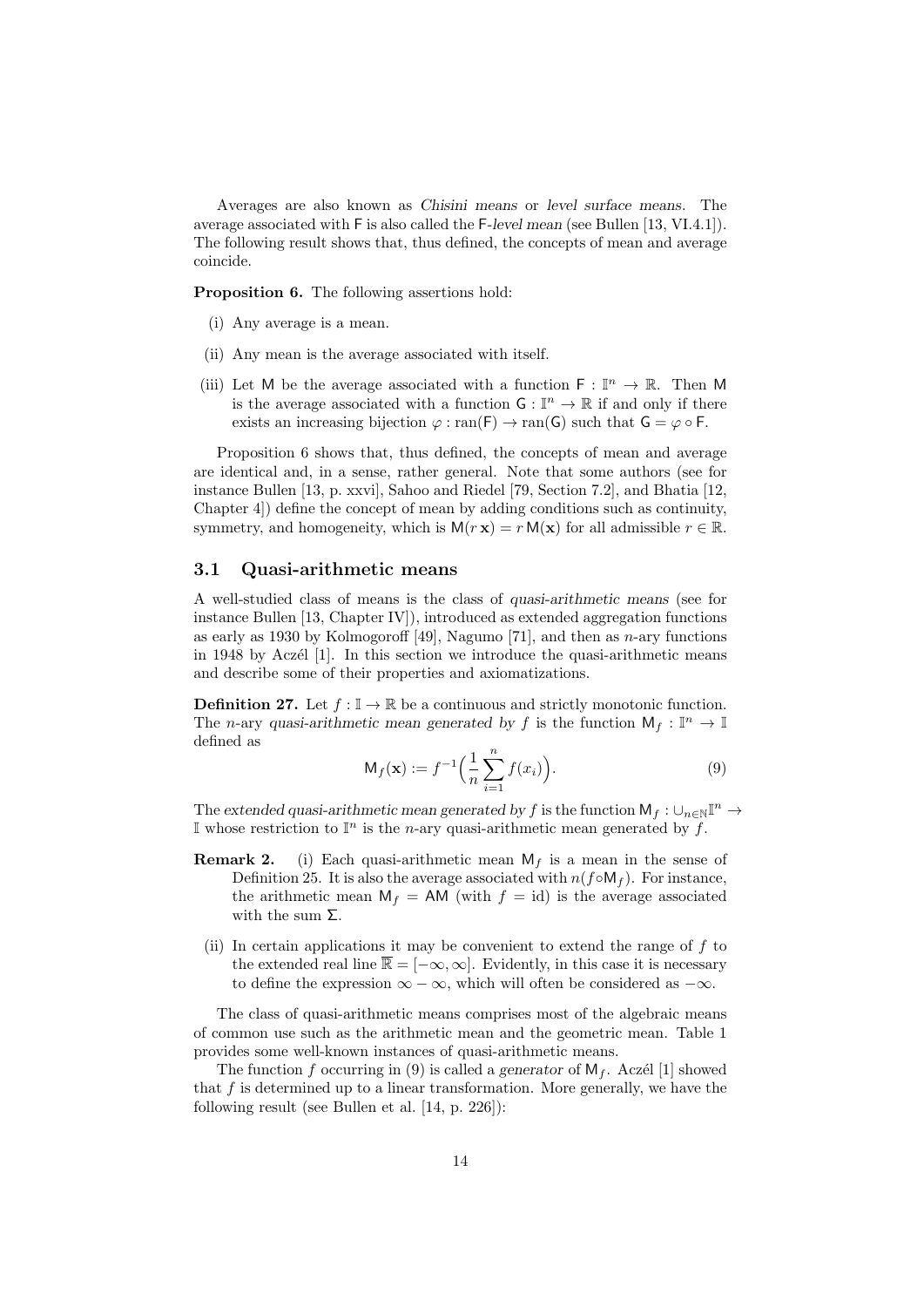| f(x)                                                                                                                                                  | $M_f(\mathbf{x})$                                              | name                             | notation              |
|-------------------------------------------------------------------------------------------------------------------------------------------------------|----------------------------------------------------------------|----------------------------------|-----------------------|
| $\boldsymbol{x}$                                                                                                                                      | $rac{1}{n} \sum_{i=1} x_i$                                     | arithmetic mean                  | AM                    |
| $x^2$                                                                                                                                                 | $\left(\frac{1}{n}\sum_{i=1}^n x_i^2\right)^{1/2}$             | quadratic mean                   | QM                    |
| $\log x$                                                                                                                                              | $\left(\prod_{i=1}^n x_i\right)^{1/n}$                         | geometric mean                   | GM                    |
| $x^{-1}$                                                                                                                                              | $\frac{1}{\frac{1}{n}\sum_{i=1}^n \frac{1}{x_i}}$              | harmonic mean                    | HМ                    |
| $x^{\alpha} \ (\alpha \in \mathbb{R} \setminus \{0\})$                                                                                                | $\left(\frac{1}{n}\sum_{i=1}^n x_i^{\alpha}\right)^{1/\alpha}$ | $\operatorname{root-mean-power}$ | $M_{\rm id}$ $\alpha$ |
| $e^{\alpha x} \ (\alpha \in \mathbb{R} \setminus \{0\}) \left  \frac{1}{\alpha} \ln \left( \frac{1}{n} \sum_{i=1}^{n} e^{\alpha x_i} \right) \right $ |                                                                | $\!$ exponential mean            | $EM_{\alpha}$         |

Table 1: Examples of quasi-arithmetic means

**Proposition 7.** Let  $f, g : \mathbb{I} \to \mathbb{R}$  be continuous and strictly monotonic functions. Assume also that  $g$  is increasing (respectively, decreasing). Then

- (i)  $M_f \leq M_g$  if and only if  $g \circ f^{-1}$  is convex (respectively, concave);
- (ii)  $M_f = M_g$  if and only if  $g \circ f^{-1}$  is linear, that is,

$$
g(x) = rf(x) + s \qquad (r, s \in \mathbb{R}, r \neq 0).
$$

We now present an axiomatization of the class of quasi-arithmetic means as extended aggregation functions, originally called *mean values*. The next theorem brings an axiomatization of quasi-arithmetic means as extended aggregation functions. This axiomatization was obtained independently by Kolmogoroff [49] and Nagumo [71] in 1930.

**Theorem 1.** F :  $\cup_{n\in\mathbb{N}}\mathbb{I}^n$  → R is symmetric, continuous, strictly increasing, idempotent, and decomposable if and only if there is a continuous and strictly monotonic function  $f: \mathbb{I} \to \mathbb{R}$  such that  $\mathsf{F} = \mathsf{M}_f$  is the extended quasi-arithmetic mean generated by *f*.

Another axiomatization of  $n$ -ary quasi-arithmetic means is due to Aczél [1].

**Theorem 2.** The function  $\mathsf{F} : \mathbb{I}^n \to \mathbb{R}$  is symmetric, continuous, strictly increasing, idempotent, and bisymmetric if and only if there is a continuous and strictly monotonic function  $f: \mathbb{I} \to \mathbb{R}$  such that  $\mathsf{F} = \mathsf{M}_f$  is the quasi-arithmetic mean generated by *f*.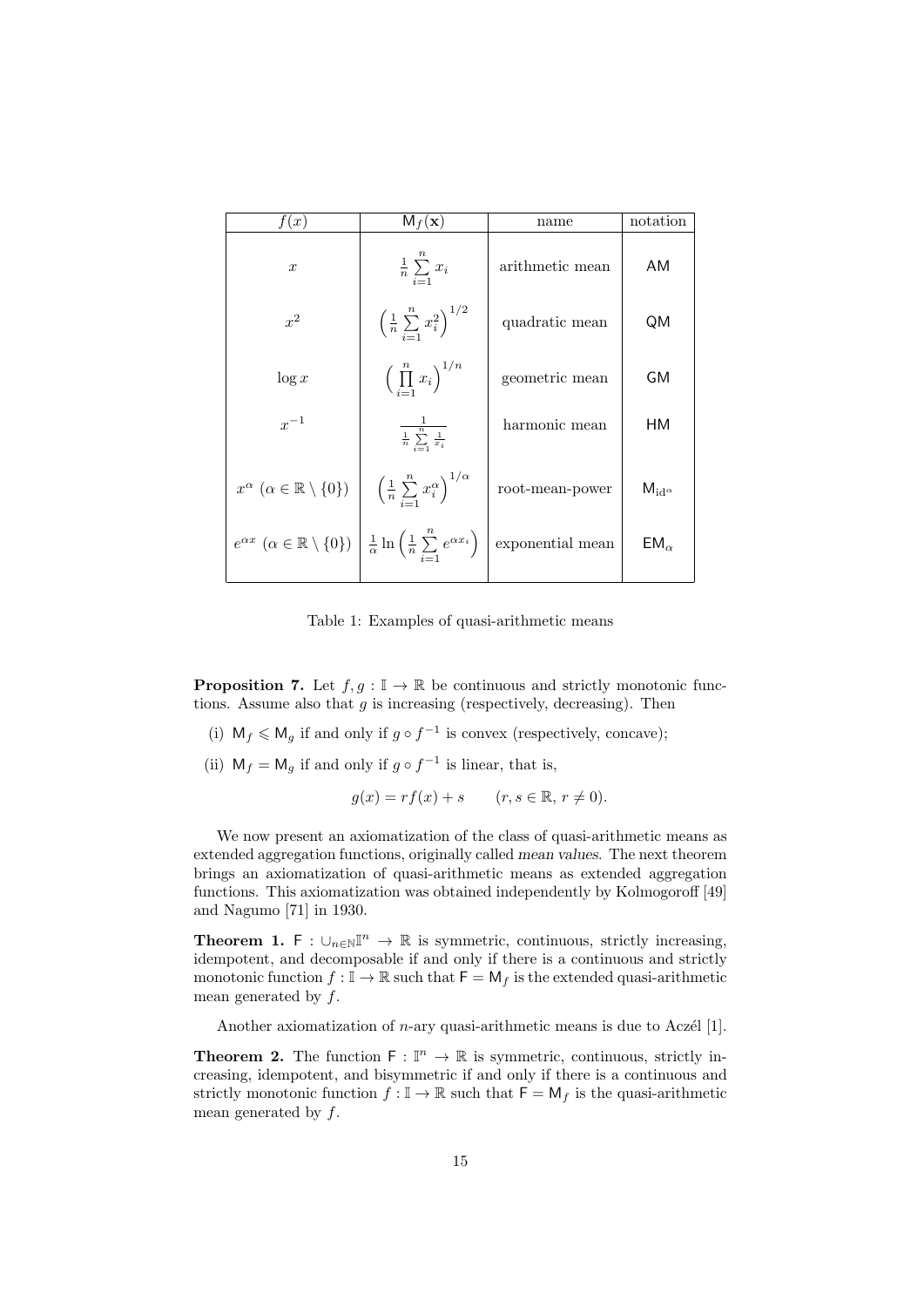**Remark 3.** Note that the results given in Theorem 1, and Theorem 2 can be extended to subintervals I of the extended real line containing *∞* or *−∞* with a slight modification of the requirements. Namely, the codomain of F should be [*−∞,∞*], and the strict monotonicity and continuity are required for bounded input vectors only. Observe also that if  $\mathbb{I} = [-\infty, \infty]$  then the corresponding quasi-arithmetic means are no more continuous due to the non-continuity of the standard summation on [*−∞,∞*].

Adding some particular property, a special subfamily of quasi-arithmetic means is obtained. Due to Nagumo [71] we have the next result.

**Theorem 3.** (i) The quasi-arithmetic mean  $M : \mathbb{I}^n \to \mathbb{I}$  is difference scale invariant, i.e.,  $M(\mathbf{x} + \mathbf{c}) = M(\mathbf{x}) + c$  for all  $\mathbf{x} \in \mathbb{I}^n$  and  $\mathbf{c} = (c, \dots, c) \in \mathbb{R}^n$ such that  $\mathbf{x} + \mathbf{c} \in \mathbb{I}^n$ , if and only if either M is the arithmetic mean AM or M is the exponential mean, i.e., there exists  $\alpha \in \mathbb{R} \setminus \{0\}$  such that

$$
M(\mathbf{x}) = \frac{1}{\alpha} \ln \left( \frac{1}{n} \sum_{i=1}^{n} e^{\alpha x_i} \right).
$$

(ii) Assume  $\mathbb{I} \subseteq ]0,\infty[$ . The quasi-arithmetic mean  $\mathsf{M} : \mathbb{I}^n \to \mathbb{I}$  is ratio scale invariant, i.e.,  $M(cx) = cM(x)$  for all  $x \in \mathbb{I}^n$  and  $c > 0$  such that  $cx \in \mathbb{I}^n$ , if and only if either M is the geometric mean GM or M is the root-meanpower, i.e., there exists  $\alpha \in \mathbb{R} \setminus \{0\}$  such that

$$
M(\mathbf{x}) = \left(\frac{1}{n}\sum_{i=1}^{n} x_i^{\alpha}\right)^{\frac{1}{\alpha}}.
$$

A modification of Theorem 2, where the symmetry requirement is omitted, yields an axiomatic characterization of weighted quasi-arithmetic means, see Aczél [1] (these are called also quasi-linear means in some sources).

**Theorem 4.** The function  $\mathsf{F} : \mathbb{I}^n \to \mathbb{R}$  is continuous, strictly increasing, idempotent, and bisymmetric if and only if there is a continuous and strictly monotonic function  $f: \mathbb{I} \to \mathbb{R}$  and real numbers  $w_1, \ldots, w_n > 0$  satisfying  $\sum_i w_i = 1$  such that

$$
\mathsf{F}(\mathbf{x}) = f^{-1}\Big(\sum_{i=1}^{n} w_i f(x_i)\Big) \qquad (\mathbf{x} \in \mathbb{I}^n). \tag{10}
$$

Weighted quasi-arithmetic means can be seen as transformed weighted arithmetic means. The latter means are trivially characterized by the additivity property, i.e.,  $F(x + y) = F(x) + F(y)$  for all  $x, y, x + y \in Dom(F)$  (domain of  $F$ ).

**Proposition 8.**  $F: \mathbb{R}^n \to \mathbb{R}$  is additive, nondecreasing, and idempotent if and only if there exists a weight vector  $\mathbf{w} \in [0,1]^n$  satisfying  $\sum_i w_i = 1$  such that  $F = WAM_{\mathbf{w}}.$ 

**Corollary 1.**  $F: \mathbb{R}^n \to \mathbb{R}$  is additive, nondecreasing, symmetric, and idempotent if and only if  $F = AM$  is the arithmetic mean.

**Remark 4.** As will be discussed in Section 4, the weighted arithmetic means WAM<sub>w</sub> are exactly the Choquet integrals with respect to additive normalized capacities; see Proposition 10  $(v)$ . If we further assume the symmetry property, we obtain the arithmetic mean AM.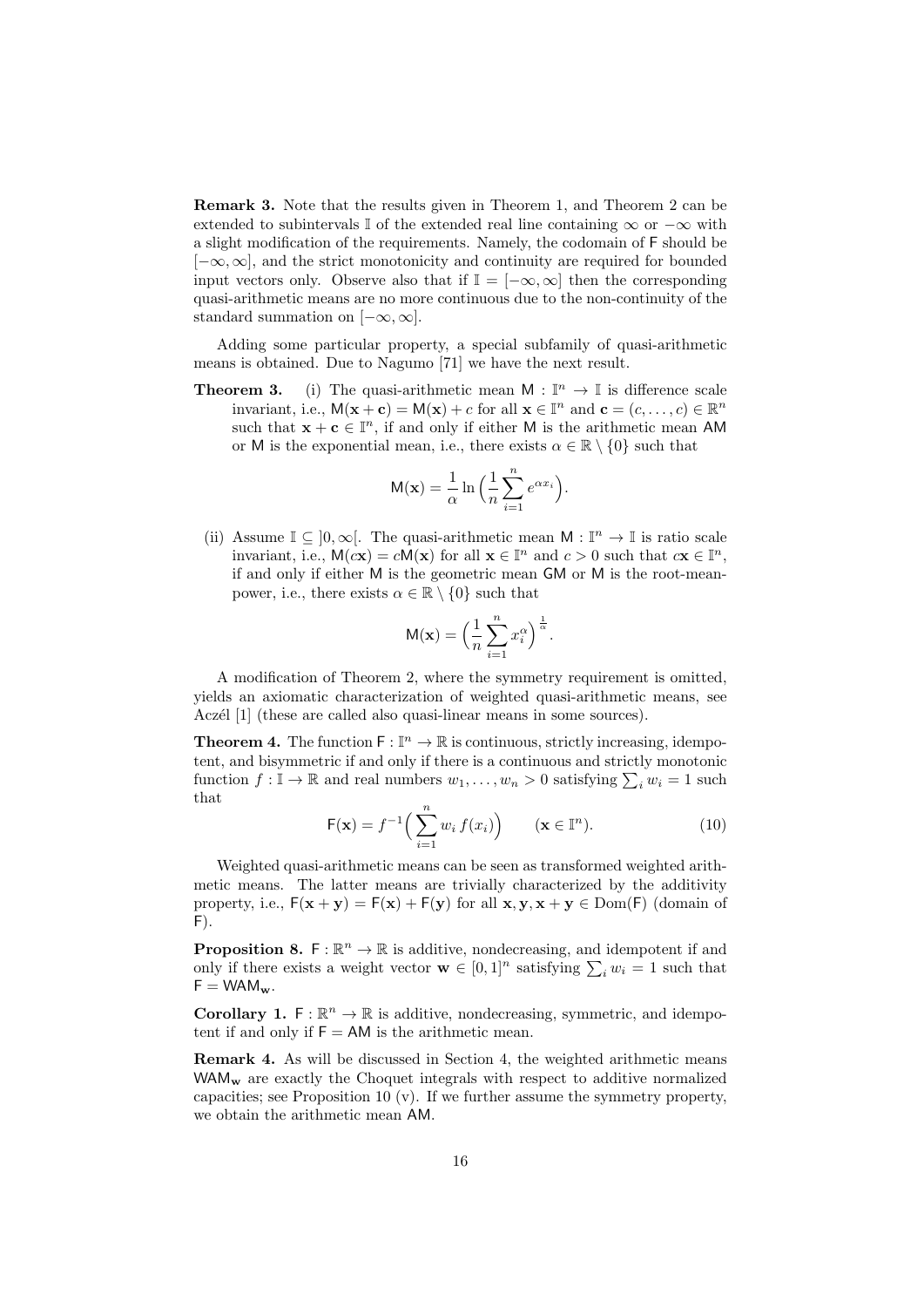| f(x)                                                                                                                  | M(x)                                        | name                                                                         | notation                                      |
|-----------------------------------------------------------------------------------------------------------------------|---------------------------------------------|------------------------------------------------------------------------------|-----------------------------------------------|
| $\boldsymbol{x}$                                                                                                      | $\sum_{i=1} w_i x_i$                        | weighted arithmetic mean                                                     | $WAM_{\mathbf{w}}$                            |
| $x^2$                                                                                                                 | $\left(\sum_{i=1}^n w_i x_i^2\right)^{1/2}$ | weighted quadratic mean                                                      | $WQM_{\mathbf{w}}$                            |
| $\log x$                                                                                                              | $\prod_{i=1} x_i^{w_i}$                     | weighted geometric mean                                                      | $WGM_{\rm w}$                                 |
| $x^{\alpha}$ $(\alpha \in \mathbb{R} \setminus \{0\})$ $\Big \left(\sum_{i=1}^{n} w_i x_i^{\alpha}\right)^{1/\alpha}$ |                                             | $% \left\vert \left( \mathbf{d}\right) \right\vert$ weighted root-mean-power | $\mathsf{WM}_{\mathrm{id}^\alpha,\mathbf{w}}$ |

Table 2: Examples of quasi-linear means

A natural way to generalize the quasi-arithmetic mean consists in incorporating weights as in the quasi-linear mean (10). To generalize a step further, we could assume that the weights are not constant. On this issue, Losonczi [53, 54] considered and investigated in 1971 nonsymmetric functions of the form

$$
M(\mathbf{x}) = f^{-1}\left(\frac{\sum_{i=1}^{n} p_i(x_i) f(x_i)}{\sum_{i=1}^{n} p_i(x_i)}\right),
$$

where  $f: \mathbb{I} \to \mathbb{R}$  is a continuous and strictly monotonic function and  $p_1, \ldots, p_n$ :  $\mathbb{I} \to [0,\infty]$  are positive valued functions. The special case where  $p_1 = \cdots = p_n$ was previously introduced in 1958 by Bajraktarević  $[6]$  who defined the concept of *quasi-arithmetic mean with weight function* as follows (see also Páles [74]). The subcase where  $f = id$ , called *Beckenbach-Gini means* or *mixture operators*, has been investigated by Marques Pereira and Ribeiro [63], Matkowski [65], and Yager [96].

**Definition 28.** Let  $f : \mathbb{I} \to \mathbb{R}$  be a continuous and strictly monotonic function and let  $p: \mathbb{I} \to [0, \infty]$  be a positive valued function. The *n*-ary *quasi-arithmetic mean generated by f* with weight function *p* is the function  $M_{f,p}: \mathbb{I}^n \to \mathbb{I}$  defined as

$$
M_{f,p}(\mathbf{x}) = f^{-1}\left(\frac{\sum_{i=1}^{n} p(x_i) f(x_i)}{\sum_{i=1}^{n} p(x_i)}\right).
$$

The *extended quasi-arithmetic mean generated by f with weight function p* is the function  $M_{f,p}: \bigcup_{n\in\mathbb{N}}\mathbb{I}^n \to \mathbb{I}$  whose restriction to  $\mathbb{I}^n$  is the *n*-ary quasiarithmetic mean generated by *f* with weight function *p*.

It is very important to note that, even though quasi-arithmetic means with weight function are (clearly) idempotent, they need not be nondecreasing, which implies that they need not be means or even aggregation functions. To give an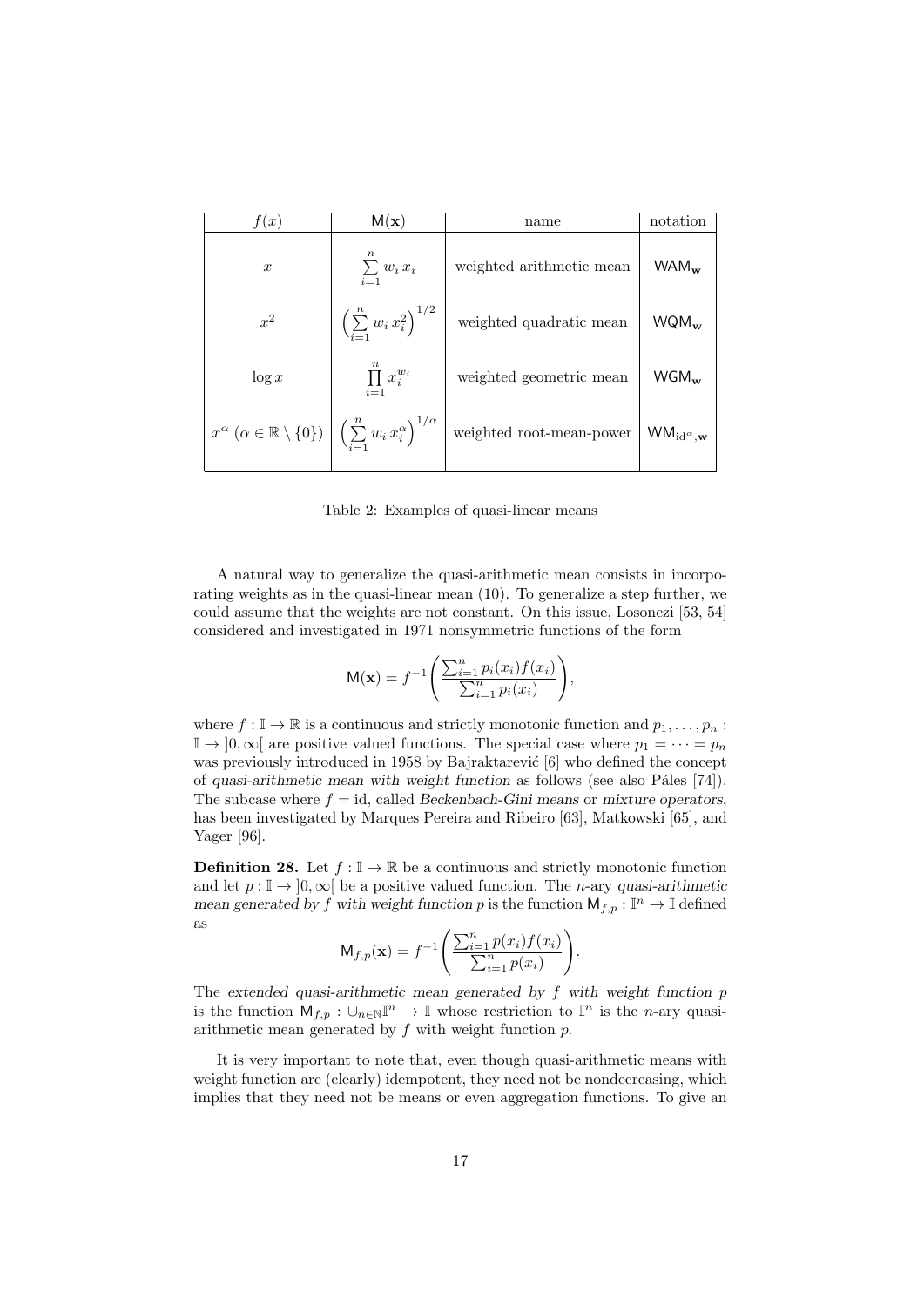example, consider the case where  $n = 2$ ,  $f(x) = x$ , and  $p(x) = 2x + 1$ , that is,

$$
\mathsf{M}_{f,p}(x_1,x_2) = \frac{2x_1^2 + 2x_2^2 + x_1 + x_2}{2x_1 + 2x_2 + 2}.
$$

We can readily see that the section  $x \mapsto M_{f,p}(x,1)$  of this binary function is not nondecreasing.

Assuming that the weight function *p* is nondecreasing and differentiable, Marques Pereira and Ribeiro [63] and Mesiar and Špirková [68] found sufficient conditions on  $p$  to ensure nondecreasing monotonicity of  $M_{id,p}$ . Here we assume  $\mathbb{I} = [0,1]$  as in [68] but the conditions easily extend to arbitrary intervals. For extended arithmetic means  $M_{\text{id},p}$  with weight function  $p$ , the simplest sufficient condition to ensure nondecreasing monotonicity is  $p(x) \geqslant p'(x) \geqslant 0$ . A more general one is

$$
p(x) \ge (1-x)p'(x) \ge 0
$$
  $(x \in [0,1]).$ 

**Remark 5.** For extended quasi-arithmetic means  $M_{f,p}$  with weight function  $p$ , assuming that both  $f$  and  $p$  are increasing and differentiable and that ran( $f$ ) = [0*,* 1], the above sufficient condition generalizes into

$$
f'(x) p(x) \geq (1 - f(x)) p'(x) \geq 0 \qquad (x \in [0, 1]).
$$

For *n*-ary arithmetic means  $M_{id,p}$  with weight function *p*, we also have the sufficient condition

$$
\frac{p^2(x)}{(n-1)\,p(1)} + p(x) \geqslant (1-x)p'(x) \qquad (x \in [0,1]).
$$

**Remark 6.** It is worth mentioning that  $M_{f,p}$  can also be obtained by the minimization problem

$$
\mathsf{M}_{f,p}(\mathbf{x}) = \arg\min_{r \in \mathbb{R}} \sum_{i=1}^{n} p(x_i) \left( f(x_i) - f(r) \right)^2.
$$

Evidently, in the same way, classical quasi-arithmetic means (*p* is constant) and weighted quasi-arithmetic means (replace  $p(x_i)$  with  $w_i$ ) are obtained. For more details, see Calvo et al.  $[16]$  and Mesiar and Špirková  $[69]$ .

#### **3.2 Constructions of means**

There are several methods on how to construct means (binary, *n*-ary, extended). Integral-based methods are discussed in Section 4.

Means can also be constructed by minimization of functions. This construction method will be thoroughly discussed in our subsequent paper.

To give here a simple example, consider weights  $w_1, w_2 \in [0, \infty]$  and minimize (in *r*) the expression

$$
f(r) = w_1|x_1 - r| + w_2(x_2 - r)^2.
$$

This minimization problem leads to the unique solution

$$
r = M(x_1, x_2) = Med(x_1, x_2 - \frac{w_1}{2w_2}, x_2 + \frac{w_1}{2w_2}),
$$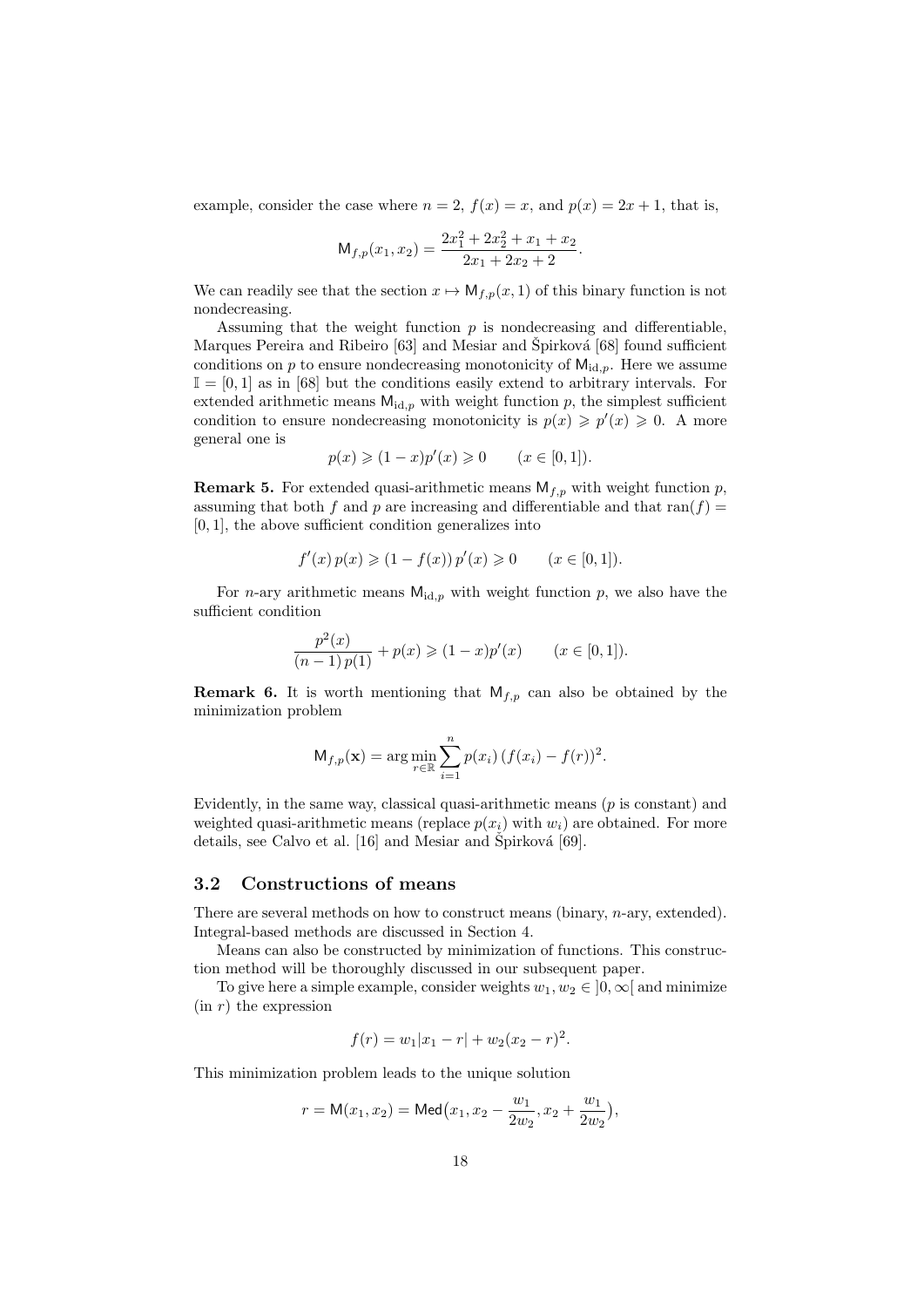which defines a mean  $M : \mathbb{R}^2 \to \mathbb{R}$ .

Any nonsymmetric function F can be symmetrized by replacing it variables  $x_1, \ldots, x_n$  with corresponding order statistics functions  $x_{(1)}$  (minimal input),  $x_{(2)}, \ldots, x_{(n)}$  (maximal input).

One of the simplest examples is given by the *ordered weighted averaging function*

$$
\text{OWA}_{\mathbf{w}}(\mathbf{x}) = \sum_{i=1}^{n} w_i \, x_{(i)},\tag{11}
$$

which merely results from the symmetrization of the corresponding weighted arithmetic mean WAM**w**.

**Remark 7.** The concept of ordered weighted averaging function was introduced by Yager in 1988; see Yager [95], and also the book [94] edited by Yager and Kacprzyk. Note however that linear (not necessarily convex) combinations of ordered statistics were already studied previously in statistics; see for instance Weisberg [89] (and David and Nagaraja [23, Section 6.5] for a more recent overview). Since then, the family of these functions has been axiomatized in various ways; see for instance Fodor et al. [30] and Marichal and Mathonet [60]. Also, these functions are exactly the Choquet integrals with respect to symmetric normalized capacities; see Proposition 10 (vi).

The symmetrization process can naturally be applied to the quasi-linear mean (i.e., to the weighted quasi-arithmetic mean) (10) to produce the *quasiordered weighted averaging function*  $OWA_{\mathbf{w},f}: \mathbb{I}^n \to \mathbb{R}$ , which is defined as

$$
\text{OWA}_{\mathbf{w},f}(\mathbf{x}) := f^{-1}\Big(\sum_{i=1}^n w_i f(x_{(i)})\Big),\,
$$

where the generator  $f : \mathbb{I} \to \mathbb{R}$  is a continuous and strictly monotonic function; see Fodor et al. [30].

The classical mean value formulas (Lagrange, Cauchy) lead to the concept of Lagrange (Cauchy) means, see [14] and [10, 11].

**Definition 29.** Let  $f : \mathbb{I} \to \mathbb{R}$  be a continuous and strictly monotonic function. The *Lagrangian mean*  $M_{[f]} : \mathbb{I}^2 \to \mathbb{I}$  associated with *f* is a mean defined as

$$
\mathsf{M}_{[f]}(x,y) := \begin{cases} f^{-1}\left(\frac{1}{y-x}\int_x^y f(t) \,\mathrm{d}t\right) & \text{if } x \neq y \\ x & \text{if } x = y. \end{cases} \tag{12}
$$

The uniqueness of the generator is the same as for quasi-arithmetic means: Let  $f$  and  $g$  be two generators of the same Lagrangian mean. Then, there exist *r*, *s* ∈ R, *r*  $\neq$  0 such that  $g(x) = rf(x) + s$ ; see [10, Corollary 7], [14, p. 344], and [64, Theorem 1].

Many classical means are Lagrangian. The arithmetic mean, the geometric mean, and the so-called *Stolarsky means* [83], defined by

$$
\mathsf{M}_S(x,y) := \begin{cases} \left(\frac{x^r - y^r}{r(x-y)}\right)^{\frac{1}{r-1}} & \text{if } x \neq y\\ x & \text{if } x = y, \end{cases}
$$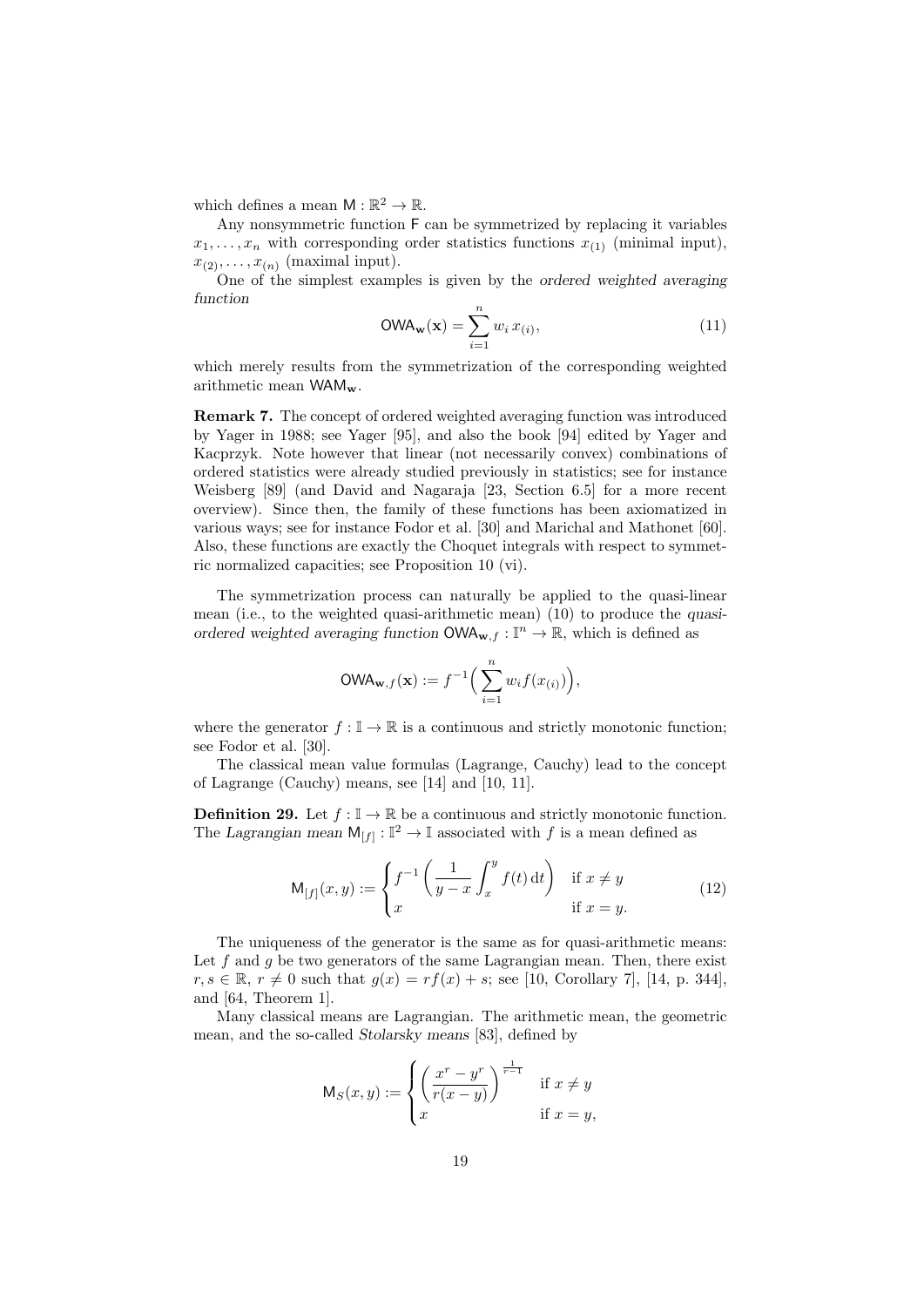correspond to taking  $f(x) = x$ ,  $f(x) = 1/x^2$ , and  $f(x) = x^{r-1}$ , respectively, in (12). The harmonic mean, however, is not Lagrangian.

In general, some of the most common means are both quasi-arithmetic and Lagrangian, but there are quasi-arithmetic means, like the harmonic one, which are not Lagrangian. Conversely, the *logarithmic mean*

$$
M(x, y) := \begin{cases} \frac{x - y}{\log x - \log y} & \text{for } x, y > 0, x \neq y \\ x & \text{for } x = y > 0, \end{cases}
$$

is an example of a Lagrangian mean (actually a Stolarsky mean,  $f(x) = 1/x$ ), that is not quasi-arithmetic. A characterization of the class of Lagrangian means and a study of its connections with the class of quasi-arithmetic means can be found in Berrone and Moro [10]. Further properties of Lagrangian means and other extensions are investigated for instance in Aczél and Kuczma [4], Berrone [9], Głazowska [34], Horwitz [42, 43], Kuczma [50], Sándor [80], and Wimp [90].

**Definition 30.** Let  $f, g : \mathbb{I} \to \mathbb{R}$  be continuous and strictly monotonic functions. The *Cauchy mean*  $M_{[f,g]} : \mathbb{I}^2 \to \mathbb{I}$  associated with the pair  $(f,g)$  is a mean defined as

$$
\mathsf{M}_{[f,g]}(x,y) := \begin{cases} f^{-1}\left(\frac{1}{g(y)-g(x)}\int_x^y f(t)\,\mathrm{d} g(t)\right) & \text{if } x\neq y\\ x & \text{if } x=y. \end{cases}
$$

We note that any Cauchy mean is continuous, idempotent, symmetric, and strictly increasing.

When  $g = f$  (respectively, g is the identity function), we retrieve the quasiarithmetic (respectively, the Lagrangian) mean generated by *f*. The *anti-*Lagrangian mean  $[11]$  is obtained when  $f$  is the identity function. For example, the harmonic mean is an anti-Lagrangian mean generated by the function  $g = 1/x^2$ . We also note that the generator of an anti-Lagrangian mean is defined up to a non-zero affine transformation.

Further studies on Cauchy means can be found for instance in Berrone [9], Lorenzen [52], and Losonczi [55, 56]. Extensions of Lagrangian and Cauchy means, called *generalized weighted mean values*, including discussions on their monotonicity properties, can be found in Chen and Qi [18, 19], Qi et al. [75, 76, 77], and Witkowski [91].

### **3.3 Associative means**

The class of continuous, nondecreasing, idempotent, and associative binary functions is described in the next theorem. The result is due to Fodor [29] who obtained this description in a more general framework, where the domain of variables is any connected order topological space. Alternative proofs were obtained independently in Marichal [57, Section 3.4] and [58, Section 5].

**Theorem 5.**  $M : \mathbb{I}^2 \to \mathbb{I}$  is continuous, nondecreasing, idempotent, and associative if and only if there exist  $\alpha, \beta \in \mathbb{I}$  such that

$$
M(x, y) = (\alpha \wedge x) \vee (\beta \wedge y) \vee (x \wedge y). \tag{13}
$$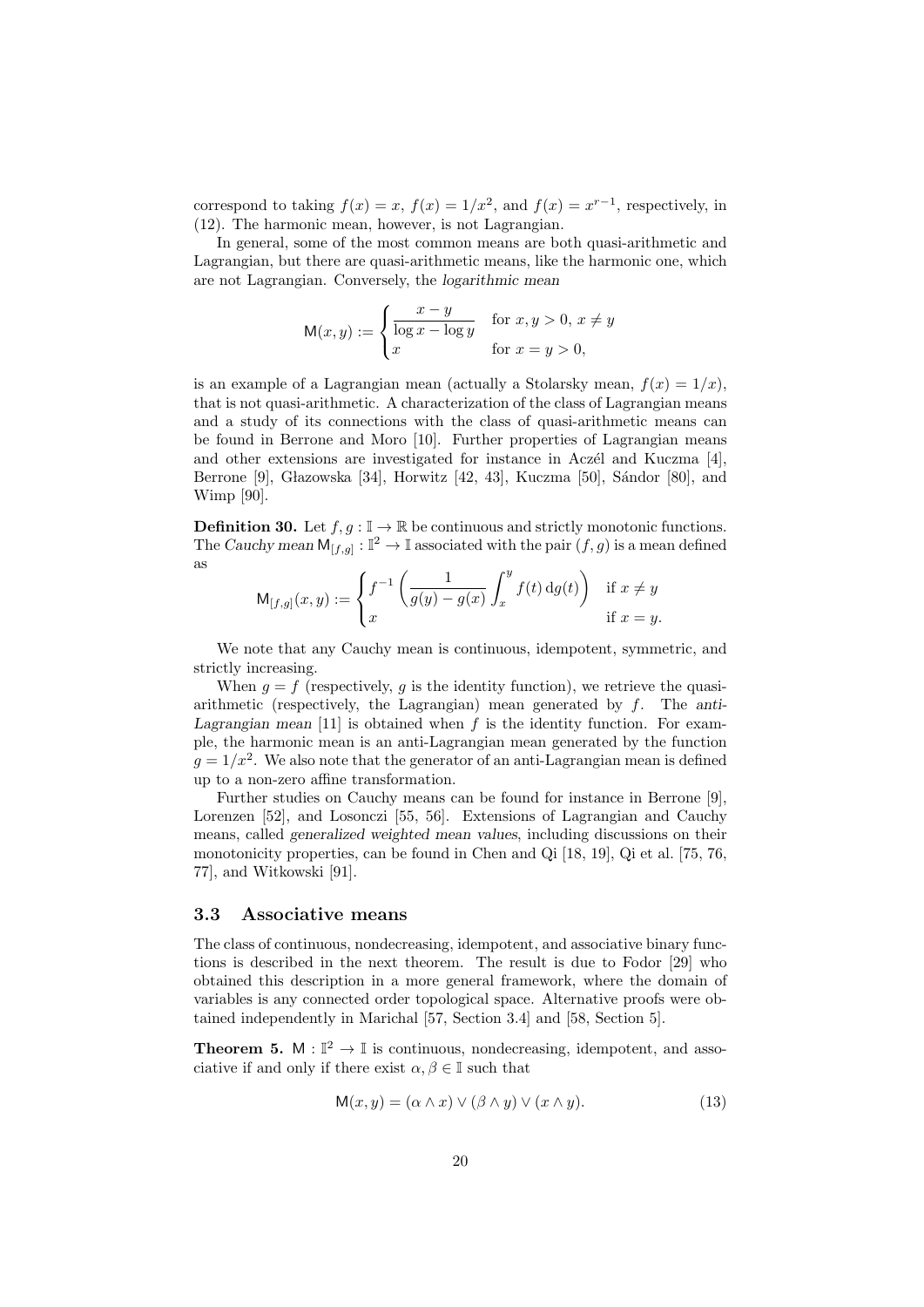Notice that, by distributivity of *∧* and *∨*, M can be written also in the equivalent form:

$$
M(x, y) = (\beta \vee x) \wedge (\alpha \vee y) \wedge (x \vee y).
$$

The graphical representation of M is given in Figure 1.



Figure 1: Representation on  $[0, 1]^2$  of function (13) when  $\alpha \leq \beta$ 

Theorem 5 can be generalized straightforwardly to extended means as follows.

**Theorem 6.** M :  $\cup_{n\in\mathbb{N}}\mathbb{I}^n$   $\rightarrow$  I is continuous, nondecreasing, idempotent, and associative if and only if there exist  $\alpha, \beta \in \mathbb{I}$  such that, for any  $n \in \mathbb{N}$ ,

$$
\mathsf{M}^{(n)}(\mathbf{x}) = (\alpha \wedge x_1) \vee \Big(\bigvee_{i=2}^{n-1} (\alpha \wedge \beta \wedge x_i)\Big) \vee (\beta \wedge x_n) \vee \Big(\bigwedge_{i=1}^{n} x_i\Big). \tag{14}
$$

**Remark 8.** Means described in Theorem 5 are nothing other than idempotent binary lattice polynomial functions, that is, binary Sugeno integrals; see Section 4. We also observe that the *n*-ary lattice polynomial function given in (14) is an *n*-ary Sugeno integral defined from a particular normalized capacity.

The special case of symmetric associative means was already discussed by Fung and Fu [33] and revisited in Dubois and Prade [26]. It turns out that these functions are the *α*-medians, i.e., for  $\alpha \in \mathbb{I}$  *α*-median,  $\mathsf{Med}_{\alpha} : \mathbb{I}^n \to \mathbb{I}$  is given by

$$
\mathsf{Med}_\alpha(\mathbf{x}) = \mathsf{Med}(x_1, \ldots, x_n, \underbrace{\alpha, \ldots, \alpha}_{n-1}) = \mathsf{Med}(\mathsf{Min}(\mathbf{x}), \alpha, \mathsf{Max}(\mathbf{x})).
$$

The description is the following.

**Theorem 7.**  $M : \mathbb{I}^2 \to \mathbb{I}$  is symmetric, continuous, nondecreasing, idempotent, and associative if and only if there exist  $\alpha \in \mathbb{I}$  such that  $M = Med_{\alpha}$ . Similarly, M : *∪<sup>n</sup>∈*NI *<sup>n</sup> →* I is symmetric, continuous, nondecreasing, idempotent, and associative if and only if there exist  $\alpha \in \mathbb{I}$  such that, for any  $n \in \mathbb{N}$ ,  $\mathsf{M}^{(n)}$  =  $\mathsf{Med}^{(n)}_\alpha$ .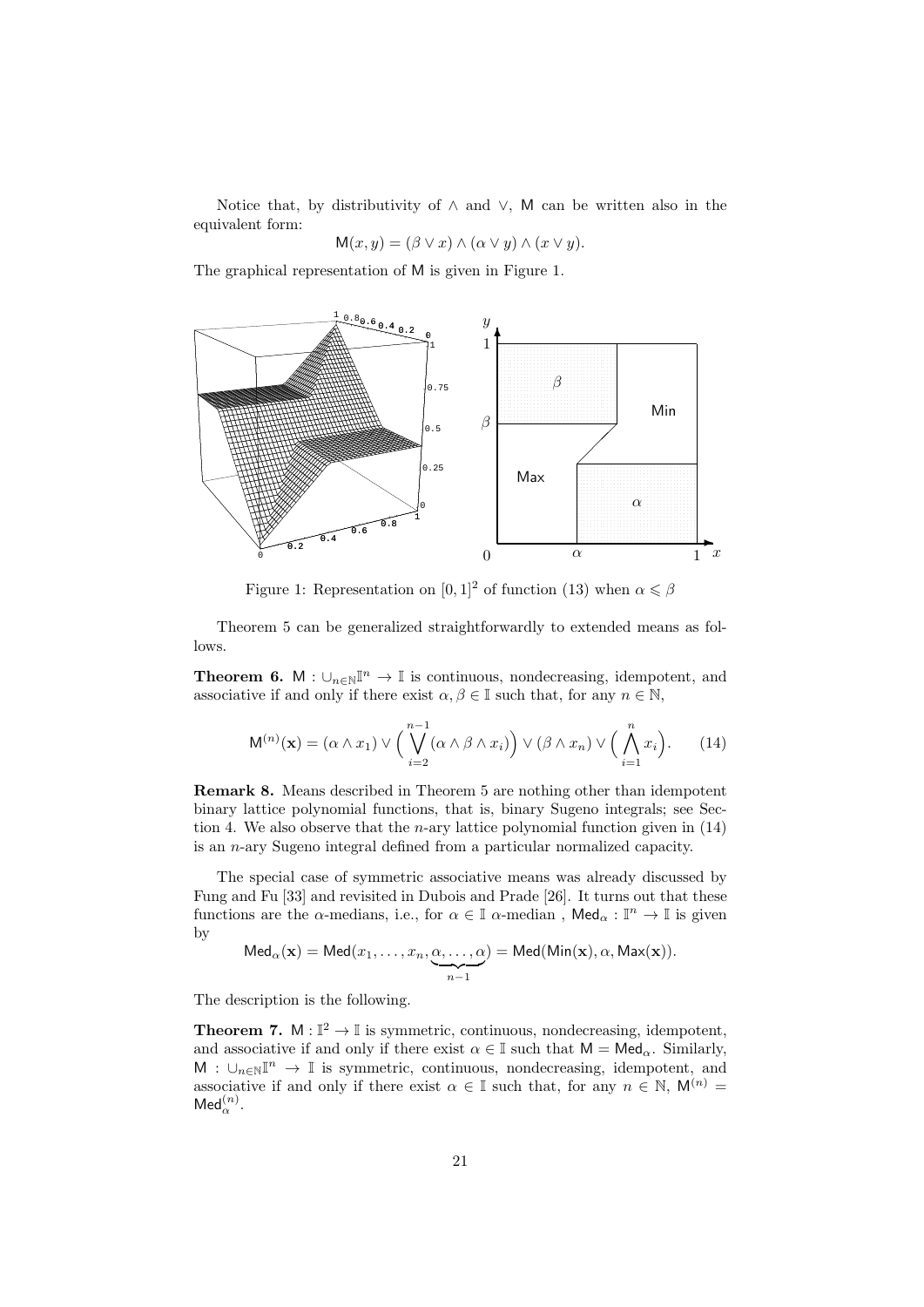**Remark 9.** Since the conjunction of symmetry and associativity implies bisymmetry, we immediately see that the  $\alpha$ -medians Med<sub> $\alpha$ </sub> are particular nonstrict arithmetic means.

Czogała and Drewniak  $[22]$  have examined the case when M has a neutral element  $e \in \mathbb{I}$ . They obtained the following result.

**Theorem 8.** If  $M : \mathbb{I}^2 \to \mathbb{I}$  is nondecreasing, idempotent, associative, and has a neutral element  $e \in \mathbb{I}$ , then there is a nonincreasing function  $q : \mathbb{I} \to \mathbb{I}$  with  $g(e) = e$  such that, for all  $x, y \in \mathbb{I}$ ,

$$
\mathsf{M}(x,y) = \begin{cases} x \wedge y & \text{if } y < g(x) \\ x \vee y & \text{if } y > g(x) \\ x \wedge y & \text{or } x \vee y & \text{if } y = g(x). \end{cases}
$$

Furthermore, if M is continuous, then  $M = Min$  or  $M = Max$ .

- **Remark 10.** (i) Fodor [29] showed that Theorem 8 still holds in the more general framework of connected order topological spaces.
- (ii) The restriction of Theorem 8 to symmetric functions corresponds to idempotent uninorms.

# **4 Aggregation functions based on nonadditive integrals**

The preceding section has developed the notion of means, which can be viewed as a variation of the idea of finite sum. Another generalization is the notion of integral, where the sum becomes infinite. Beside the classical Riemann integral, many types of integral exist, but there is one which is of particular interest to us, namely the Lebesgue integral, which is defined with respect to a measure. Indeed, the classical notion of measure extends the notion of weight to infinite universes, and the Lebesgue integral on a finite universe coincides with the weighted arithmetic mean. Therefore, the existence of more general notions of measure than the classical additive one, together with the appropriate integrals, offer a new realm of aggregation functions when these integrals are limited to a finite universe. These general measures may be called *nonadditive measures*, and the corresponding integrals *nonadditive integrals*, however a more precise term would be *monotonic measures* since additivity is replaced by monotonicity, although the most common name —which we will use—, is *capacity*, as coined by Choquet [21]. The term *fuzzy measure* introduced by Sugeno [85] is often used in the fuzzy set community, although this term is mathematically misleading since no fuzziness is involved there.

There are basically two types of integrals defined with respect to a capacity, namely the Choquet integral and the Sugeno integral, leading to two interesting classes of aggregation functions, developed in this section.

We start by introducing the notion of capacity.

**Definition 31.** Let  $X = \{1, \ldots, n\}$  be a given universe. A set function  $\mu$ :  $2^X \rightarrow [0, \infty]$  is called a *capacity* if  $\mu(\emptyset) = 0$  and  $\mu(A) \leq \mu(B)$  whenever  $A \subset B \subset X$  (monotonicity). If in addition  $\mu(X) = 1$ , the capacity is *normalized*.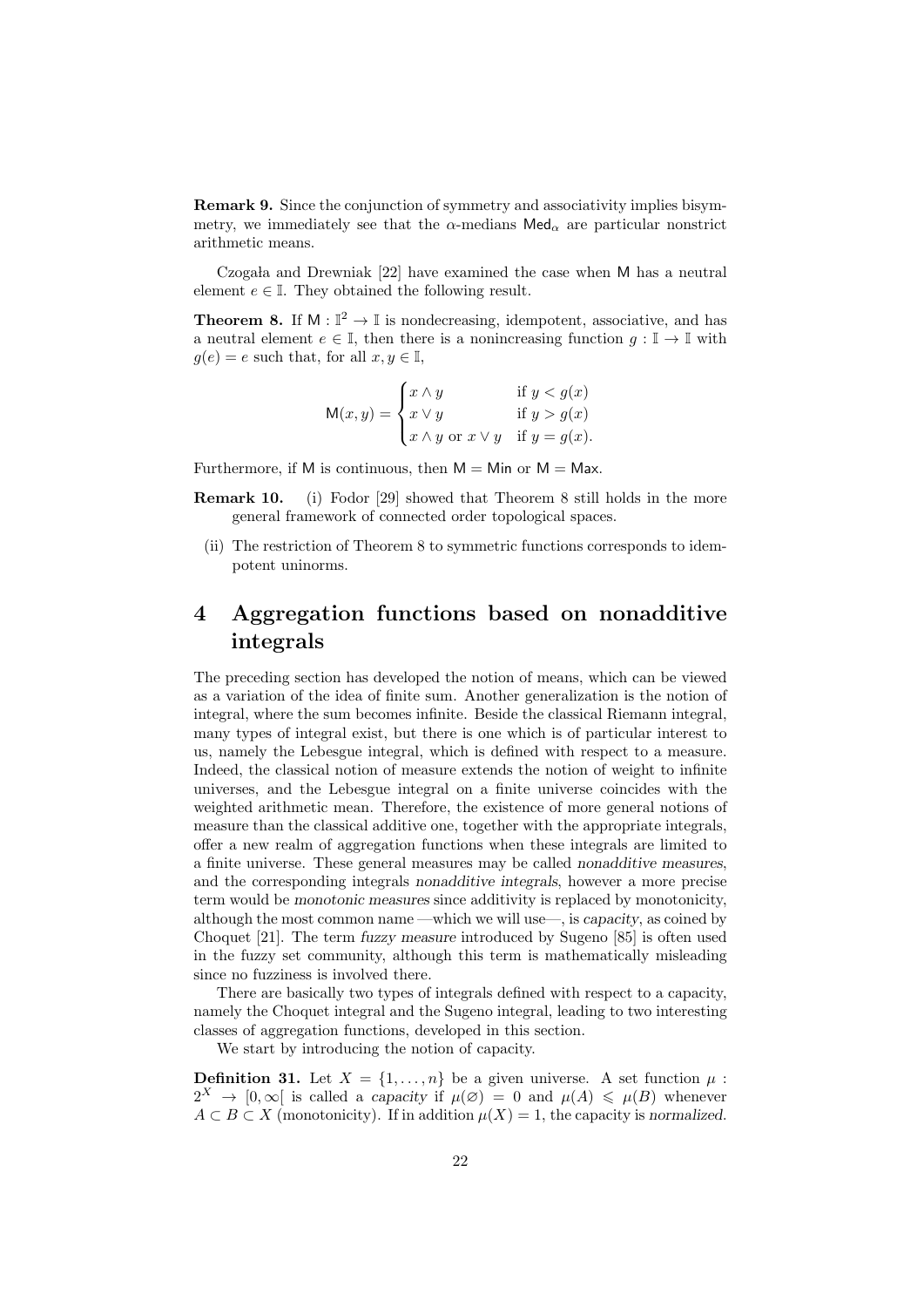If  $\mu$  does not satisfy monotonicity, it is called a *game*. If  $\mu$  takes only values 0 and 1, then  $\mu$  is called a 0-1 capacity. For any capacity  $\mu$ , the *dual* capacity is defined by  $\mu^d(A) := \mu(X) - \mu(X \setminus A)$ , for any  $A \subseteq X$ .

Let  $\mu$  be a capacity on *X* and  $A, B \subseteq X$ . We say that  $\mu$  is additive if  $\mu(A \cup B) = \mu(A) + \mu(B)$  whenever *A* and *B* are disjoint; it is *symmetric* if  $\mu(A) = \mu(B)$  whenever  $|A| = |B|$ ; it is *maxitive* if  $\mu(A \cup B) = \mu(A) \vee \mu(B)$ , and it is *minitive* if  $\mu(A \cap B) = \mu(A) \wedge \mu(B)$ .

We give several fundamental examples of capacities.

- (i) The smallest normalized capacity is  $\mu_{\min}(A) := 0, \forall A \subsetneq X$ , while the greatest one is  $\mu_{\text{max}}(A) := 1, \forall A \subseteq X, A \neq \emptyset;$
- (ii) For any  $i \in X$ , the *Dirac measure centered on*  $i$  is defined by, for any *A ⊆ X*

$$
\delta_i(A) := \begin{cases} 1 & \text{if } i \in A \\ 0 & \text{otherwise.} \end{cases}
$$

(iii) For any integer  $k, 1 \leq k \leq n$ , the *threshold measure*  $\tau_k$  is defined by

$$
\tau_k(A) := \begin{cases} 1 & \text{if } |A| \ge k \\ 0 & \text{otherwise.} \end{cases}
$$

The class of all capacities on *X* can be partitionned into the so-called *k*additive capacities,  $k = 1, \ldots, n$ . We need some additional definitions to introduce this new concept (details can be found in [36, 39, 37]). For a given capacity  $\mu$  on *X*, their *M*öbius transform  $m^{\mu}: X \to \mathbb{R}$  and interaction trans*form*  $I^{\mu}: X \to \mathbb{R}$  are defined by

$$
m^{u}(A) := \sum_{B \subseteq A} (-1)^{|A \setminus B|} \mu(B)
$$

$$
I^{\mu}(A) := \sum_{B \supseteq A} \frac{1}{b - a + 1} m^{\mu}(B)
$$

for all  $A \subseteq X$ , with  $a = |A|, b = |B|$ . A remarkable particular case is  $A = \{i\}$ ,  $i \in X$ , for the interaction transform, since we recover the well-known Shapley value, whose more familiar expression is

$$
I^{\mu}(\{i\}) =: \phi_i(\mu) = \sum_{A \subseteq X \setminus i} \frac{(n-a-1)!a!}{n!} (\mu(A \cup i) - \mu(A)).
$$

A capacity  $\mu$  is *k*-additive for some  $2 \leq k \leq n$  if  $m^{\mu}(A) = 0$  for all A such that  $|A| > k$ , and there exists some  $A \subseteq X$ ,  $|A| = k$ , such that  $m^{\mu}(A) \neq 0$ . Note that due to the definition of the interaction transform, the above definition can be equivalently written with  $I^{\mu}$  instead of  $m^{\mu}$ .

### **4.1 Choquet integral based aggregation functions**

The Choquet integral was introduced in 1953 by Choquet [21]. It is a generalization of the Lebesgue integral where the (classical) measure is replaced by a capacity.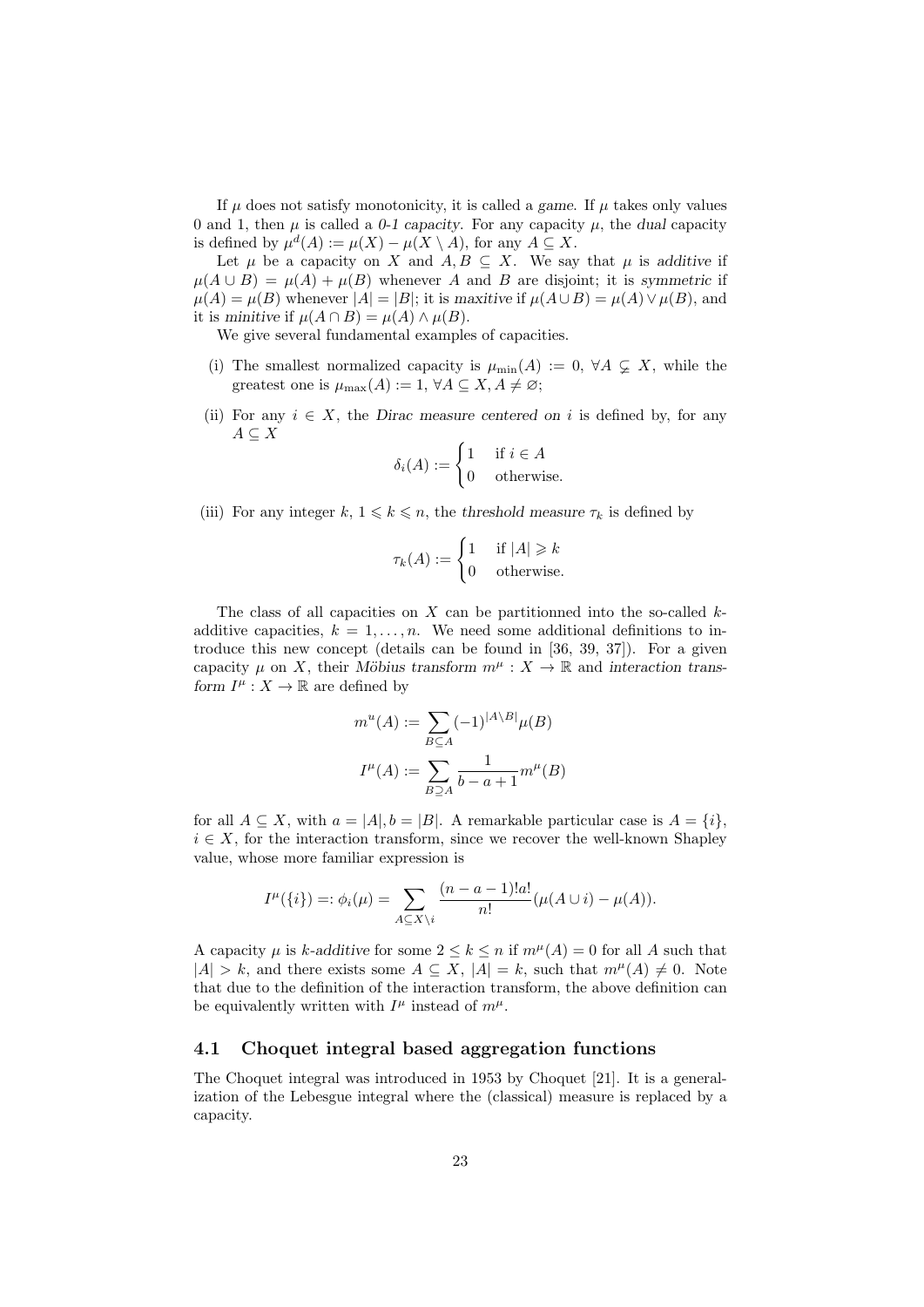**Definition 32.** Let  $\mu$  be a capacity on  $X = \{1, \ldots, n\}$  and  $\mathbf{x} \in [0, \infty]^n$ . The *Choquet integral* of **x** with respect to  $\mu$  is defined by

$$
\mathcal{C}_{\mu}(\mathbf{x}) := \sum_{i=1}^{n} (x_{\sigma(i)} - x_{\sigma(i-1)}) \mu(A_{\sigma(i)})
$$

with  $\sigma$  a permutation on  $\{1, \ldots, n\}$  such that  $x_{\sigma(1)} \leqslant x_{\sigma(2)} \leqslant \cdots \leqslant x_{\sigma(n)}$ , with the convention  $x_{\sigma(0)} := 0$ , and  $A_{\sigma(i)} := {\sigma(i), \ldots, \sigma(n)}$ .

We will often use the more compact notation  $x_{(i)}$  instead of  $x_{\sigma(i)}$ , which was already introduced in Section 3.

It is straightforward to see that an equivalent formula is

$$
C_{\mu}(\mathbf{x}) = \sum_{i=1}^{n} x_{(i)} (\mu(A_{(i)}) - \mu(A_{(i+1)})),
$$

with  $A_{(n+1)} := \emptyset$ . It can be shown that  $\mathcal{C}_{\mu}$  is a continuous aggregation function, for any capacity  $\mu$ . However, if  $\mathcal{C}_{\mu}$  is defined on  $\mathbb{I}$  which is a bounded interval [0*, a*], it is necessary that the capacity is normalized, otherwise the bounds of interval will not be preserved.

If  $\mathbf{x} \in \mathbb{R}^n$ , there exist two ways of defining  $\mathcal{C}_{\mu}(\mathbf{x})$ , according to how the symmetry is done. The usual one is the following:

$$
\mathcal{C}_{\mu}(\mathbf{x}) = \mathcal{C}_{\mu}(\mathbf{x}^{+}) - \mathcal{C}_{\mu^{d}}(\mathbf{x}^{-})
$$

for all  $\mathbf{x} \in \mathbb{R}^n$ , where  $x_i^+ := \mathbf{x}_i \vee 0$  for all  $i \in X$ , and  $\mathbf{x}^- := (-\mathbf{x})^+$ . For the sake of concision, we do not detail further this topic here and refer the reader to [38]. The Choquet integral with  $\mathbb{I} = \mathbb{R}$  has a very simple form in terms of the Möbius transform:

$$
\mathcal{C}_{\mu}(\mathbf{x}) = \sum_{A \subseteq X} \left( m^{\mu}(A) \cdot \bigwedge_{i \in A} x_i \right).
$$

A last remark before studying properties of the Choquet integral is that this aggregation function when  $\mathbb{I} = [0, 1]$  can be obtained as the unique linear parcimonious interpolation on the vertices of the hypercube  $[0, 1]^n$ . This remarkable property comes from the fact that for any capacity  $\mu$ , we have  $\mathcal{C}_{\mu}(\mathbf{1}_A) = \mu(A)$ for any subset  $A \subseteq X$ , where  $\mathbf{1}_A$  is the characteristic vector of  $A$ . Indeed, vertices of  $[0,1]^n$  correspond to the vectors  $\mathbf{1}_A$ ,  $A \subseteq X$ , and for a given  $\mathbf{x} \in [0,1]^n$ which is not a vertex, the interpolation is done with the vertices of the canonical simplex

$$
[0,1]_{\sigma}^{n} := \{ \mathbf{x} \in [0,1]^{n} \mid x_{\sigma(1)} \leqslant \cdots \leqslant x_{\sigma(n)} \}
$$

with  $\sigma$  any permutation such that  $\mathbf{x} \in [0, 1]_{\sigma}^{n}$ .

**Definition 33.** Let  $\mathbf{x}, \mathbf{x}' \in \mathbb{R}^n$ . We say that  $\mathbf{x}, \mathbf{x}'$  are *comonotonic* if there exists a permutation  $\sigma$  on  $\{1, \ldots, n\}$  such that  $x_{\sigma(1)} \leq x_{\sigma(2)} \leq \cdots \leq x_{\sigma(n)}$  and  $x'_{\sigma(1)} \leq x'_{\sigma(2)} \leq \cdots \leq x'_{\sigma(n)}$  (equivalently if there is no  $i, j \in \{1, \ldots, n\}$  such that  $x_i > x_j$  and  $x'_i < x'_j$ .

**Proposition 9.** The Choquet integral satisfies the following properties: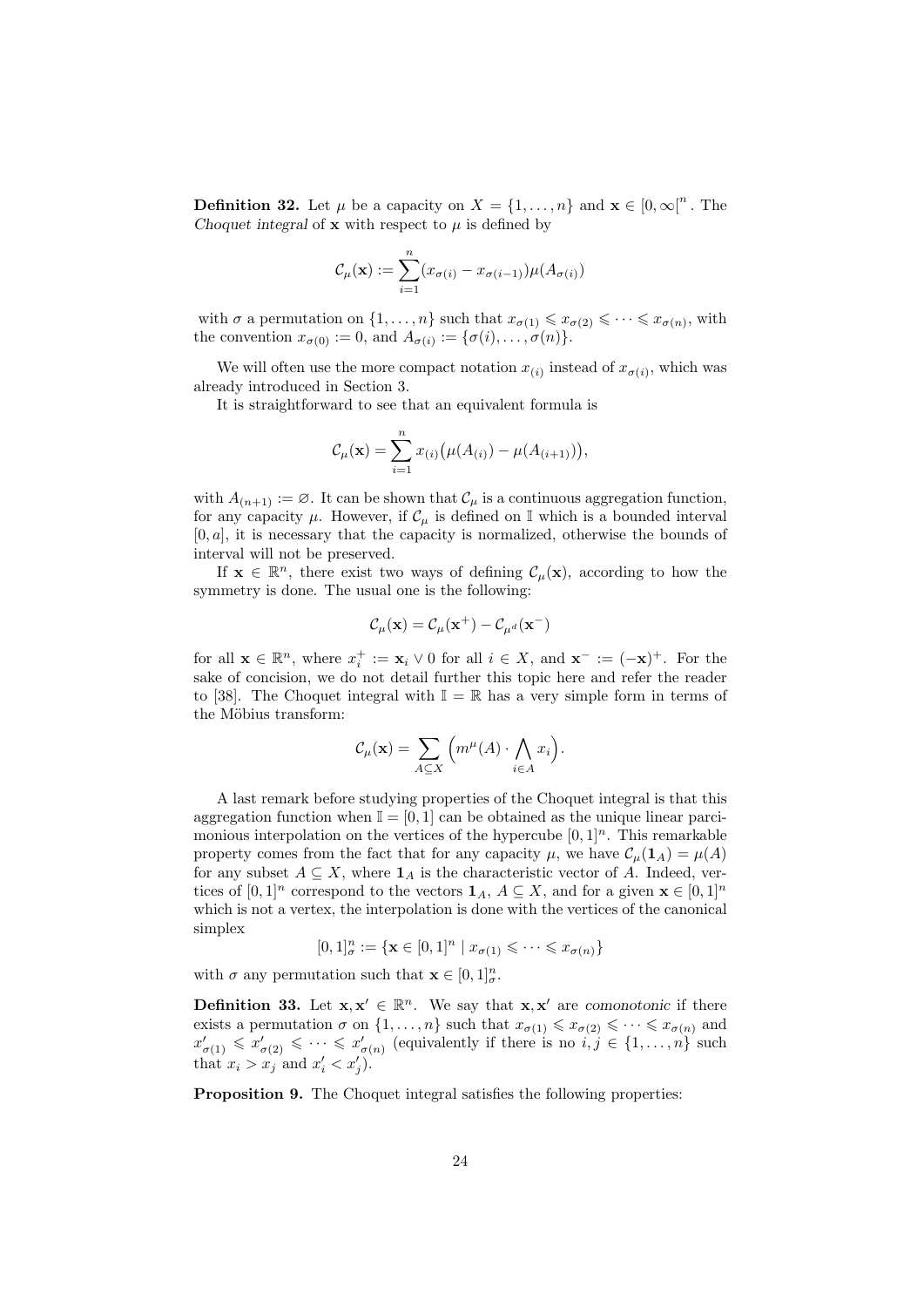(i) The Choquet integral is linear with respect to the capacity: for any capacities  $\mu_1, \mu_2$  on *X*, any  $\lambda_1, \lambda_2 \geq 0$ ,

$$
\mathcal{C}_{\lambda_1\mu_1+\lambda_2\mu_2}=\lambda_1\mathcal{C}_{\mu_1}+\lambda_2\mathcal{C}_{\mu_2}.
$$

If one restricts to normalized capacities, then the condition  $\lambda_1 + \lambda_2 = 1$  is needed.

(ii) The Choquet integral satisfies *comonotonic additivity*, i.e., for any comonotonic vectors  $\mathbf{x}, \mathbf{x}' \in [0, \infty]^n$ , and any capacity  $\mu$ ,

$$
\mathcal{C}_{\mu}(\mathbf{x} + \mathbf{x}') = \mathcal{C}_{\mu}(\mathbf{x}) + \mathcal{C}_{\mu}(\mathbf{x}').
$$

- (iii) Let  $\mu, \mu'$  be two capacities on *X*. Then  $\mu \leq \mu'$  if and only if  $\mathcal{C}_{\mu} \leq \mathcal{C}_{\mu'}$ .
- (iv) If  $\mu$  is a 0-1 capacity, then

.

$$
\mathcal{C}_{\mu}(\mathbf{x}) = \bigvee_{\substack{A \subseteq \{1,\ldots,n\} \\ \mu(A) = 1}} \bigwedge_{i \in A} x_i, \quad \forall \mathbf{x} \in [0,1]^n,
$$

- (v) The Choquet integral  $\mathcal{C}_{\mu}$  is symmetric if and only if  $\mu$  is symmetric.
- (vi) The Choquet integral on  $\mathbb{R}^n$  is invariant to positive affine transformation (interval scale change), that is

$$
\mathcal{C}_{\mu}(\mathbf{c}\mathbf{x} + a\mathbf{1}_X) = c \cdot \mathcal{C}_{\mu}(\mathbf{x}) + a
$$

for any  $c > 0$  and  $a \in \mathbb{R}$ .

(vii) For any capacity  $\mu$  on X, we have  $(\mathcal{C}_{\mu})^d = \mathcal{C}_{\mu^d}$ , i.e., the dual of the Choquet integral is the Choquet integral. w.r.t. its dual capacity.

The next theorem gives a characterization of the Choquet integral.

**Theorem 9.** Let  $F: \mathbb{R}^n \to \mathbb{R}$  be a given function. Then there exists a unique normalized capacity  $\mu$  such that  $F = C_{\mu}$  if and only if F fulfills the following properties:

- (i) Comonotonic additivity;
- (ii) Nondecreasing monotonicity;
- (iii)  $F(\mathbf{1}_{\{1,\ldots,n\}}) = 1, F(\mathbf{0}) = 0.$

Moreover,  $\mu$  is defined by  $\mu(A) := F(\mathbf{1}_A)$ .

This result was shown by De Campos and Bolaños [24] in the case of  $\mathbb{I} =$ [0*,∞*[, assuming in addition positive homogeneity, which can be deduced from (i) and (ii). The proof in the continuous case is due to Schmeidler [81].

We give the relation of the Choquet integral with other aggregation functions.

**Proposition 10.** Let  $\mu$  be a normalized capacity and consider  $\mathbb{I} = \mathbb{R}$ . The following holds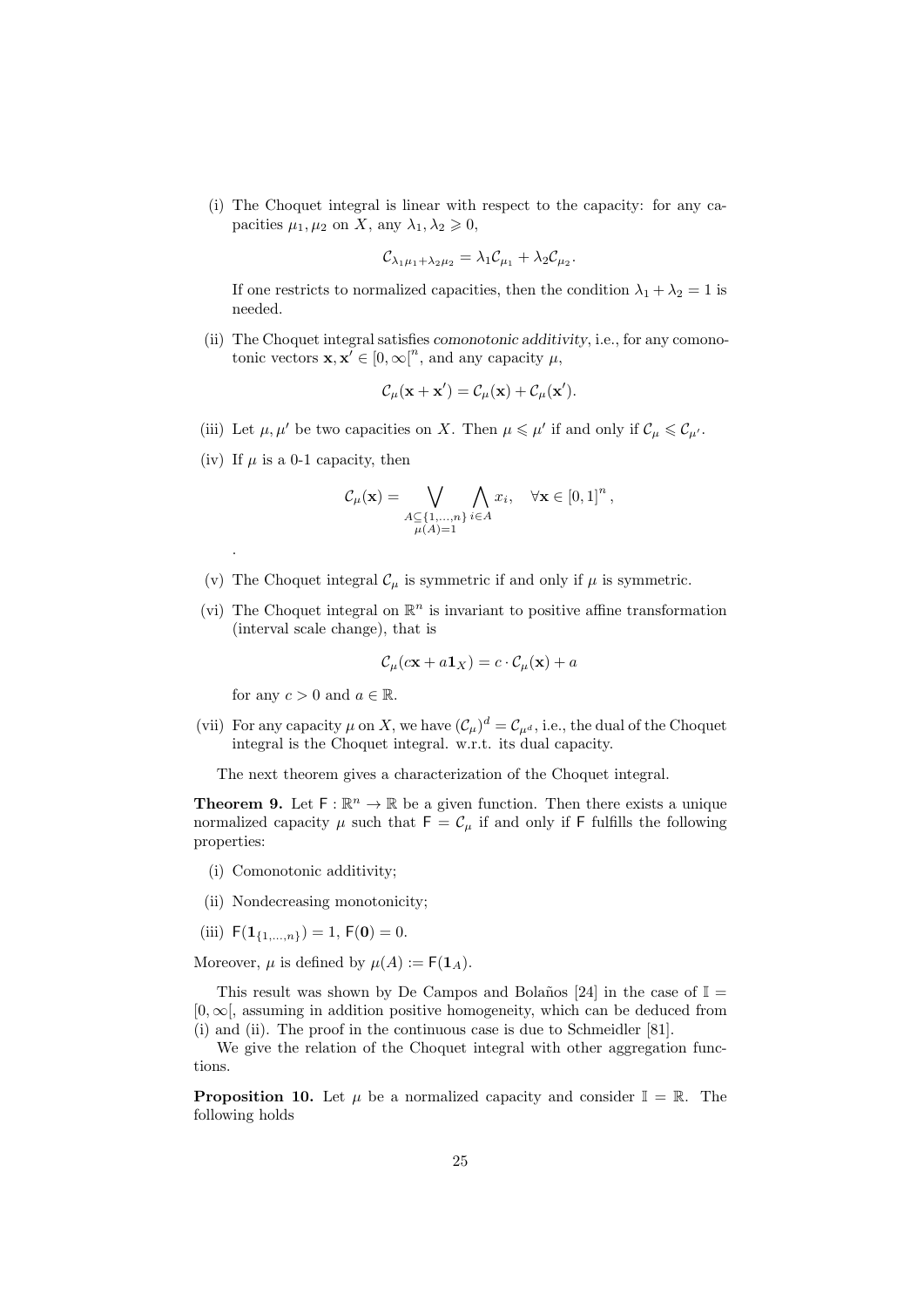- (i)  $C_{\mu} =$  Min if and only if  $\mu = \mu_{\min}$ .
- (ii)  $C_{\mu}$  = Max if and only if  $\mu = \mu_{\text{max}}$ .
- (iii)  $C_{\mu} = OS_{k}$  (*k*-order statistics) if and only if  $\mu$  is the threshold measure *τ<sup>n</sup>−k*+1.
- (iv)  $C_{\mu} = P_{k}$  (*k*-th projection) if and only if  $\mu$  is the Dirac measure  $\delta_{k}$ .
- (v)  $\mathcal{C}_{\mu} = \mathsf{WAM}_{\mathbf{w}} = \check{\mathcal{C}}_{\mu}$  if and only if  $\mu$  is additive, with  $\mu({i}) = w_i$ ,  $\forall i \in$ *{*1*, . . . , n}*.
- (vi)  $\mathcal{C}_{\mu} = \text{OWA}_{\mathbf{w}}$  if and only if  $\mu$  is symmetric, with  $w_i = \mu(A_{n-i+1}) \mu(A_{n-i}),$  $i = 2, \ldots, n$ , and  $w_1 = 1 - \sum_{i=2}^n w_i$ , where  $A_i$  is any subset of *X* with *|A<sub>i</sub>*</sub> $| = i$  (equivalently,  $\mu(A) = \sum_{j=0}^{i-1} w_{n-j}$ ,  $\forall A, |A| = i$ ).

Let us come back to *k*-additive capacities. The Choquet integral has an interesting expression in terms of the interaction transform when the capacity is 2-additive:

$$
\mathcal{C}_{\mu}(\mathbf{x}) = \sum_{\substack{i,j \in X \\ I_{ij} > 0}} (x_i \wedge x_j) I_{ij} + \sum_{\substack{i,j \in X \\ I_{ij} < 0}} (x_i \vee x_j) |I_{ij}| + \sum_{i \in X} \left( \phi_i x_i - \frac{1}{2} \sum_{j \neq i} |I_{ij}| \right),
$$

with  $I_{ij} := I^{\mu}(\{i, j, \})$  and  $\phi_i := I^{\mu}(\{i\})$ . It is important to note that the above expression is a convex sum of at most  $\frac{n(n+1)}{2}$  terms, grouped in three parts: a conjunctive one, a disjunctive one and an additive one.

We end this section by considering multilevel Choquet integrals. An interesting question is the following: what new aggregation function family do we obtain by combining the output of several different Choquet integrals by another Choquet integral, possibly iterating this process on several levels? For example, we may consider a 3-level aggregation of  $\mathbf{x} \in \mathbb{R}^3$ :

$$
A(\mathbf{x}) := \mathcal{C}_{\mu_3}(\mathcal{C}_{\mu_{11}}(x_1, x_2), \mathcal{C}_{\mu_2}(\mathcal{C}_{\mu_{11}}(x_1, x_2), \mathcal{C}_{\mu_{12}}(x_1, x_2, x_3)), x_3).
$$

This question has been solved by Murofushi and Narukawa [72], and it is based on a result by Ovchinnikov on piecewise linear functions [73]. The answer is simply that one gets nothing new after the second level.

First we give a formal definition of a multilevel Choquet integral.

**Definition 34.** Let  $\Gamma \subseteq \mathbb{R}^n$ . For any  $i \in [n]$ , the projection  $P_i$  is a *0-level Choquet integral.* Let us consider  $\mathsf{F}_i : \Gamma \to \mathbb{R}, i \in M := \{1, \ldots, m\}$ , being  $k_i$ -level Choquet integrals, and a capacity  $\mu$  on *M*. Then

$$
F(\mathbf{x}) := \mathcal{C}_{\mu}(F_1(\mathbf{x}), \dots, F_m(\mathbf{x}))
$$

is a *k*-level Choquet integral, with  $k := \text{Max}(k_1, \ldots, k_m) + 1$ . A multilevel *Choquet integral* is a function that is a *k*-level Choquet integral for some integer  $k > 1$ .

The result is the following.

**Theorem 10.** Let  $\Gamma \subseteq \mathbb{R}^n$  be a convex closed *n*-dimensional set, and  $\mathsf{F} : \Gamma \to \mathbb{R}$ . The following are equivalent.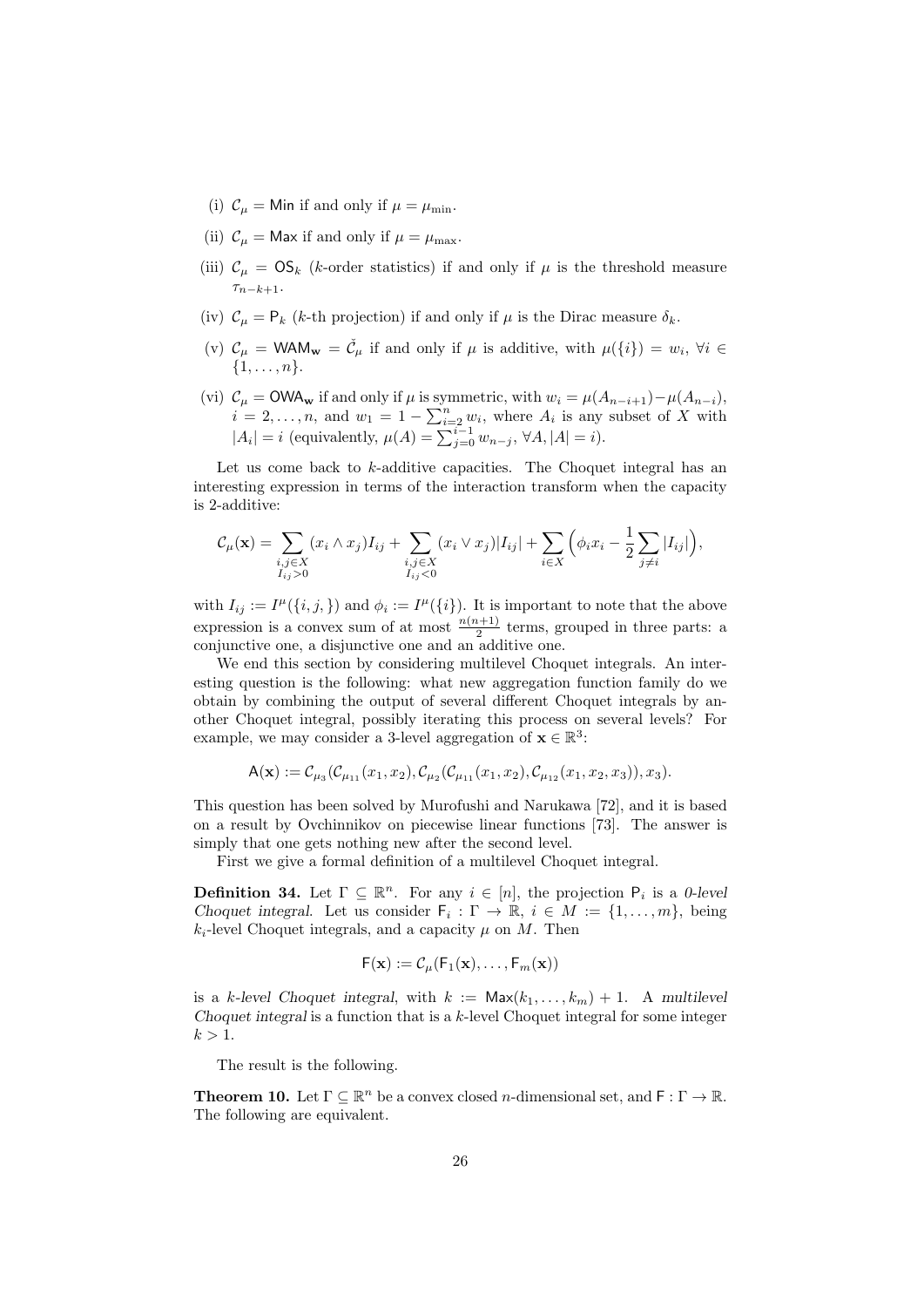- (i) F is a multilevel Choquet integral.
- (ii) F is a 2-level Choquet integral, with all capacities of the first level being additive, and the capacity of the second level being 0-1 valued.
- (iii) F is nondecreasing, positively homogeneous, and continuous piecewise linear.

## **4.2 Sugeno integral based aggregation functions**

The Sugeno integral was introduced by Sugeno in 1972 [84], independently of the work of Choquet. Yet, there are striking similarities between the two definitions, up to the fact that the usual arithmetic operations of the Choquet integral are replaced by the lattice operations *∨,∧*. However, the introduction of these two lattices operations implies many fundamental differences in their properties, and makes the Sugeno integral very close to the lattice polynomial functions.

We will see that the definition of the Sugeno integral makes sense only if  $\mathbb{I} = [0, \mu(X)].$ 

**Definition 35.** Let  $\mu$  be a capacity on  $X = \{1, \ldots, n\}$ , and  $\mathbf{x} \in [0, \mu(X)]^n$ . The *Sugeno* integral of **x** with respect to  $\mu$  is defined by

$$
\mathcal{S}_{\mu}(\mathbf{x}) := \bigvee_{i=1}^{n} (x_{\sigma(i)} \wedge \mu(A_{\sigma(i)}))
$$

with the same notations as in Definition 32. It can be shown that the Sugeno integral is a continuous aggregation function. The condition  $\mathbb{I} = [0, \mu(X)]$  is necessary to fulfill the boundary conditions. As for the Choquet integral, we have  $S_\mu(\mathbf{1}_A) = \mu(A)$  for all  $A \subseteq X$ .

It can be shown that two other equivalent expressions are:

$$
\mathcal{S}_{\mu}(\mathbf{x}) = \bigwedge_{i=1}^{n} \left( x_{\sigma(i)} \vee \mu(A_{\sigma(i+1)}) \right)
$$
(15)

$$
= \mathsf{Med}(x_1, \dots, x_n, \mu(A_{\sigma(2)}), \dots, \mu(A_{\sigma(n)})), \tag{16}
$$

with  $A_{\sigma(n+1)} := \emptyset$ , and Med is the classical median function.

The Sugeno integral has a close relation with weighted lattice polynomial functions. They are inductively defined as follows: (i) for any  $k \in X$  and any  $c \in \mathbb{I}$ , the projection  $P_k$  and the constant function  $c$  are weighted lattice polynomial functions; (ii) if *p, q* are weighted lattice polynomial functions, then *p*  $\lor$  *q* and *p*  $\land$  *q* are weighted lattice polynomial functions; every weighted lattice polynomial function is formed by finitely many applications of rules (i) and (ii).

Each weighted lattice polynomial function  $p: \mathbb{I}^n \to \mathbb{I}$  can be written both in conjunctive and disjunctive normal forms [59]:

$$
p(\mathbf{x}) = \bigvee_{A \subseteq X} \left( \alpha(A) \land \bigwedge_{i \in A} x_i \right) = \bigwedge_{A \subseteq X} \left( \beta(A) \lor \bigvee_{i \in A} x_i \right),\tag{17}
$$

where  $\alpha, \beta : 2^X \to \mathbb{I}$  are some set functions. Based on (17), we have the next representation of the Sugeno integral.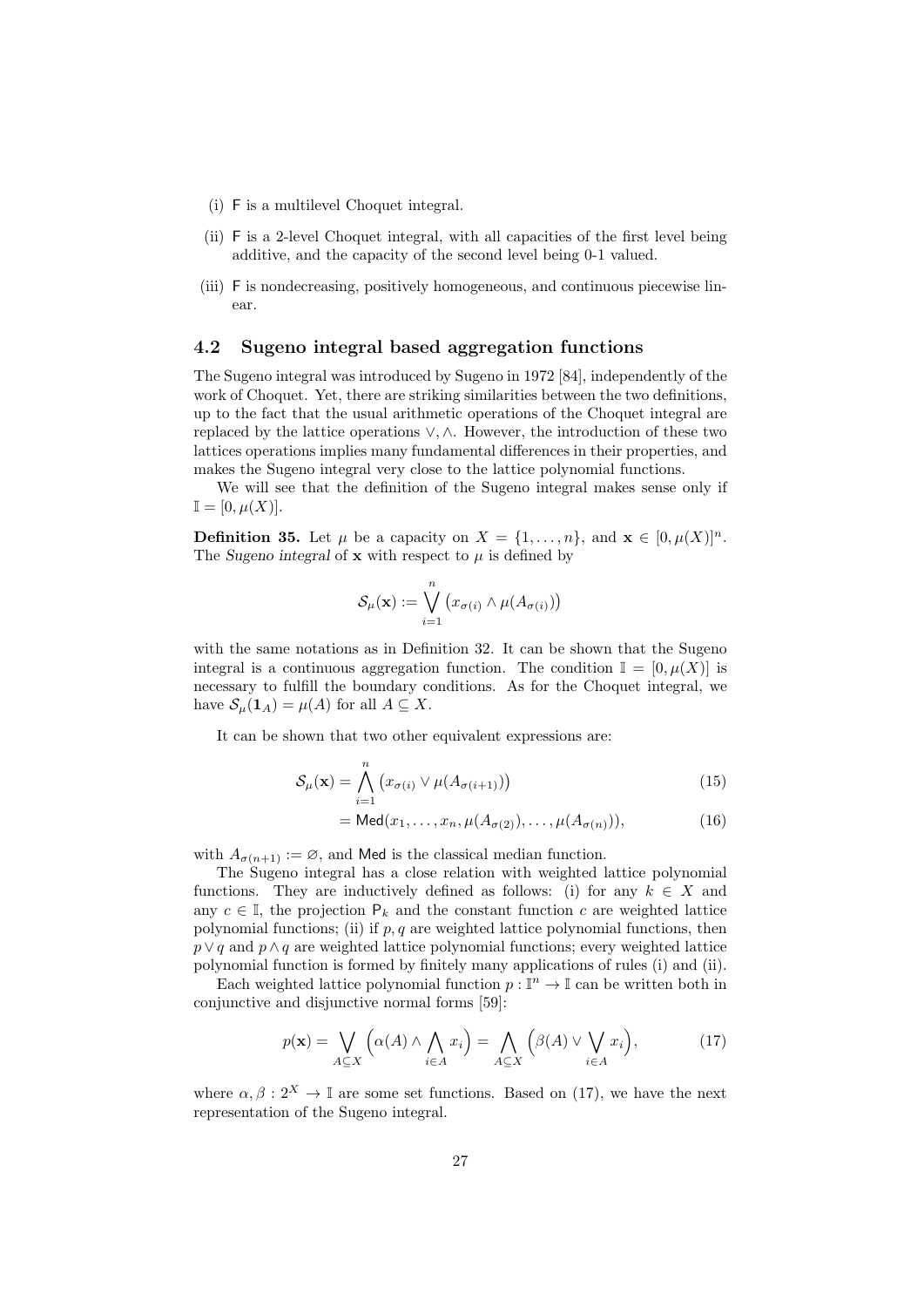**Proposition 11.** For any  $\mathbf{x} \in [0, \mu(X)]^n$  and any capacity  $\mu$  on X, the Sugeno integral of **x** with respect to  $\mu$  can be written as

$$
\mathcal{S}_{\mu}(\mathbf{x}) = \bigvee_{A \subseteq X} \left( \bigwedge_{i \in A} x_i \wedge \mu(A) \right)
$$

$$
\mathcal{S}_{\mu}(\mathbf{x}) = \bigwedge_{A \subseteq X} \left( \bigvee_{i \in A} x_i \vee \mu(X \setminus A) \right).
$$

The following result gives the exact relation between weighted lattice polynomial functions and the Sugeno integral.

**Theorem 11.** Let  $F : [0,1]^n \to [0,1]$  be a function. The following assertions are equivalent.

- (i) There exists a unique normalized capacity  $\mu$  such that  $F = S_{\mu}$ ;
- (ii) F is an idempotent weighted lattice polynomial function;
- (iii) F is an endpoint-preserving weighted lattice polynomial function.

A consequence of this theorem is that the multilevel Sugeno integral is the Sugeno integral: one does not get anything new by combining Sugeno integrals.

The Sugeno integral possesses several particular properties given in the next propositions.

**Proposition 12.** The Sugeno integral satisfies the following properties:

(i) The Sugeno integral commutes with max-min combinations of capacities: for any nonnegative games  $\mu_1, \mu_2$  on *X*, any  $\lambda_1, \lambda_2 \in [0, \infty],$ 

$$
\mathcal{S}_{(\lambda_1 \wedge \mu_1) \vee (\lambda_2 \wedge \mu_2)} = (\lambda_1 \wedge \mathcal{S}_{\mu_1}) \vee (\lambda_2 \wedge \mathcal{S}_{\mu_2})
$$
  

$$
\mathcal{S}_{(\lambda_1 \vee \mu_1) \wedge (\lambda_2 \vee \mu_2)} = (\lambda_1 \vee \mathcal{S}_{\mu_1}) \wedge (\lambda_2 \vee \mathcal{S}_{\mu_2}),
$$

with the convention  $((\lambda_1 \vee \mu_1) \wedge (\lambda_2 \vee \mu_2))(\emptyset) := 0$ .

(ii) The Sugeno integral satisfies *comonotonic maxitivity* and *comonotonic minitivity*: for any comonotonic vectors  $\mathbf{x}, \mathbf{x}' \in [0, \mu(X)]^n$ , and any capacity  $\mu$ ,

$$
\mathcal{S}_{\mu}(\mathbf{x} \vee \mathbf{x}') = \mathcal{S}_{\mu}(\mathbf{x}) \vee \mathcal{S}_{\mu}(\mathbf{x}')
$$
  

$$
\mathcal{S}_{\mu}(\mathbf{x} \wedge \mathbf{x}') = \mathcal{S}_{\mu}(\mathbf{x}) \wedge \mathcal{S}_{\mu}(\mathbf{x}').
$$

- (iii) Let  $\mu, \mu'$  be two nonnegative games on *X*. Then  $\mu \leq \mu'$  if and only if  $\mathcal{S}_{\mu} \leqslant \mathcal{S}_{\mu'}$ .
- (iv)  $C_{\mu} = S_{\mu}$  if and only if  $\mu$  is a 0 − 1 capacity.
- (v) For any normalized capacity  $\mu$  and any  $\mathbf{x} \in [0,1]^n$ ,  $|\mathcal{C}_{\mu}(\mathbf{x}) \mathcal{S}_{\mu}(\mathbf{x})| \leq \frac{1}{4}$ .
- (vi) For any capacity  $\mu$  on X, we have  $(\mathcal{S}_{\mu})^d = \mathcal{S}_{\mu^d}$ .

**Proposition 13.** The Sugeno integral  $S_\mu$  satisfies the following properties:

(i) Symmetry (or neutrality, commutativity) if and only if *µ* is symmetric;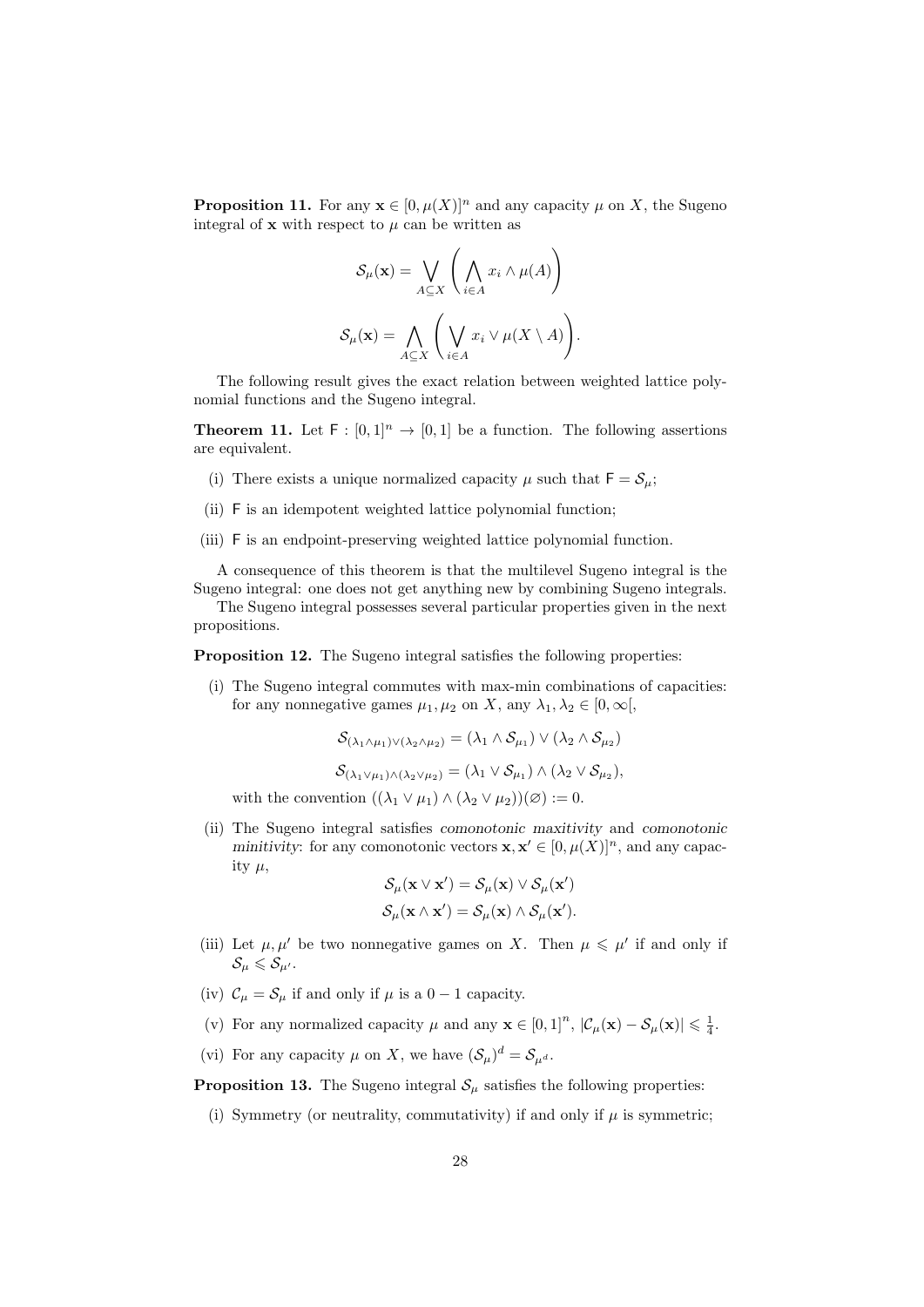- (ii) Additivity if and only if  $\mu$  is a 0-1 additive capacity (Dirac measure);
- (iii) Maxitivity if and only if  $\mu$  is a maxitive capacity (possibility measure);
- (iv) Minitivity if and only if  $\mu$  is a minitive capacity (necessity measure).

The next characterization is due to Marichal [57]. Still others can be found in this reference.

**Theorem 12.** Let  $F : [0,1]^n \to [0,1]$ . Then there exists a capacity  $\mu$  on *X* such that  $F = S_\mu$  if and only if F satisfies (i) nondecreasingness, (ii)  $S_\mu(\alpha \vee x) =$  $\alpha \vee \mathcal{S}_{\mu}(\mathbf{x})$  ( $\vee$ -homogeneity), and (iii)  $\mathcal{S}_{\mu}(\alpha \wedge \mathbf{x}) = \alpha \wedge \mathcal{S}_{\mu}(\mathbf{x})$  ( $\wedge$ -homogeneity).

Now we show the relation of the Sugeno integral with other aggregation functions.

We begin by introducing several aggregation functions.

**Definition 36.** Let  $\mathbf{w} \in [0,1]^n$  satisfying  $\bigvee_{i=1}^n w_i = 1$ . Then, for any  $\mathbf{x} \in \mathbb{R}$  $[0,1]^{n}$ :

(i) The *weighted maximum* with respect to **w** is the aggregation function defined by

$$
\mathsf{WMax}_{\mathbf{w}}(\mathbf{x}) := \bigvee_{i=1}^n (w_i \wedge x_i), \quad \forall \mathbf{x} \in \mathbb{I}^n.
$$

(ii) The *weighted minimum* with respect to **w** is the aggregation function defined by

$$
\mathsf{WMin}_{\mathbf{w}}(\mathbf{x}) := \bigwedge_{i=1}^{n} ((1 - w_i) \vee x_i), \quad \forall \mathbf{x} \in \mathbb{I}^n.
$$

(iii) The *ordered weighted maximum* with respect to **w** is the aggregation function defined by

$$
\text{OWMax}_{\mathbf{w}}(\mathbf{x}) := \bigvee_{i=1}^{n} (w_i \wedge x_{(i)}), \quad \forall \mathbf{x} \in \mathbb{I}^n,
$$

with  $x_{(1)} \leqslant \cdots \leqslant x_{(n)}$ , and  $w_1 \geqslant w_2 \geqslant \cdots \geqslant w_n$ .

(iv) The *ordered weighted minimum* with respect to **w** is the aggregation function defined by

$$
\text{OWMin}_{\mathbf{w}}(\mathbf{x}) := \bigwedge_{i=1}^{n} ((1 - w_i) \vee x_{(i)}), \quad \forall \mathbf{x} \in \mathbb{I}^n.
$$

with 
$$
x_{(1)} \leqslant \cdots \leqslant x_{(n)}
$$
, and  $w_1 \leqslant w_2 \leqslant \cdots \leqslant w_n$ .

**Proposition 14.** Let  $\mu$  be a capacity. The following holds.

- (i)  $S_{\mu}$  = Min if and only if  $\mu = \mu_{\min}$ .
- (ii)  $S_{\mu}$  = Max if and only if  $\mu = \mu_{\text{max}}$ .
- (iii)  $S_\mu = \mathbb{OS}_k$  if and only if  $\mu$  is the threshold capacity  $\tau_{n-k+1}$ .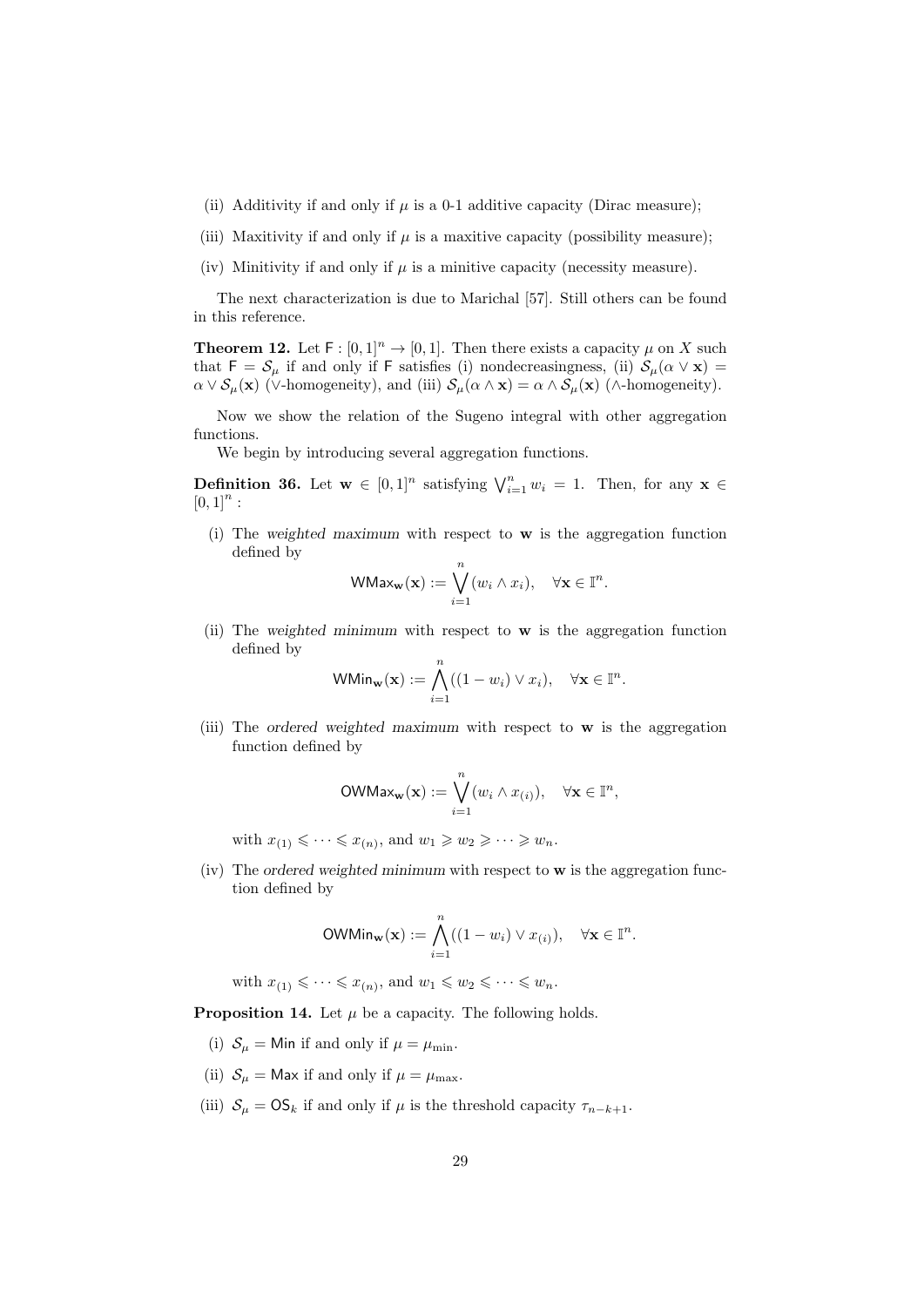- (iv)  $S_\mu = P_k$  if and only if  $\mu$  is the Dirac measure  $\delta_k$ .
- (v)  $S_\mu$  = WMax<sub>w</sub> if and only if  $\mu$  is a normalized maxitive capacity, with  $\mu({i}) = w_i$ , for all  $i \in \{1, ..., n\}$ .
- (vi)  $S_\mu$  = WMin<sub>w</sub> if and only if  $\mu$  is a normalized minitive capacity, with  $\mu(X \setminus \{i\}) = \mu(X) - w_i$ , for all  $i \in X$ .
- (vii)  $S_\mu$  = OWMax<sub>w</sub> if and only if  $\mu$  is a normalized symmetric capacity such that  $\mu(A) = w_{n-|A|+1}$ , for any  $A \subseteq X$ ,  $A \neq \emptyset$ .
- (viii)  $S_{\mu}$  = OWMin<sub>w</sub> if and only if  $\mu$  is a normalized symmetric capacity such that  $\mu(A) = 1 - w_{n-|A|}$ , for any  $A \subsetneq X$ .
- (ix) The set of Sugeno integrals with respect to 0-1 capacities coincides with the set of lattice polynomial functions.

# **5 Concluding remarks**

In this paper we have focused on internal aggregation functions. We have discussed some of their properties, some construction methods (nonadditive integrals, for example) and some representation theorems. Much more details can be found in monographs of Bullen [13], and in our monograph [38]. Some of internal, i.e., idempotent aggregation functions will be discussed in our subsequent paper due to construction methods discussed there. As a typical example recall the weighted median, which for integer weights can be defined straightforwardly as

$$
Med_{\mathbf{w}}(x_1,\ldots,x_n) = Med(w_1\cdot x_1,\ldots,w_n\cdot x_n),
$$

while for real (nonnegative) weights it is linked to the minimization problem of expression  $\sum_{i=1}^{n} w_1 |x_i - r|$ .

In the nonadditive integral domain we have discussed only the Choquet and the Sugeno integrals, though there are several other types of nonadditive integrals which may be interested (see, e.g., section 5.6 in [38]). Without going deeper into details, we recall briefly two of them, based on t-conorms, uninorms and copulas (these particular aggregation functions on [0*,* 1] are discussed in our subsequent paper). The (S*,*U)-integral based on continuous t-conorm S and a uninorm U satisfying the restricted distributivity relation

$$
\mathsf{U}(x,\mathsf{S}(y,z))=\mathsf{S}(\mathsf{U}(x,y),\mathsf{U}(x,z))
$$

for all  $x, y, z \in [0, 1]$  such that  $S(y, z) < 1$  is given, for any  $\mathbf{x} \in [0, 1]^n$  and S-additive fuzzy measure  $\mu$  on *X*,  $\mu(A \cup B) = S(\mu(A), \mu(B))$  whenever *A* and *B* are disjoint, by

$$
(\mathsf{S}, \mathsf{U})_{\mu}(\mathbf{x}) = \mathsf{S}_{j=1}^{k} \left( \mathsf{S}_{i=1}^{m} (\mathsf{U}(x_{i}, \mu({i}))) \right).
$$

As an example take  $S = S_L$  the bounded sum and  $U = \Pi$  the product. Then  $(S, U)$ <sub>µ</sub> coincide with the Weber integral [88]. Any  $S_L$ -additive fuzzy measure on *X* is determined by the values of  $\mu$  on singletons,  $w_i = \mu({i})$ , and  $\mu(A) =$  $\min \left( \sum_{i \in A} w_i, 1 \right)$ . Note that necessarily  $\sum_{i=1}^n w_i \geqslant 1$ , and

$$
(\mathsf{S},\mathsf{U})_{\mu}(\mathbf{x}) = \min\left(\sum_{i=1}^{n} w_i x_i, 1\right).
$$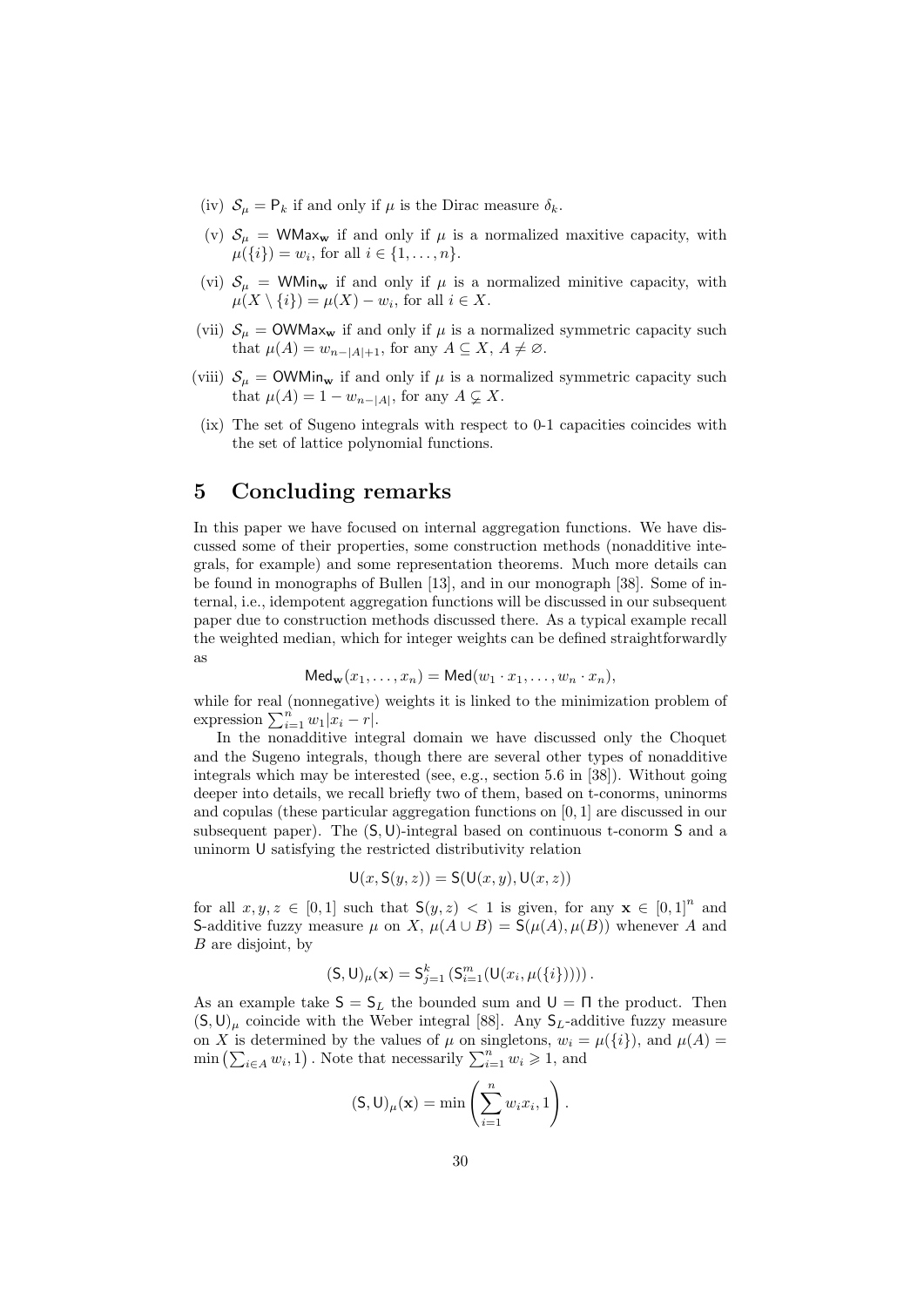Obviously, if  $\sum_{i=1}^{n} w_i = 1$ , the weighted arithmetic mean WAM<sub>w</sub> is recovered.

Copulas C are linked to the probability measures  $P_c$  on  $([0, 1]^2, \mathcal{B}([0, 1]^2)$ with uniform marginals,  $C(x, y) = P_C([0, x] \times [0, y])$ . A copula based integral (see Imaoka [44] for special copulas and Klement at al. [46] for general copulas) is given for any  $\mathbf{x} \in [0,1]^n$  and any fuzzy measure  $\mu$  on X, by two equivalent formulas

$$
I_{\mathsf{C}}(\mathbf{x}, \mu) = \sum_{i=1}^{n} \left( \mathsf{C}(x_{\sigma(i)}, \mu(A_{\sigma(i)})) - \mathsf{C}(x_{\sigma(i-1)}, \mu(A_{\sigma(i)})) \right)
$$
  
= 
$$
\sum_{i=1}^{n} \left( \mathsf{C}(x_{\sigma(i)}, \mu(A_{\sigma(i)})) - \mathsf{C}(x_{\sigma(i)}, \mu(A_{\sigma(i+1)})) \right),
$$

with the convention  $A_{\sigma(n+1)} = \emptyset$ , and  $x_{\sigma(0)} = 0$ . Observe that  $I_{\Pi}(\cdot, \mu) = C_{\mu}$  is the Choquet integral, while  $I_{\text{Min}}(\cdot, \mu) = \mathcal{S}_{\mu}$  is the Sugeno integral.

In a consequent paper we discuss conjunctive and disjunctive aggregation functions, and also some mixed aggregation functions related to both conjunctive and disjunctive aggregation functions. Moreover, several construction methods for aggregation functions will be introduced.

# **Acknowledgment**

The authors gratefully acknowledge the support of their respective institutions during the long period of writing of the manuscript. During this period, we benefitted from the support of various projects which facilitated communication and collaboration among us, in particular the bilateral project between France and Serbia *Pavle Savić* N<sup>°</sup> 11092SF supported by EGIDE, Paris, and bilateral project between Slovakia and Serbia SK-SRB-19, the internal research project supported by the University of Luxembourg "Mathematics Research in Decision Making and Operations Research", F1R-MTH-PUL-09MRDO,, project APVV-0012-07 supported by the Slovak grant agency, the national grants MN-TRS (Serbia, Project 144012), Provincial Secretariat for Science and Technological Development of Vojvodina. The article has drawn heavily upon material from Michel Grabisch, Jean-Luc Marichal, Radko Mesiar, Endre Pap, Aggregation Functions, *QM. Grabisch, J.-L. Marichal, R. Mesiar and E. Pap* 2009, published by Cambridge University Press, extracts reproduced with permission.

# **References**

- [1] J. Acz´el. On mean values. *Bull. Amer. Math. Soc.*, 54:392–400, 1948.
- [2] J. Aczél. *Lectures on functional equations and their applications*. Mathematics in Science and Engineering, Vol. 19. Academic Press, New York, 1966. Translated by Scripta Technica, Inc. Supplemented by the author. Edited by Hansjorg Oser.
- [3] J. Acz´el and J. Dhombres. *Functional equations in several variables*, volume 31 of *Encyclopedia of Mathematics and its Applications*. Cambridge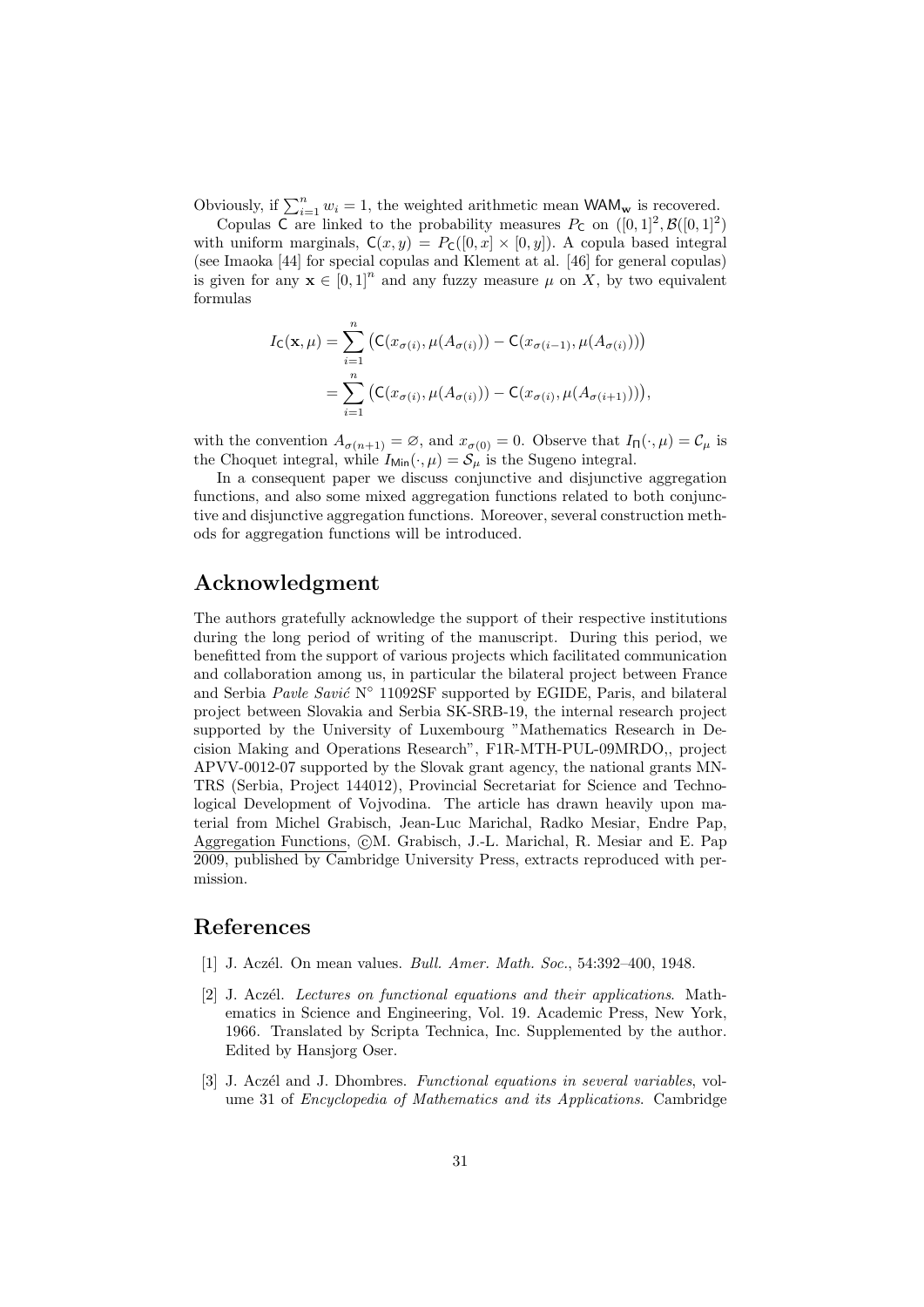University Press, Cambridge, 1989. With applications to mathematics, information theory and to the natural and social sciences.

- [4] J. Aczél and M. Kuczma. On two mean value properties and functional equations associated with them. *Aequationes Math.*, 38(2-3):216–235, 1989.
- [5] C. Antoine. *Les moyennes*, volume 3383 of *Que Sais-Je? [What Do I Know?]*. Presses Universitaires de France, Paris, 1998.
- [6] M. Bajraktarević. Sur une équation fonctionnelle aux valeurs moyennes. *Glasnik Mat.-Fiz. Astronom. Druˇstvo Mat. Fiz. Hrvatske. Ser. II*, 13:243– 248, 1958.
- [7] G. Beliakov, A. Pradera, and T. Calvo. *Aggregation Functions: A Guide for Practitioners*. Studies in Fuziness and Soft Computing. Springer, Berlin, 2007.
- [8] G. Bemporad. Sul principio della media aritmetica. (Italian). *Atti Accad. Naz. Lincei*, 3(6):87–91, 1926.
- [9] L. R. Berrone. Decreasing sequences of means appearing from nondecreasing functions. *Publ. Math. Debrecen*, 55(1-2):53–72, 1999.
- [10] L. R. Berrone and J. Moro. Lagrangian means. *Aequationes Math.*, 55(3):217–226, 1998.
- [11] L. R. Berrone and J. Moro. On means generated through the Cauchy mean value theorem. *Aequationes Math.*, 60(1-2):1–14, 2000.
- [12] R. Bhatia. *Positive definite matrices*. Princeton Series in Applied Mathematics. Princeton University Press, Princeton, NJ, 2007.
- [13] P. S. Bullen. *Handbook of means and their inequalities*, volume 560 of *Mathematics and its Applications*. Kluwer Academic Publishers Group, Dordrecht, 2003.
- [14] P. S. Bullen, D. S. Mitrinović, and P. M. Vasić. *Means and their inequalities*, volume 31 of *Mathematics and its Applications (East European Series)*. D. Reidel Publishing Co., Dordrecht, 1988. Translated and revised from the Serbo-Croatian.
- [15] T. Calvo, A. Kolesárová, M. Komorníková, and R. Mesiar. Aggregation operators: properties, classes and construction methods. In *Aggregation operators: new trends and applications*, pages 3–104. Physica, Heidelberg, 2002.
- [16] T. Calvo, R. Mesiar, and R. R. Yager. Quantitative weights and aggregation. *IEEE Trans. Fuzzy Syst.*, 12(1):62–69, 2004.
- [17] A. L. Cauchy. *Cours d'analyse de l'Ecole Royale Polytechnique, Vol. I. Analyse alg´ebrique*. Debure, Paris, 1821.
- [18] C.-P. Chen and F. Qi. A new proof for monotonicity of the generalized weighted mean values. *Adv. Stud. Contemp. Math. (Kyungshang)*, 6(1):13– 16, 2003.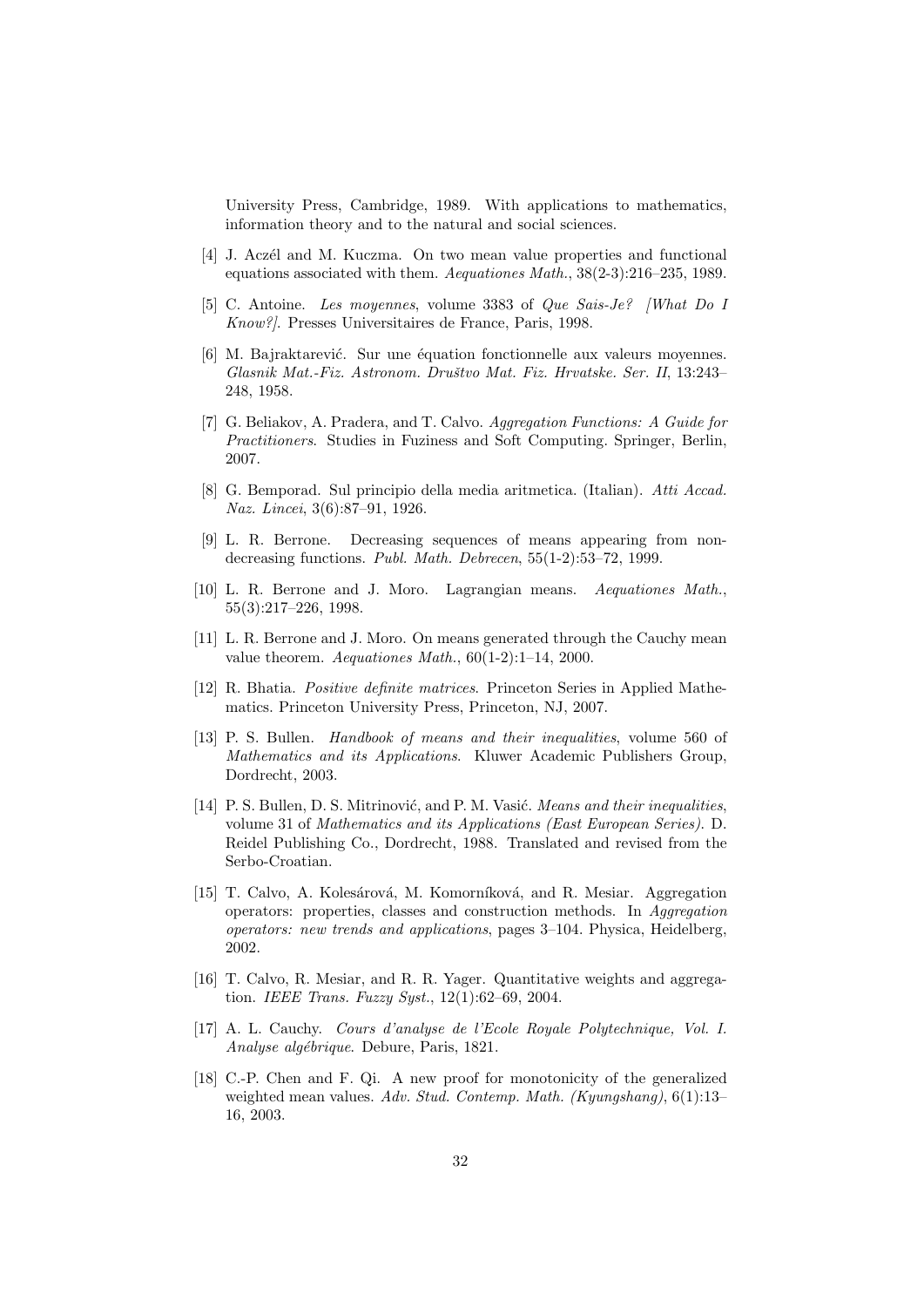- [19] C.-P. Chen and F. Qi. New proofs of monotonicities of generalized weighted mean values. *Tamkang J. Math.*, 35(4):301–304, 2004.
- [20] O. Chisini. Sul concetto di media. (Italian). *Periodico di matematiche*, 9(4):106–116, 1929.
- [21] G. Choquet. Theory of capacities. *Ann. Inst. Fourier, Grenoble*, 5:131–295 (1955), 1953–1954.
- [22] E. Czogała and J. Drewniak. Associative monotonic operations in fuzzy set theory. *Fuzzy Sets and Systems*, 12(3):249–269, 1984.
- [23] H. A. David and H. N. Nagaraja. *Order statistics*. Wiley Series in Probability and Statistics. Wiley-Interscience [John Wiley & Sons], Hoboken, NJ, third edition, 2003.
- [24] L. M. de Campos and M. J. Bolaños. Characterization and comparison of Sugeno and Choquet integrals. *Fuzzy Sets and Systems*, 52(1):61–67, 1992.
- [25] B. de Finetti. Sul concetto di media. (Italian). *Giorn. Ist. Ital. Attuari*, 2(3):369–396, 1931.
- [26] D. Dubois and H. Prade. Criteria aggregation and ranking of alternatives in the framework of fuzzy set theory. In *Fuzzy sets and decision analysis*, volume 20 of *Stud. Management Sci.*, pages 209–240. North-Holland, Amsterdam, 1984.
- [27] F. Durante, S. Saminger-Platz, and P. Sarkoci. On representations of 2-increasing binary aggregation functions. *Information Sciences*, 178:23:4534–4541, 2008.
- [28] A. G. Emrouznejad, A. Improving minimax disparity model to determine the OWA operator weights. *Information Sciences*, in Press,.
- [29] J. C. Fodor. An extension of Fung-Fu's theorem. *Internat. J. Uncertain. Fuzziness Knowledge-Based Systems*, 4(3):235–243, 1996.
- [30] J. C. Fodor, J.-L. Marichal, and M. Roubens. Characterization of some aggregation functions arising from MCDM problems. In *Fuzzy logic and soft computing*, pages 194–201. World Sci. Publishing, River Edge, NJ, 1995.
- [31] J. C. Fodor and M. Roubens. *Fuzzy preference modelling and multicriteria decision support*. Kluwer, Dordrecht, 1994.
- [32] V. Frosini. Averages. In *Italian Contributions to the Methodology of Statistics*, pages 1–17. Cleup, Padova, 1987.
- [33] L. W. Fung and K. S. Fu. An axiomatic approach to rational decision making in a fuzzy environment. In *Fuzzy sets and their applications to cognitive and decision processes (Proc. U. S.-Japan Sem., Univ. Calif., Berkeley, Calif., 1974)*, pages 227–256. Academic Press, New York, 1975.
- [34] D. Głazowska and J. Matkowski. An invariance of geometric mean with respect to Lagrangian means. *J. Math. Anal. Appl.*, 331(2):1187–1199, 2007.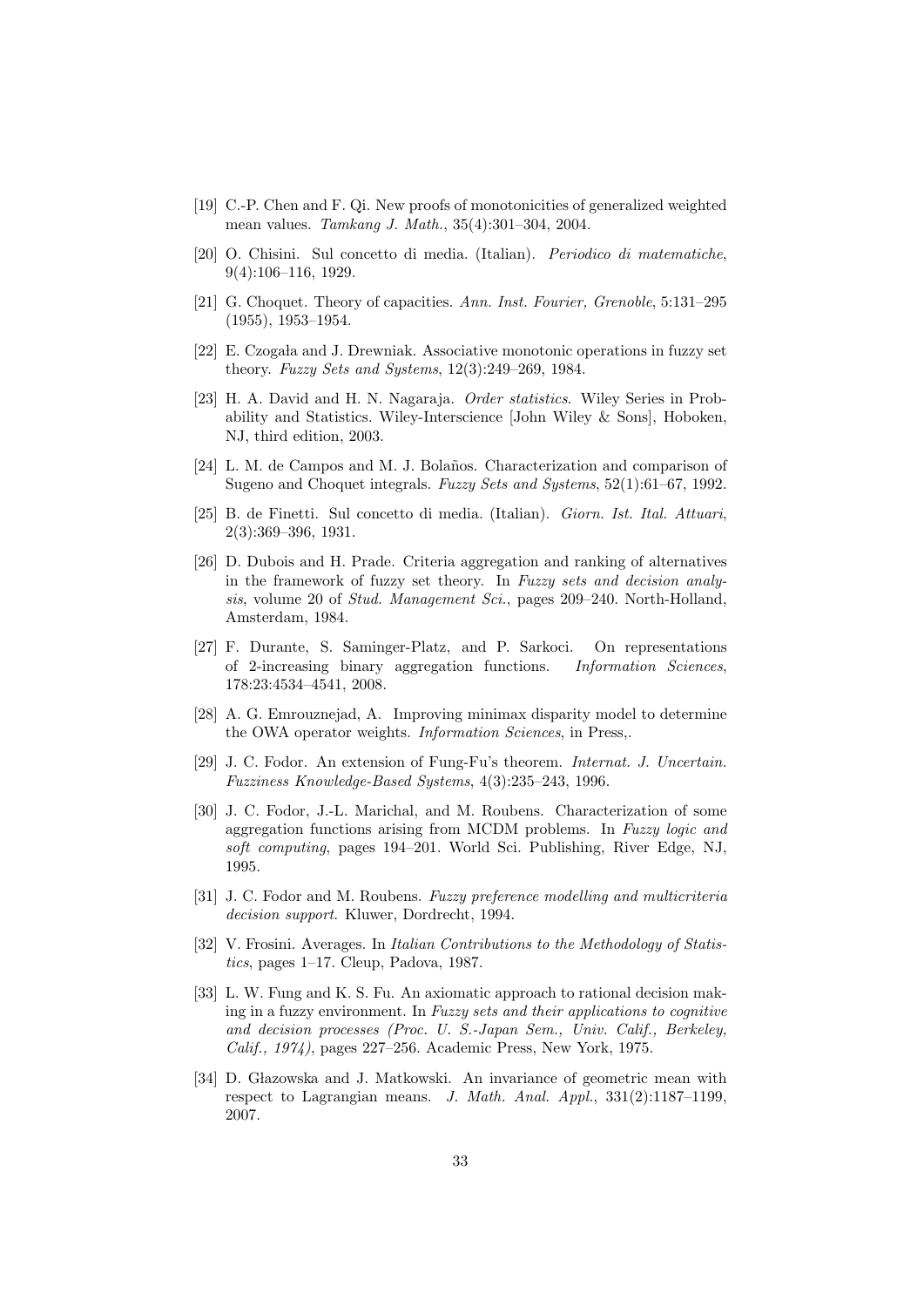- [35] S. Gottwald. *A treatise on many-valued logics*, volume 9 of *Studies in Logic and Computation*. Research Studies Press Ltd., Baldock, 2001.
- [36] M. Grabisch. *k*-order additive discrete fuzzy measures and their representation. *Fuzzy Sets and Systems*, 92(2):167–189, 1997.
- [37] M. Grabisch. The interaction and Möbius representations of fuzzy measures on finite spaces, *k*-additive measures: a survey. In M. Grabisch, T. Murofushi, and M. Sugeno, editors, *Fuzzy Measures and Integrals — Theory and Applications*, pages 70–93. Physica Verlag, 2000.
- [38] M. Grabisch, J.-L. Marichal, R. Mesiar, and E. Pap. *Aggregation functions*. Encyclopedia of Mathematics and its Applications 127. Cambridge University Press, 2009.
- [39] M. Grabisch, J.-L. Marichal, and M. Roubens. Equivalent representations of set functions. *Mathematics of Operations Research*, 25(2):157–178, 2000.
- [40] P. Hájek. *Metamathematics of Fuzzy Logic*. Kluwer Academic Publishers, Dordrecht, 1998.
- [41] M. S. P. J. V. R. Hidders, J. On the expressibility of functions in xquery fragments. *Information Systems*, 33:4-5:435–455, 2008.
- [42] A. Horwitz. Means and divided differences. *J. Math. Anal. Appl.*, 191(3):618–632, 1995.
- [43] A. Horwitz. Invariant means. *J. Math. Anal. Appl.*, 270(2):499–518, 2002.
- [44] H. Imaoka. A proposal of opposite-Sugeno integral and a uniform expression of fuzzy integrals. In *Int. Joint Conf. 4th IEEE Int. Conf. on Fuzzy Systems and 2nd Int. Fuzzy Engineering Symp.*, pages 583–590, Yokohama, March 1995.
- [45] E. P. Klement, R. Mesiar, and E. Pap. *Triangular norms*, volume 8 of *Trends in Logic—Studia Logica Library*. Kluwer Academic Publishers, Dordrecht, 2000.
- [46] E. P. Klement, R. Mesiar, and E. Pap. Measure-based aggregation operators. *Fuzzy Sets and Systems*, 142(1):3–14, 2004. Aggregation techniques.
- [47] A. Kolesárová and M. Komorníková. Triangular norm-based iterative compensatory operators. *Fuzzy Sets and Systems*, 104(1):109–120, 1999.
- [48] A. M. Kolesárová and R. G., Mesiar. Weighted ordinal means. *Information Sciences*, 177:18:3822–3830, 2007.
- [49] A. N. Kolmogoroff. Sur la notion de la moyenne. (French). *Atti Accad. Naz. Lincei*, 12(6):388–391, 1930.
- [50] M. Kuczma. On the quasiarithmetic mean in a mean value property and the associated functional equation. *Aequationes Math.*, 41(1):33–54, 1991.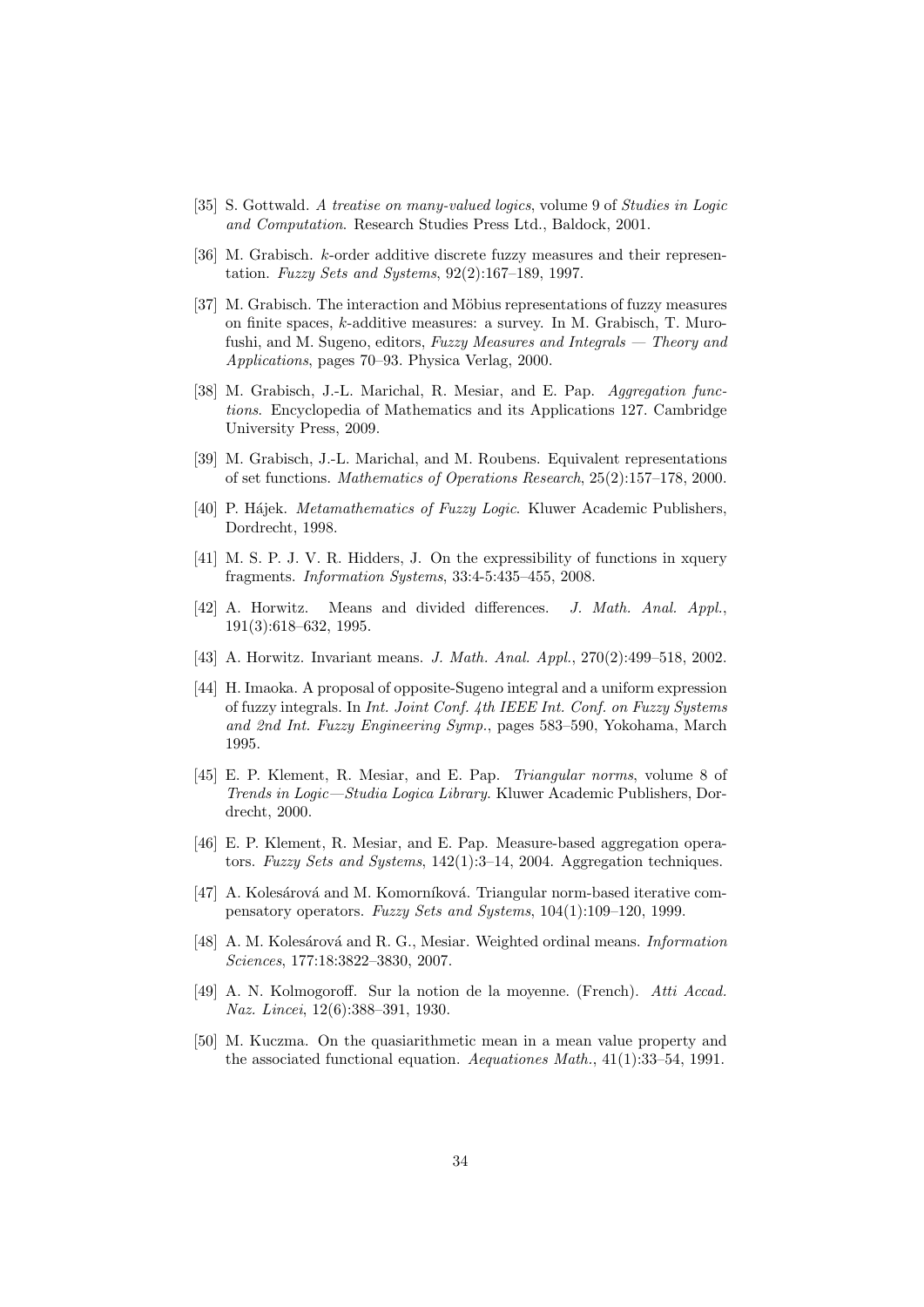- [51] R. Lipschitz. De explicatione per series trigonometricas instuenda functionum unius variables arbitrariarum et praecipue earum, quae per variablis spatium finitum valorum maximorum et minimorum numerum habent infintum disquisitio. *J. Reine Angew. Math.*, 63:296–308, 1864.
- [52] G. Lorenzen. Why means in two arguments are special. *Elem. Math.*, 49(1):32–37, 1994.
- [53] L. Losonczi. Uber eine neue Klasse von Mittelwerten. ¨ *Acta Sci. Math. (Szeged)*, 32:71–81, 1971.
- [54] L. Losonczi. General inequalities for nonsymmetric means. *Aequationes Math.*, 9:221–235, 1973.
- [55] L. Losonczi. Homogeneous Cauchy mean values. In *Functional equations results and advances*, volume 3 of *Adv. Math. (Dordr.)*, pages 209–218. Kluwer Acad. Publ., Dordrecht, 2002.
- [56] L. Losonczi. Equality of two variable means revisited. *Aequationes Math.*, 71(3):228–245, 2006.
- [57] J.-L. Marichal. On Sugeno integral as an aggregation function. *Fuzzy Sets and Systems*, 114(3):347–365, 2000.
- [58] J.-L. Marichal. On the associativity functional equation. *Fuzzy Sets and Systems*, 114(3):381–389, 2000.
- [59] J.-L. Marichal. Weighted lattice polynomials. *Discrete Mathematics*, to appear.
- [60] J.-L. Marichal and P. Mathonet. A characterization of the ordered weighted averaging functions based on the ordered bisymmetry property. *IEEE Trans. Fuzzy Syst.*, 7(1):93–96, 1999.
- [61] J.-L. Marichal, P. Mathonet, and E. Tousset. Characterization of some aggregation functions stable for positive linear transformations. *Fuzzy Sets and Systems*, 102(2):293–314, 1999.
- [62] J.-L. Marichal and M. Roubens. Characterization of some stable aggregation functions. In *Proc. 1st Int. Conf. on Industrial Engineering and Production Management (IEPM'93)*, pages 187–196, Mons, Belgium, June 1993.
- [63] R. A. Marques Pereira and R. A. Ribeiro. Aggregation with generalized mixture operators using weighting functions. *Fuzzy Sets and Systems*, 137(1):43–58, 2003. Preference modelling and applications (Granada, 2001).
- [64] J. Matkowski. Mean value property and associated functional equations. *Aequationes Math.*,  $58(1-2)$ :46–59, 1999. Dedicated to János Aczél on the occasion of his 75th birthday.
- [65] J. Matkowski. On invariant generalized Beckenbach-Gini means. In *Functional equations—results and advances*, volume 3 of *Adv. Math. (Dordr.)*, pages 219–230. Kluwer Acad. Publ., Dordrecht, 2002.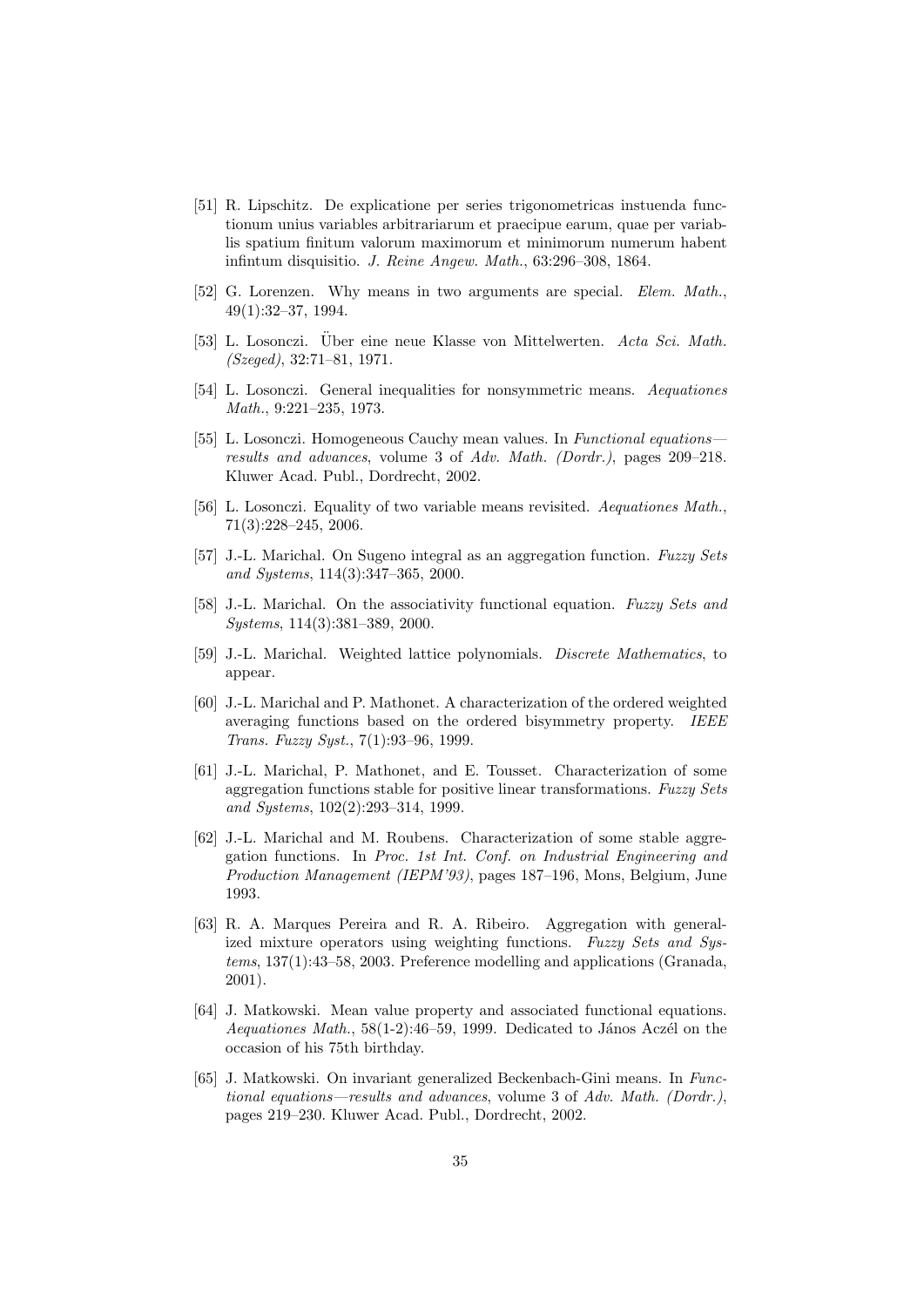- [66] O. Mayor, G.and Valero. Aggregation of asymmetric distances in computer science. *Information Sciences*, 180:6:803–812, 2010.
- [67] R. Mesiar and E. Pap. Aggregation of infinite sequences. *Information Sciences*, 178:18:3557–3564, 2008.
- [68] R. Mesiar and J. Špirková. Weighted means and weighting functions. Ky*bernetika (Prague)*, 42(2):151–160, 2006.
- $[69]$  R. Mesiar and J. Spirková. Weighted aggregation operators based on minimization. In *Proc. Int. Summer School on Aggregation Operators and their Applications (AGOP'2007)*, pages 203–206, Ghent, Belgium, July 2007.
- [70] R. Mesiar, J. Špirkova, and L. Vavrikova. Weighted aggregation operators based on minimization. *Information Sciences*, 178:4:1133–1140, 2008.
- [71] M. Nagumo. Über eine klasse der mittelwerte. (German). *Japanese Journ. of Math.*, 7:71–79, 1930.
- [72] Y. Narukawa and T. Murofushi. The *n*-step Choquet integral on finite spaces. In *Proc. of the 9th Int. Conf. on Information Proc. and Management of Uncertainty in Knowledge-Based Systems*, pages 539–543, Annecy, France, July 2002.
- [73] S. Ovchinnikov. Max-min representation of piecewise linear functions. *Beitr¨age Algebra Geom.*, 43(1):297–302, 2002.
- [74] Z. Páles. On the characterization of quasi-arithmetic means with weight function. *Aequationes Math.*, 32(2-3):171–194, 1987.
- [75] F. Qi. Generalized weighted mean values with two parameters. *R. Soc. Lond. Proc. Ser. A Math. Phys. Eng. Sci.*, 454(1978):2723–2732, 1998.
- [76] F. Qi, J.-Q. Mei, D.-F. Xia, and S.-L. Xu. New proofs of weighted power mean inequalities and monotonicity for generalized weighted mean values. *Math. Inequal. Appl.*, 3(3):377–383, 2000.
- [77] F. Qi and S.-Q. Zhang. Note on monotonicity of generalized weighted mean values. *R. Soc. Lond. Proc. Ser. A Math. Phys. Eng. Sci.*, 455(1989):3259– 3260, 1999.
- [78] J. J. Rotman. *An introduction to the theory of groups*, volume 148 of *Graduate Texts in Mathematics*. Springer-Verlag, New York, fourth edition, 1995.
- [79] P. K. Sahoo and T. Riedel. *Mean value theorems and functional equations*. World Scientific Publishing Co. Inc., River Edge, NJ, 1998.
- [80] J. Sándor. On the identric and logarithmic means. *Aequationes Math.*, 40(2-3):261–270, 1990.
- [81] D. Schmeidler. Integral representation without additivity. *Proc. Amer. Math. Soc.*, 97(2):255–261, 1986.
- [82] J.-P. Soublin. Etude alg´ebrique de la notion de moyenne. ´ *J. Math. Pures Appl. (9)*, 50:53–264, 1971.